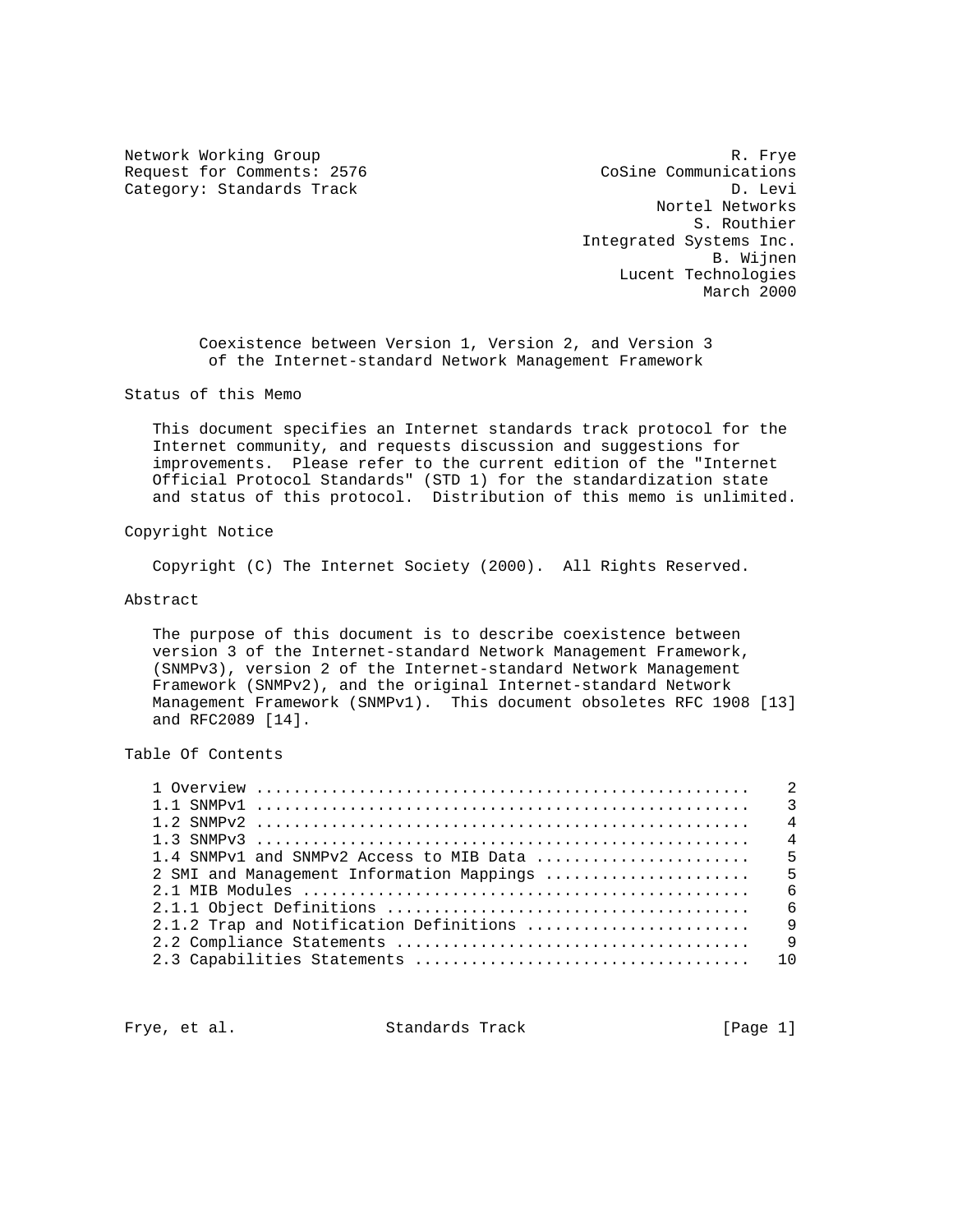| 3 Translating Notifications Parameters                      | 10 |
|-------------------------------------------------------------|----|
| 3.1 Translating SNMPv1 Notification Parameters to SNMPv2    |    |
|                                                             | 12 |
| 3.2 Translating SNMPv2 Notification Parameters to SNMPv1    |    |
|                                                             | 13 |
| 4 Approaches to Coexistence in a Multi-lingual Network      | 14 |
| 4.1 Multi-lingual implementations                           | 15 |
|                                                             | 15 |
|                                                             | 15 |
|                                                             | 16 |
| 4.1.2.2 Mapping SNMPv2 Exceptions                           | 16 |
| 4.1.2.2.1 Mapping noSuchObject and noSuchInstance           | 17 |
| 4.1.2.2.2 Mapping endOfMibView                              | 17 |
| 4.1.2.3 Processing An SNMPv1 GetRequest                     | 18 |
| 4.1.2.4 Processing An SNMPv1 GetNextRequest                 | 19 |
| 4.1.2.5 Processing An SNMPv1 SetRequest                     | 20 |
|                                                             | 20 |
|                                                             | 21 |
|                                                             | 21 |
| 4.2.1 Upstream Version Greater Than Downstream Version      | 21 |
| 4.2.2 Upstream Version Less Than Downstream Version         | 22 |
|                                                             | 24 |
| 5 Message Processing Models and Security Models             | 25 |
|                                                             | 25 |
| 5.2 The SNMPv1 MP Model and SNMPv1 Community-based Security |    |
|                                                             | 26 |
| 5.2.1 Processing An Incoming Request                        | 26 |
| 5.2.2 Generating An Outgoing Response                       | 28 |
| 5.2.3 Generating An Outgoing Notification                   | 28 |
| 5.3 The SNMP Community MIB Module                           | 29 |
|                                                             | 39 |
|                                                             | 39 |
|                                                             | 40 |
|                                                             | 40 |
|                                                             | 42 |
|                                                             | 43 |
|                                                             | 44 |
|                                                             |    |

# 1. Overview

 The purpose of this document is to describe coexistence between version 3 of the Internet-standard Network Management Framework, termed the SNMP version 3 framework (SNMPv3), version 2 of the Internet-standard Network Management Framework, termed the SNMP version 2 framework (SNMPv2), and the original Internet-standard Network Management Framework (SNMPv1).

Frye, et al. Standards Track [Page 2]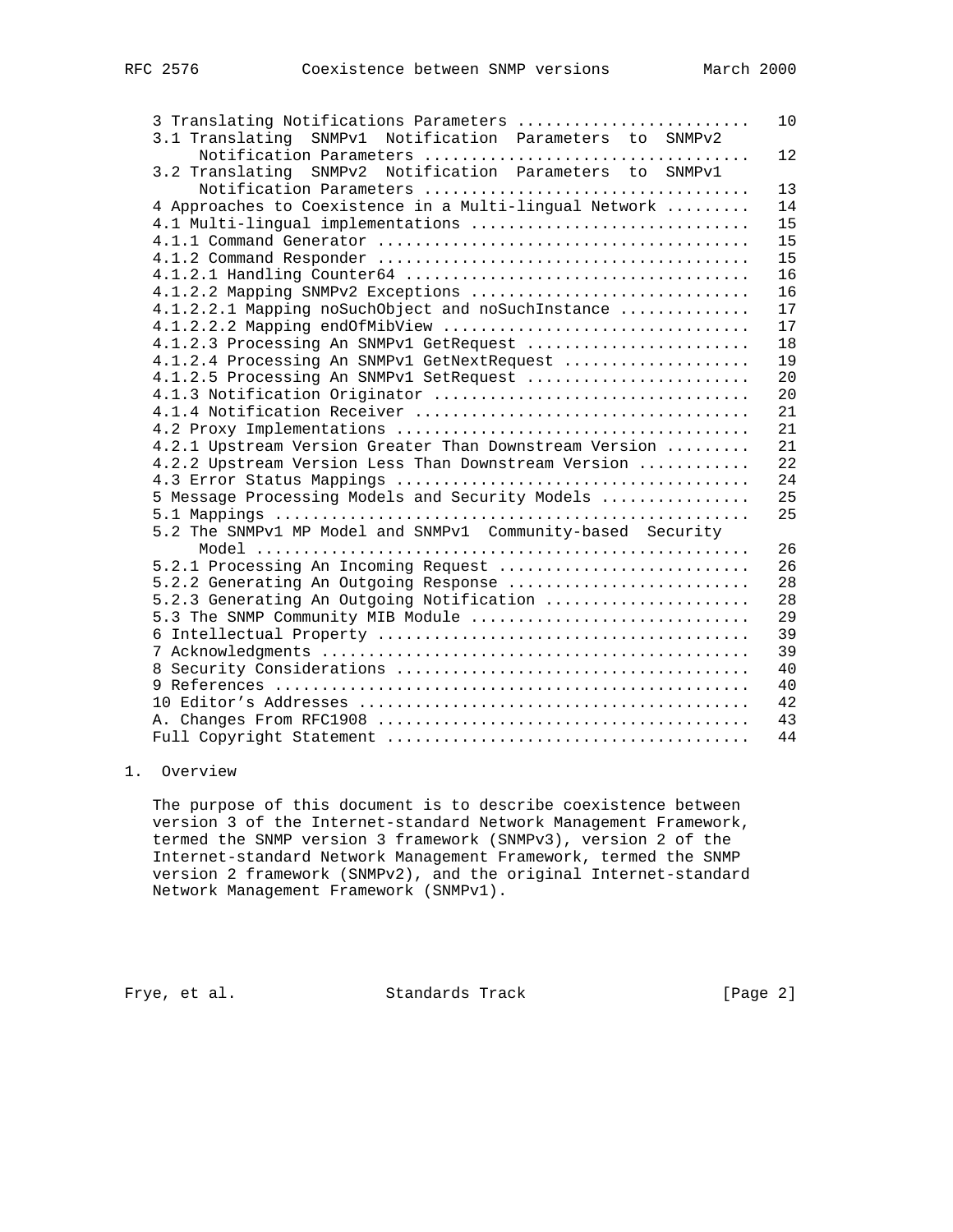The key words "MUST", "MUST NOT", "REQUIRED", "SHALL", "SHALL NOT", "SHOULD", "SHOULD NOT", "RECOMMENDED", "MAY", and "OPTIONAL" in this document are to be interpreted as described in RFC2119 [15].

 There are four general aspects of coexistence described in this document. Each of these is described in a separate section:

- Conversion of MIB documents between SMIv1 and SMIv2 formats is documented in section 2.
- Mapping of notification parameters is documented in section 3.
- Approaches to coexistence between entities which support the various versions of SNMP in a multi-lingual network is documented in section 4. This section addresses the processing of protocol operations in multi-lingual implementations, as well as behaviour of proxy implementations.
- The SNMPv1 Message Processing Model and Community-Based Security Model, which provides mechanisms for adapting SNMPv1 into the View-Based Access Control Model (VACM) [20], is documented in section 5 (this section also addresses the SNMPv2c Message Processing Model and Community-Based Security Model).

## 1.1. SNMPv1

SNMPv1 is defined by these documents:

- STD 15, RFC 1157 [2] which defines the Simple Network Management Protocol (SNMPv1), the protocol used for network access to managed objects.
- STD 16, RFC 1155 [1] which defines the Structure of Management Information (SMIv1), the mechanisms used for describing and naming objects for the purpose of management.
- STD 16, RFC 1212 [3] which defines a more concise description mechanism, which is wholly consistent with the SMIv1.
- RFC 1215 [4] which defines a convention for defining Traps for use with the SMIv1.

 Note that throughout this document, the term 'SMIv1' is used. This term generally refers to the information presented in RFC 1155, RFC 1212, and RFC 1215.

Frye, et al. Standards Track [Page 3]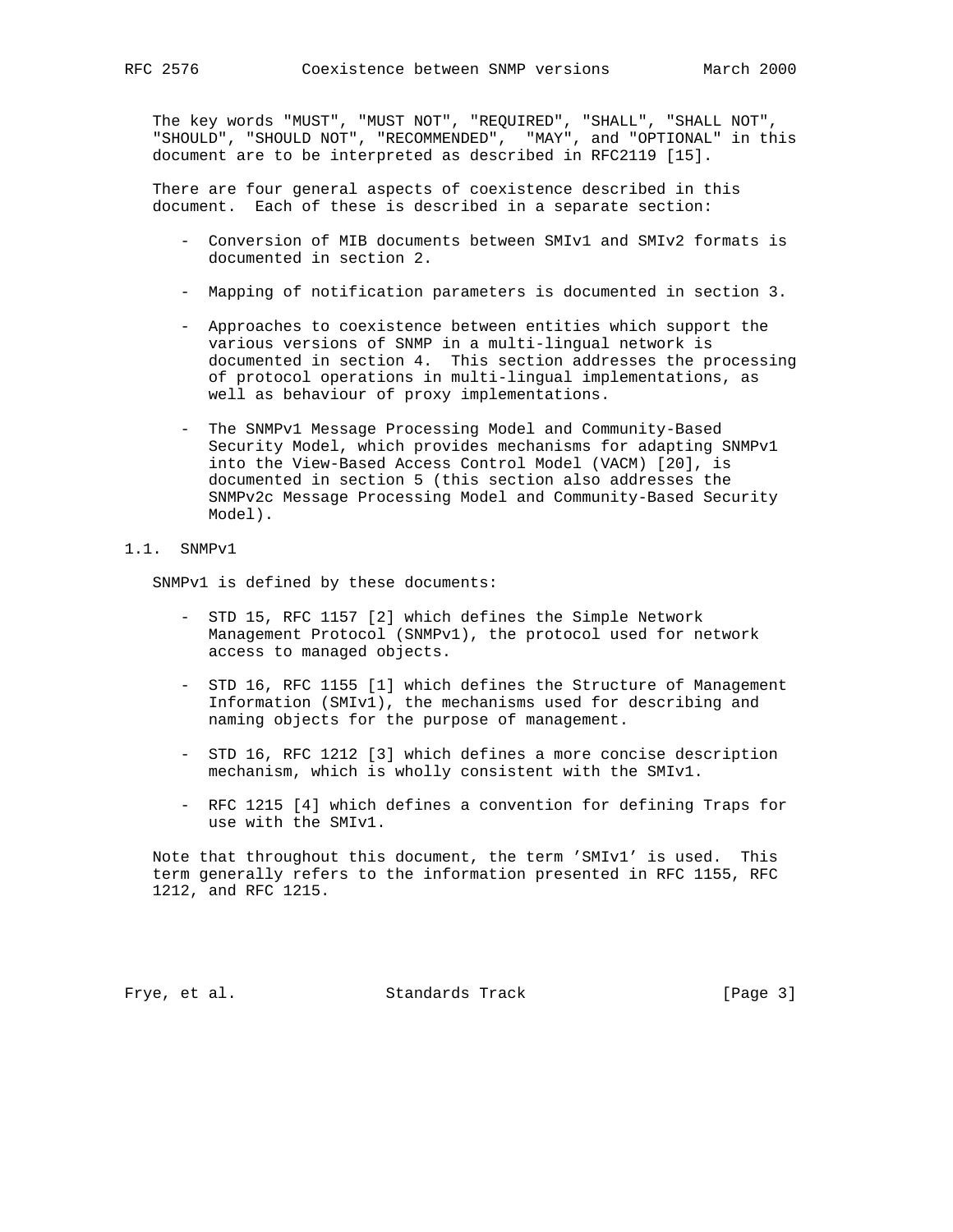## 1.2. SNMPv2

SNMPv2 is defined by these documents:

- STD 58, RFC 2578 which defines Version 2 of the Structure of Management Information (SMIv2) [7].
- STD 58, RFC 2579 which defines common MIB "Textual Conventions" [8].
- STD 58, RFC 2580 which defines Conformance Statements and requirements for defining agent and manager capabilities [9].
- RFC 1905 which defines the Protocol Operations used in processing [10].
- RFC 1906 which defines the Transport Mappings used "on the wire" [11].
- RFC 1907 which defines the basic Management Information Base for monitoring and controlling some basic common functions of SNMP entities [12].

 Note that SMIv2 as used throughout this document refers to the first three documents listed above (RFCs 2578, 2579, and 2580).

The following document augments the definition of SNMPv2:

 - RFC 1901 [6] is an Experimental definition for using SNMPv2 PDUs within a community-based message wrapper. This is referred to throughout this document as SNMPv2c.

### 1.3. SNMPv3

SNMPv3 is defined by these documents:

- RFC 2571 which defines an Architecture for Describing SNMP Management Frameworks [16].
- RFC 2572 which defines Message Processing and Dispatching [17].
- RFC 2573 which defines various SNMP Applications [18].
- RFC 2574 which defines the User-based Security Model (USM), providing for both Authenticated and Private (encrypted) SNMP messages [19].

Frye, et al. Standards Track [Page 4]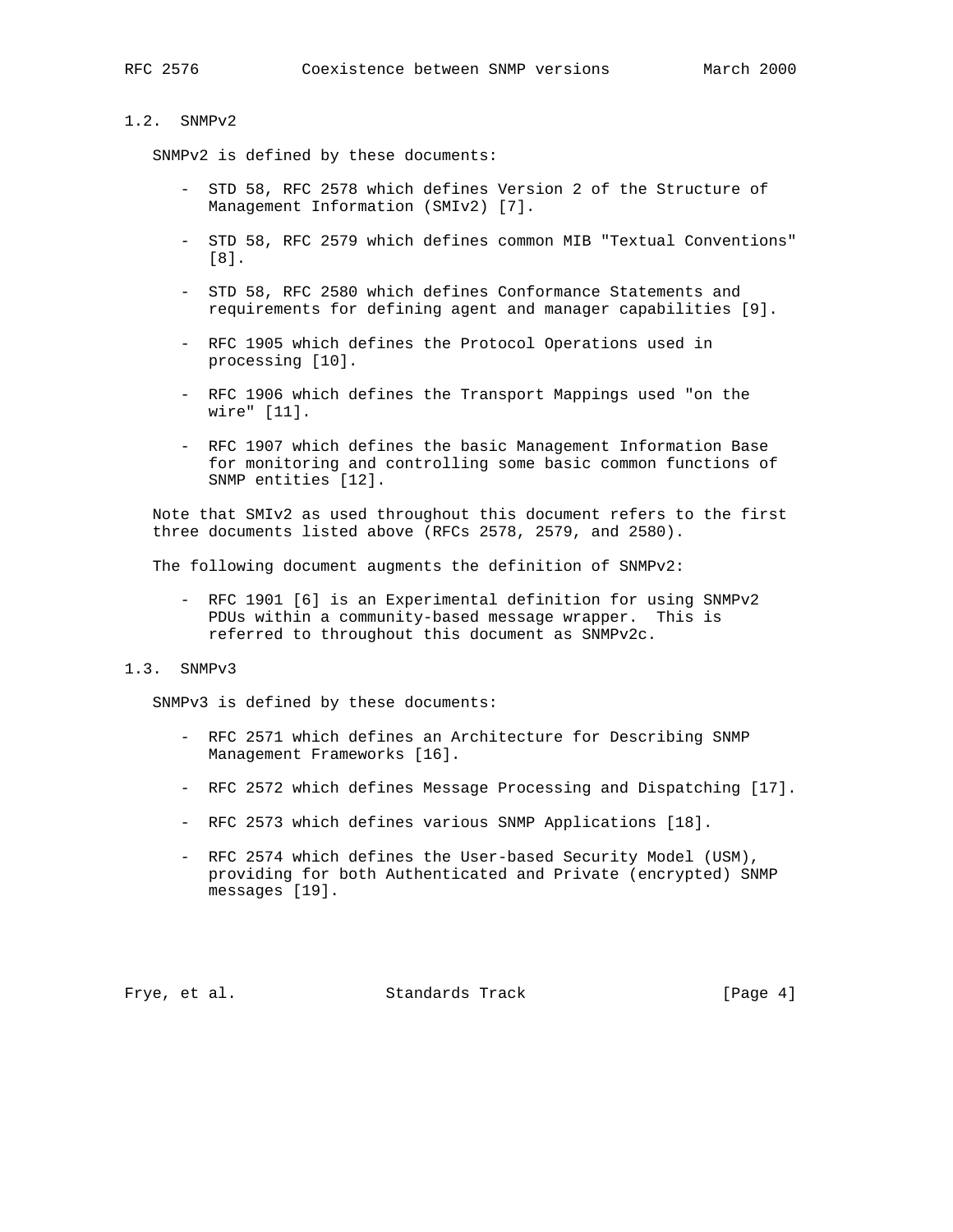- RFC 2575 which defines the View-based Access Control Model (VACM), providing the ability to limit access to different MIB objects on a per-user basis [20].

 SNMPv3 also uses the SNMPv2 definitions of RFCs 1905 through 1907 and the SMIv2 definitions of 2578 through 2580 described above.

1.4. SNMPv1 and SNMPv2 Access to MIB Data

 In several places, this document refers to 'SNMPv1 Access to MIB Data' and 'SNMPv2 Access to MIB Data'. These terms refer to the part of an SNMP agent which actually accesses instances of MIB objects, and which actually initiates generation of notifications. Differences between the two types of access to MIB data are:

- Error-status values generated.
- Generation of exception codes.
- Use of the Counter64 data type.
- The format of parameters provided when a notification is generated.

 SNMPv1 access to MIB data may generate SNMPv1 error-status values, will never generate exception codes nor use the Counter64 data type, and will provide SNMPv1 format parameters for generating notifications. Note also that SNMPv1 access to MIB data will actually never generate a readOnly error (a noSuchName error would always occur in the situation where one would expect a readOnly error).

 SNMPv2 access to MIB data may generate SNMPv2 error-status values, may generate exception codes, may use the Counter64 data type, and will provide SNMPv2 format parameters for generating notifications. Note that SNMPv2 access to MIB data will never generate readOnly, noSuchName, or badValue errors.

 Note that a particular multi-lingual implementation may choose to implement all access to MIB data as SNMPv2 access to MIB data, and perform the translations described herein for SNMPv1-based transactions.

2. SMI and Management Information Mappings

 The SMIv2 approach towards describing collections of managed objects is nearly a proper superset of the approach defined in the SMIv1. For example, both approaches use an adapted subset of ASN.1 (1988)

Frye, et al. Standards Track [Page 5]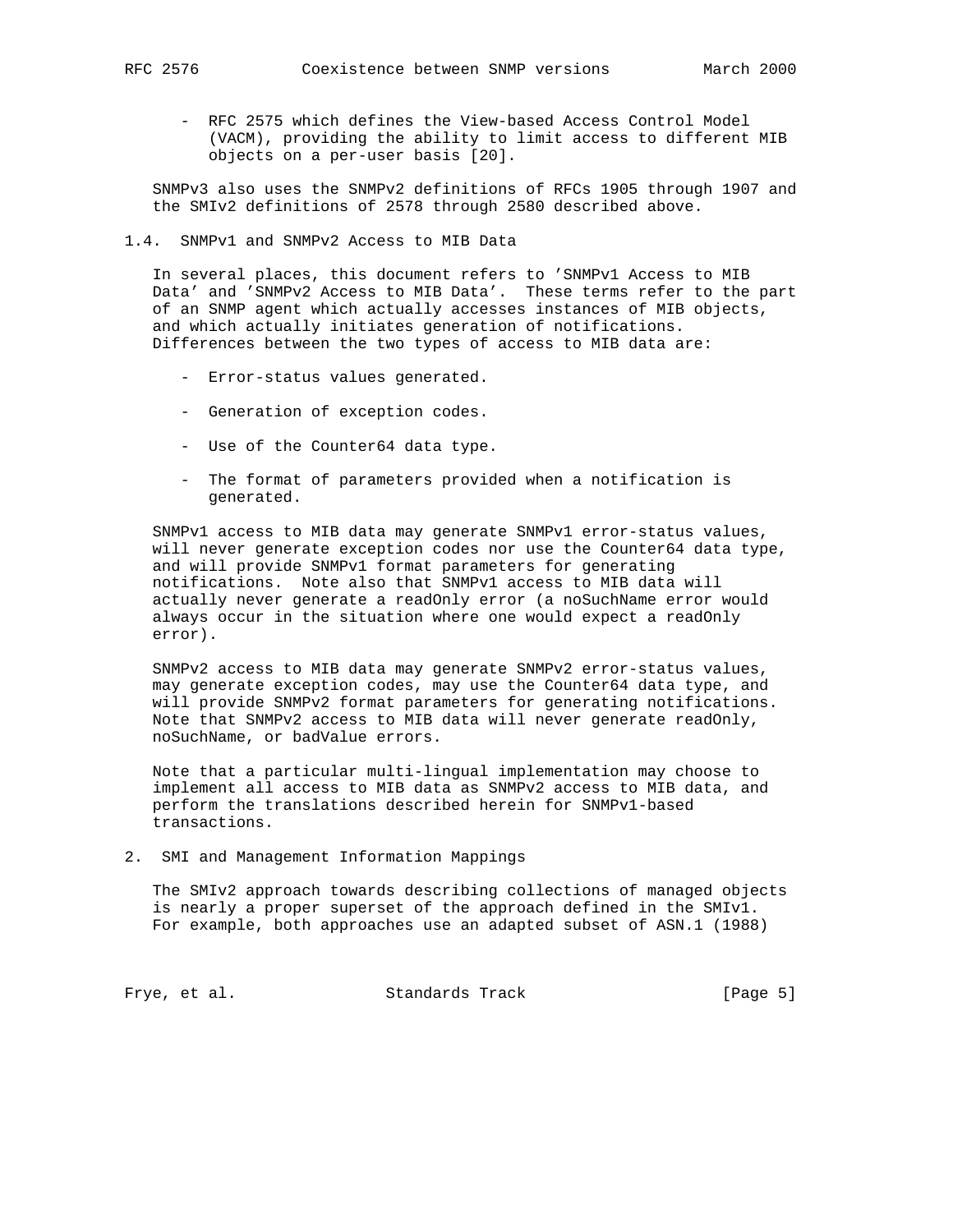[11] as the basis for a formal descriptive notation. Indeed, one might note that the SMIv2 approach largely codifies the existing practice for defining MIB modules, based on extensive experience with the SMIv1.

 The following sections consider the three areas: MIB modules, compliance statements, and capabilities statements.

### 2.1. MIB Modules

 MIB modules defined using the SMIv1 may continue to be used with protocol versions which use SNMPv2 PDUs. However, for the MIB modules to conform to the SMIv2, the following changes SHALL be made:

## 2.1.1. Object Definitions

 In general, conversion of a MIB module does not require the deprecation of the objects contained therein. If the definition of an object is truly inadequate for its intended purpose, the object SHALL be deprecated or obsoleted, otherwise deprecation is not required.

- (1) The IMPORTS statement MUST reference SNMPv2-SMI, instead of RFC1155-SMI and RFC-1212.
- (2) The MODULE-IDENTITY macro MUST be invoked immediately after any IMPORTs statement.
- (3) For any object with an integer-valued SYNTAX clause, in which the corresponding INTEGER does not have a range restriction (i.e., the INTEGER has neither a defined set of named-number enumerations nor an assignment of lower- and upper-bounds on its value), the object MUST have the value of its SYNTAX clause changed to Integer32, or have an appropriate range specified.
- (4) For any object with a SYNTAX clause value of Counter, the object MUST have the value of its SYNTAX clause changed to Counter32.
- (5) For any object with a SYNTAX clause value of Gauge, the object MUST have the value of its SYNTAX clause changed to Gauge32, or Unsigned32 where appropriate.
- (6) For all objects, the ACCESS clause MUST be replaced by a MAX- ACCESS clause. The value of the MAX-ACCESS clause SHALL be the same as that of the ACCESS clause unless some other value makes "protocol sense" as the maximal level of access for the object. In particular, object types for which instances can be explicitly created by a protocol set operation, SHALL have a

Frye, et al. Standards Track [Page 6]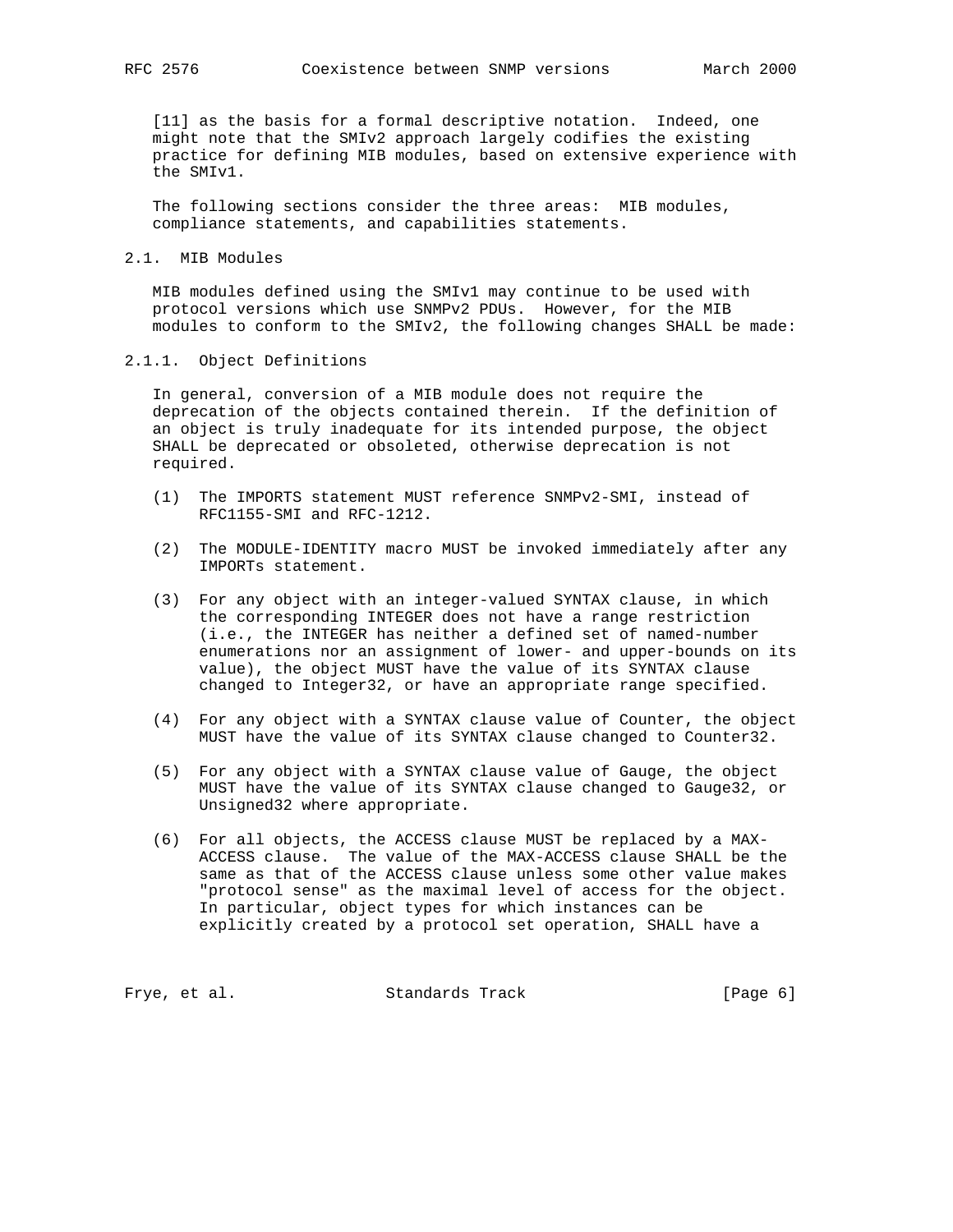MAX-ACCESS clause of "read-create". If the value of the ACCESS clause is "write-only", then the value of the MAX-ACCESS clause MUST be "read-write", and the DESCRIPTION clause SHALL note that reading this object will result in implementation-specific results. Note that in SMIv1, the ACCESS clause specifies the minimal required access, while in SMIv2, the MAX-ACCESS clause specifies the maximum allowed access. This should be considered when converting an ACCESS clause to a MAX-ACCESS clause.

- (7) For all objects, if the value of the STATUS clause is "mandatory" or "optional", the value MUST be replaced with "current", "deprecated", or "obsolete" depending on the current usage of such objects.
- (8) For any object not containing a DESCRIPTION clause, the object MUST have a DESCRIPTION clause defined.
- (9) For any object corresponding to a conceptual row which does not have an INDEX clause, the object MUST have either an INDEX clause or an AUGMENTS clause defined.
- (10) If any INDEX clause contains a reference to an object with a syntax of NetworkAddress, then a new object MUST be created and placed in this INDEX clause immediately preceding the object whose syntax is NetworkAddress. This new object MUST have a syntax of INTEGER, it MUST be not-accessible, and its value MUST always be 1. This approach allows one to convert a MIB module in SMIv1 format to one in SMIv2 format, and then use it with the SNMPv1 protocol with no impact to existing SNMPv1 agents and managers.
- (11) For any object with a SYNTAX of NetworkAddress, the SYNTAX MUST be changed to IpAddress. Note that the use of NetworkAddress in new MIB documents is strongly discouraged (in fact, new MIB documents should be written using SMIv2, which does not define NetworkAddress).
- (12) For any object containing a DEFVAL clause with an OBJECT IDENTIFIER value which is expressed as a collection of sub identifiers, the value MUST be changed to reference a single ASN.1 identifier. This may require defining a series of new administrative assignments (OBJECT IDENTIFIERS) in order to define the single ASN.1 identifier.
- (13) One or more OBJECT-GROUPS MUST be defined, and related objects SHOULD be collected into appropriate groups. Note that SMIv2 requires all OBJECT-TYPEs to be a member of at least one OBJECT-GROUP.

Frye, et al. Standards Track [Page 7]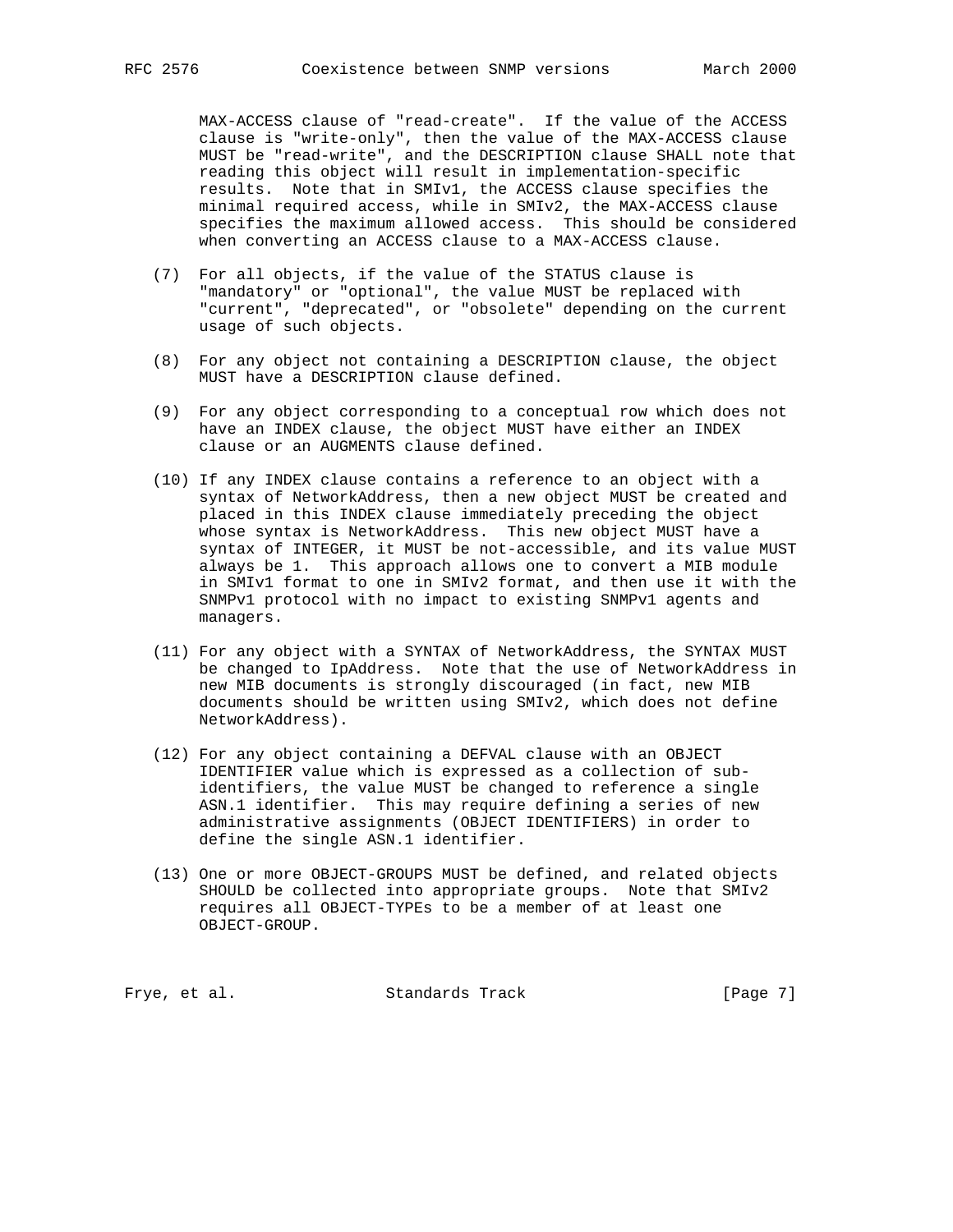Other changes are desirable, but not necessary:

- (1) Creation and deletion of conceptual rows is inconsistent using the SMIv1. The SMIv2 corrects this. As such, if the MIB module undergoes review early in its lifetime, and it contains conceptual tables which allow creation and deletion of conceptual rows, then the objects relating to those tables MAY be deprecated and replaced with objects defined using the new approach. The approach based on SMIv2 can be found in section 7 of RFC2578 [7], and the RowStatus and StorageType TEXTUAL- CONVENTIONs are described in section 2 of RFC2579 [8].
- (2) For any object with a string-valued SYNTAX clause, in which the corresponding OCTET STRING does not have a size restriction (i.e., the OCTET STRING has no assignment of lower- and upper bounds on its length), the bounds for the size of the object SHOULD be defined.
- (3) All textual conventions informally defined in the MIB module SHOULD be redefined using the TEXTUAL-CONVENTION macro. Such a change would not necessitate deprecating objects previously defined using an informal textual convention.
- (4) For any object which represents a measurement in some kind of units, a UNITS clause SHOULD be added to the definition of that object.
- (5) For any conceptual row which is an extension of another conceptual row, i.e., for which subordinate columnar objects both exist and are identified via the same semantics as the other conceptual row, an AUGMENTS clause SHOULD be used in place of the INDEX clause for the object corresponding to the conceptual row which is an extension.

Finally, to avoid common errors in SMIv1 MIB modules:

- (1) For any non-columnar object that is instanced as if it were immediately subordinate to a conceptual row, the value of the STATUS clause of that object MUST be changed to "obsolete".
- (2) For any conceptual row object that is not contained immediately subordinate to a conceptual table, the value of the STATUS clause of that object (and all subordinate objects) MUST be changed to "obsolete".

Frye, et al. Standards Track [Page 8]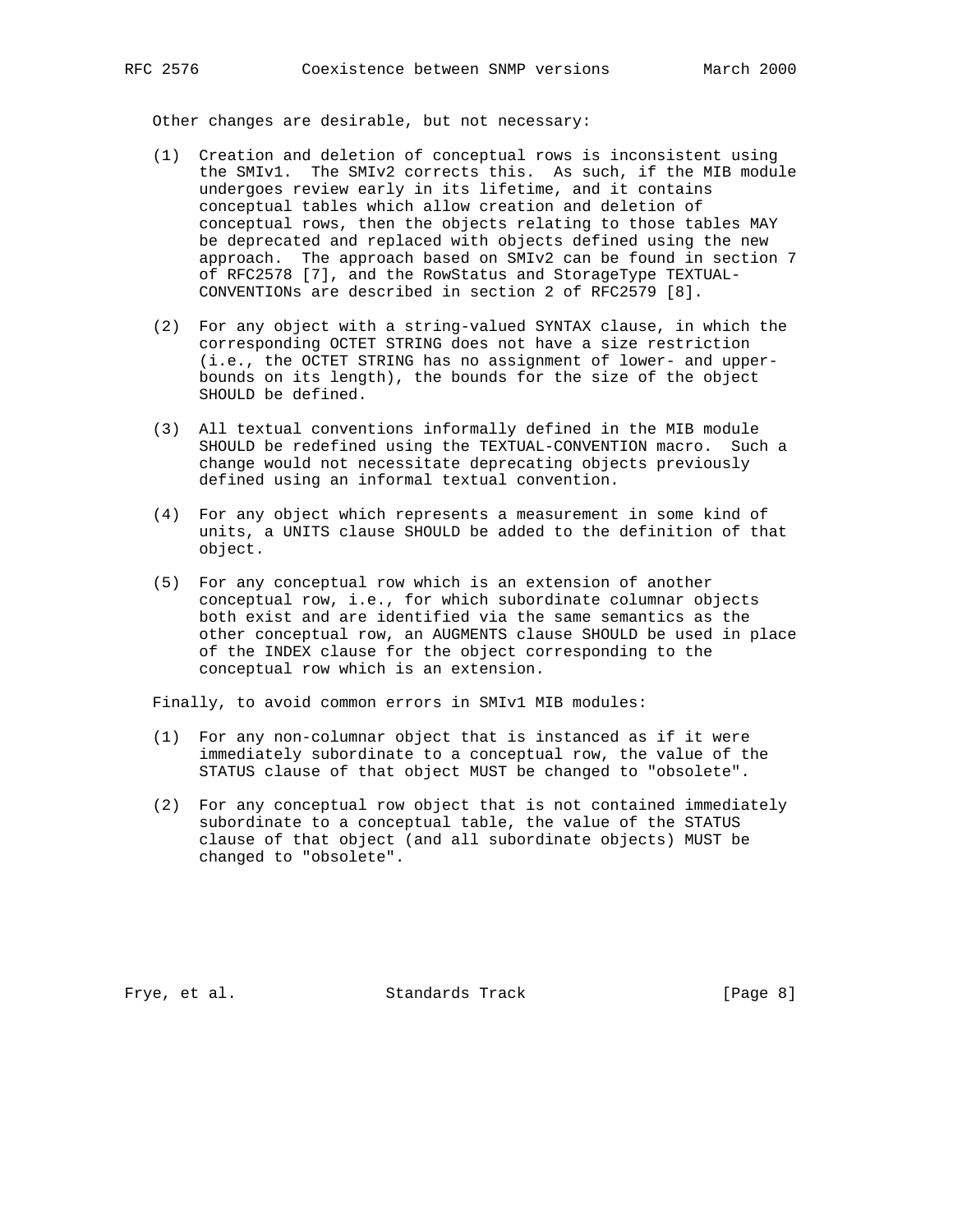## 2.1.2. Trap and Notification Definitions

 If a MIB module is changed to conform to the SMIv2, then each occurrence of the TRAP-TYPE macro MUST be changed to a corresponding invocation of the NOTIFICATION-TYPE macro:

- (1) The IMPORTS statement MUST NOT reference RFC-1215 [4], and MUST reference SNMPv2-SMI instead.
- (2) The ENTERPRISE clause MUST be removed.
- (3) The VARIABLES clause MUST be renamed to the OBJECTS clause.
- (4) A STATUS clause MUST be added, with an appropriate value. Normally the value should be 'current,' although 'deprecated' or 'obsolete' may be used as needed.
- (5) The value of an invocation of the NOTIFICATION-TYPE macro is an OBJECT IDENTIFIER, not an INTEGER, and MUST be changed accordingly. Specifically, if the value of the ENTERPRISE clause is not 'snmp' then the value of the invocation SHALL be the value of the ENTERPRISE clause extended with two sub identifiers, the first of which has the value 0, and the second has the value of the invocation of the TRAP-TYPE. If the value of the ENTERPRISE clause is 'snmp', then the value of the invocation of the NOTIFICATION-TYPE macro SHALL be mapped in the same manner as described in section 3.1 in this document.
- (6) A DESCRIPTION clause MUST be added, if not already present.
- (7) One or more NOTIFICATION-GROUPs MUST be defined, and related notifications MUST be collected into those groups. Note that SMIv2 requires that all NOTIFICATION-TYPEs be a member of at least one NOTIFICATION-GROUP.

## 2.2. Compliance Statements

 For those information modules which are "standards track", a corresponding invocation of the MODULE-COMPLIANCE macro and related OBJECT-GROUP and/or NOTIFICATION-GROUP macros MUST be included within the information module (or in a companion information module), and any commentary text in the information module which relates to compliance SHOULD be removed. Typically this editing can occur when the information module undergoes review.

Frye, et al. Standards Track [Page 9]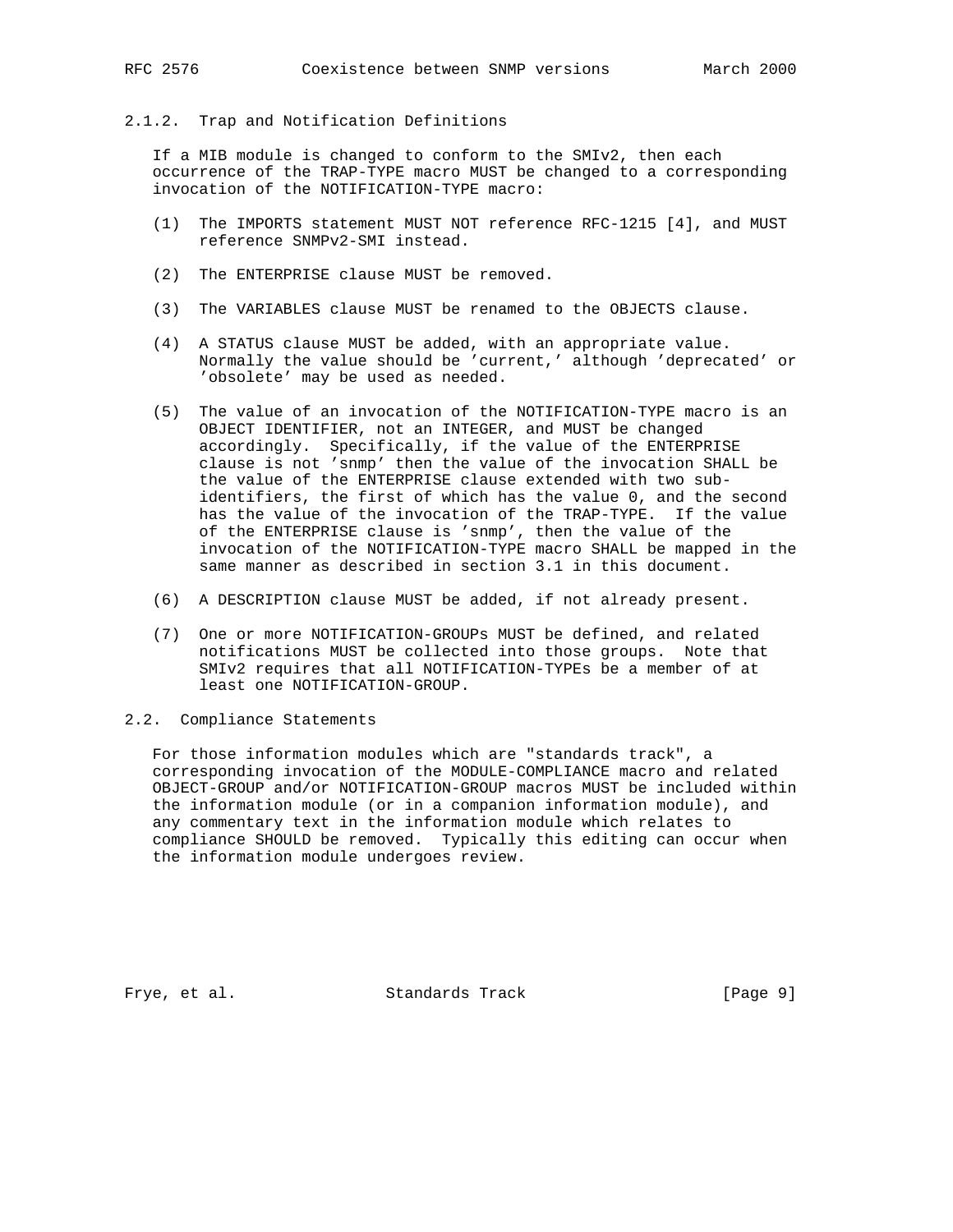Note that a MODULE-COMPLIANCE statement is not required for a MIB document that is not on the standards track (for example, an enterprise MIB), though it may be useful in some circumstances to define a MODULE-COMPLIANCE statement for such a MIB document.

2.3. Capabilities Statements

 RFC1303 [5] uses the MODULE-CONFORMANCE macro to describe an agent's capabilities with respect to one or more MIB modules. Converting such a description for use with the SMIv2 requires these changes:

- (1) The macro name AGENT-CAPABILITIES SHOULD be used instead of MODULE-CONFORMANCE.
- (2) The STATUS clause SHOULD be added, with a value of 'current'.
- (3) All occurrences of the CREATION-REQUIRES clause MUST either be omitted if appropriate, or be changed such that the semantics are consistent with RFC2580 [9].

 In order to ease coexistence, object groups defined in an SMIv1 compliant MIB module may be referenced by the INCLUDES clause of an invocation of the AGENT-CAPABILITIES macro: upon encountering a reference to an OBJECT IDENTIFIER subtree defined in an SMIv1 MIB module, all leaf objects which are subordinate to the subtree and have a STATUS clause value of mandatory are deemed to be INCLUDED. (Note that this method is ambiguous when different revisions of an SMIv1 MIB have different sets of mandatory objects under the same subtree; in such cases, the only solution is to rewrite the MIB using the SMIv2 in order to define the object groups unambiguously.)

3. Translating Notifications Parameters

 This section describes how parameters used for generating notifications are translated between the format used for SNMPv1 notification protocol operations and the format used for SNMPv2 notification protocol operations. The parameters used to generate a notification are called 'notification parameters'. The format of parameters used for SNMPv1 notification protocol operations is refered to in this document as 'SNMPv1 notification parameters'. The format of parameters used for SNMPv2 notification protocol operations is refered to in this document as 'SNMPv2 notification parameters'.

Frye, et al. Standards Track [Page 10]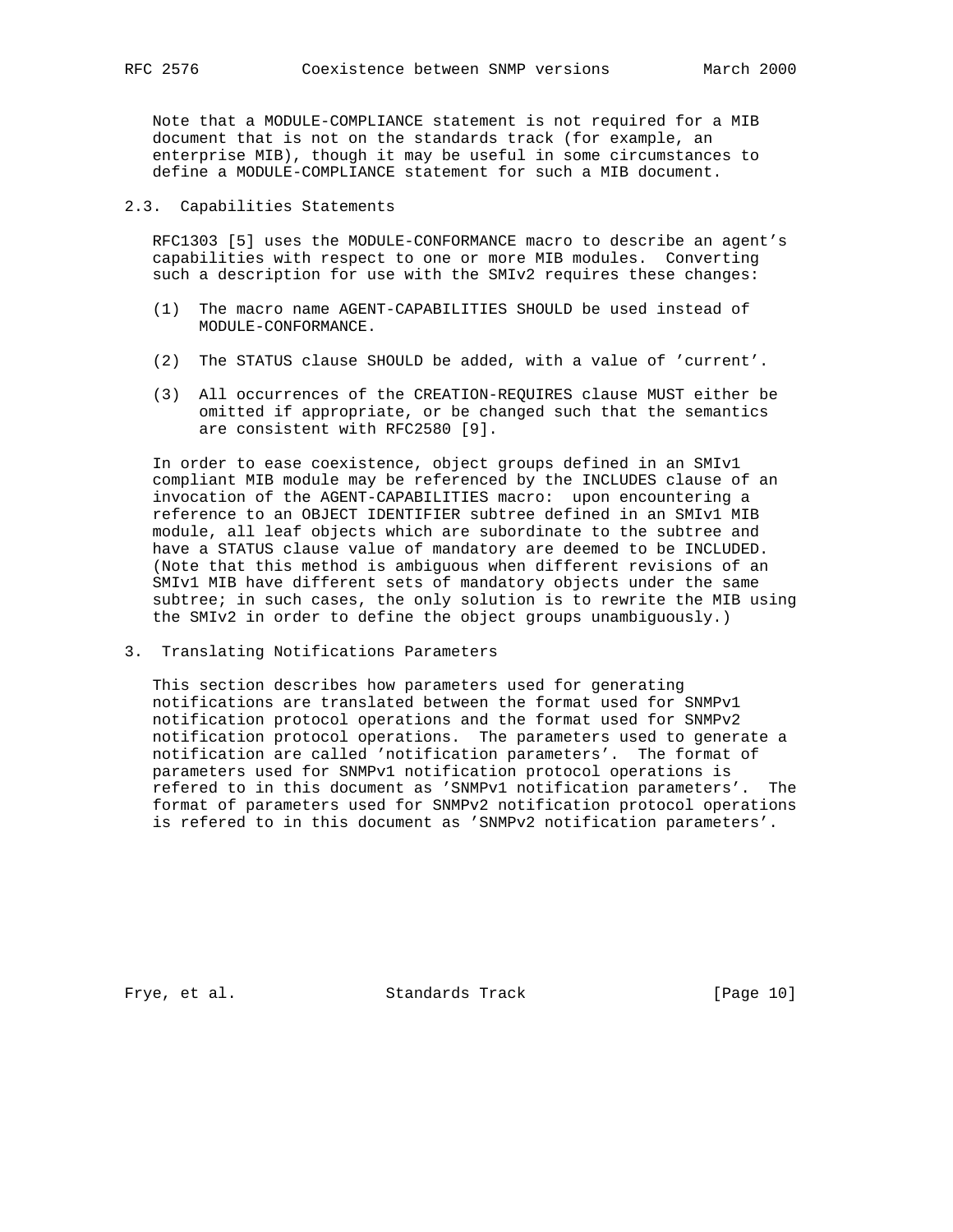The situations where notification parameters MUST be translated are:

- When an entity generates a set of notification parameters in a particular format, and the configuration of the entity indicates that the notification must be sent using an SNMP message version that requires the other format for notification parameters.
- When a proxy receives a notification that was sent using an SNMP message version that requires one format of notification parameters, and must forward the notification using an SNMP message version that requires the other format of notification parameters.

 In addition, it MAY be desirable to translate notification parameters in a notification receiver application in order to present notifications to the end user in a consistent format.

 Note that for the purposes of this section, the set of notification parameters is independent of whether the notification is to be sent as a trap or an inform.

SNMPv1 notification parameters consist of:

- An enterprise parameter (OBJECT IDENTIFIER).
- An agent-addr parameter (NetworkAddress).
- A generic-trap parameter (INTEGER).
- A specific-trap parameter (INTEGER).
- A time-stamp parameter (TimeTicks).
- A list of variable-bindings (VarBindList).

SNMPv2 notification parameters consist of:

- A sysUpTime parameter (TimeTicks). This appears in the first variable-binding in an SNMPv2-Trap-PDU or InformRequest-PDU.
- An snmpTrapOID parameter (OBJECT IDENTIFIER). This appears in the second variable-binding in an SNMPv2-Trap-PDU or InformRequest-PDU.
- A list of variable-bindings (VarBindList). This refers to all but the first two variable-bindings in an SNMPv2-Trap-PDU or InformRequest-PDU.

Frye, et al. Standards Track [Page 11]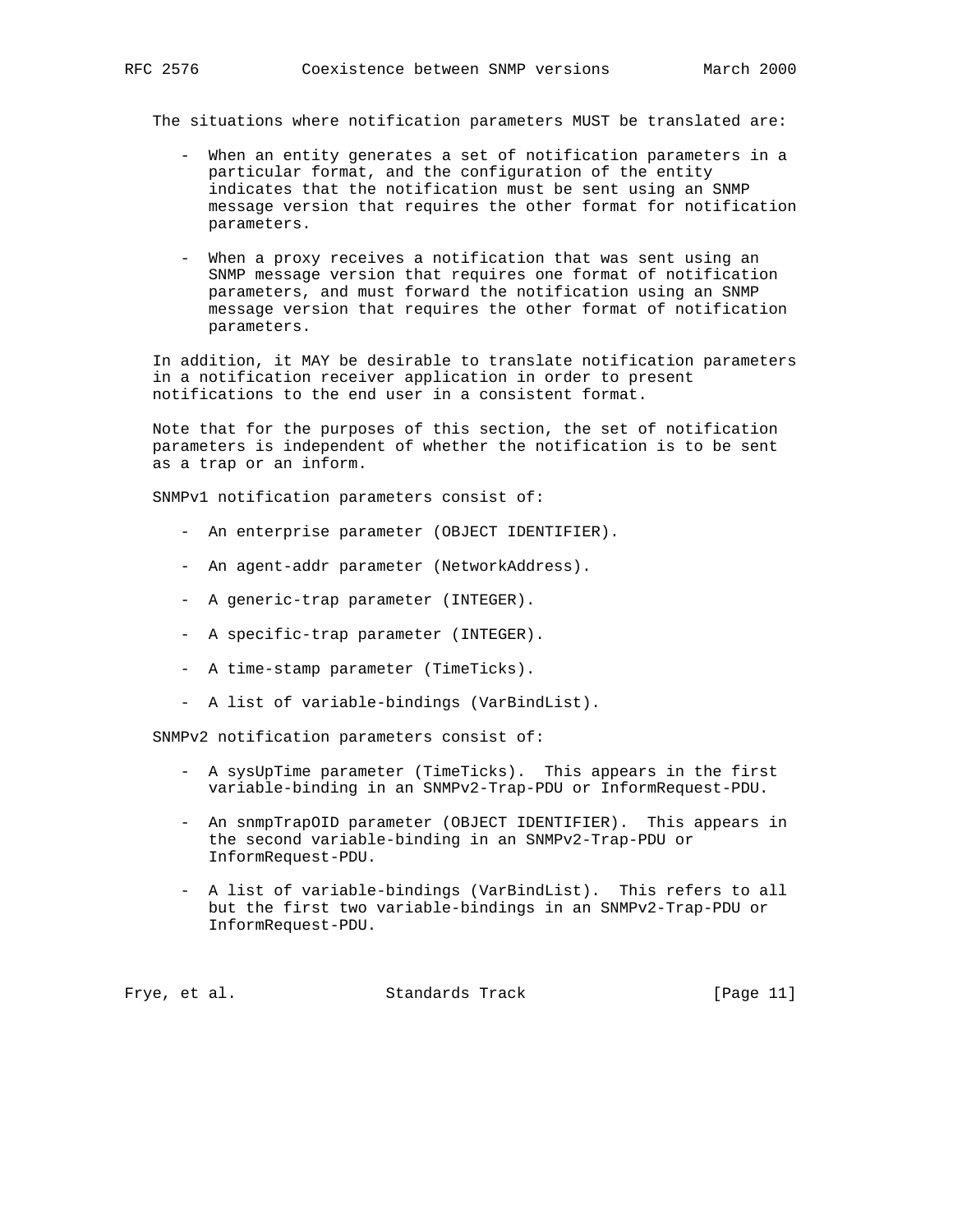3.1. Translating SNMPv1 Notification Parameters to SNMPv2 Notification Parameters

 The following procedure describes how to translate SNMPv1 notification parameters into SNMPv2 notification parameters:

- (1) The SNMPv2 sysUpTime parameter SHALL be taken directly from the SNMPv1 time-stamp parameter.
- (2) If the SNMPv1 generic-trap parameter is 'enterpriseSpecific(6)', the SNMPv2 snmpTrapOID parameter SHALL be the concatentation of the SNMPv1 enterprise parameter and two additional sub identifiers, '0', and the SNMPv1 specific-trap parameter.
- (3) If the SNMPv1 generic-trap parameter is not ' enterpriseSpecific(6)', the SNMPv2 snmpTrapOID parameter SHALL be the corresponding trap as defined in section 2 of RFC1907 [12]:

| generic-trap parameter | snmpTrapOLD.0                           |                                               |
|------------------------|-----------------------------------------|-----------------------------------------------|
|                        |                                         |                                               |
|                        | $1.3.6.1.6.3.1.1.5.1$ (coldStart)       |                                               |
|                        | $1.3.6.1.6.3.1.1.5.2$ (warmStart)       |                                               |
| 2                      | 1.3.6.1.6.3.1.1.5.3 (linkDown)          |                                               |
|                        | $1.3.6.1.6.3.1.1.5.4$ (linkUp)          |                                               |
| 4                      |                                         | $1.3.6.1.6.3.1.1.5.5$ (authenticationFailure) |
| 5                      | $1.3.6.1.6.3.1.1.5.6$ (eqpNeighborLoss) |                                               |
|                        |                                         |                                               |

 (4) The SNMPv2 variable-bindings SHALL be the SNMPv1 variable bindings. In addition, if the translation is being performed by a proxy in order to forward a received trap, three additional variable-bindings will be appended, if these three additional variable-bindings do not already exist in the SNMPv1 variable bindings. The name portion of the first additional variable binding SHALL contain snmpTrapAddress.0, and the value SHALL contain the SNMPv1 agent-addr parameter. The name portion of the second additional variable binding SHALL contain snmpTrapCommunity.0, and the value SHALL contain the value of the community-string field from the received SNMPv1 message which contained the SNMPv1 Trap-PDU. The name portion of the third additional variable binding SHALL contain snmpTrapEnterprise.0 [12], and the value SHALL be the SNMPv1 enterprise parameter.

Frye, et al. Standards Track [Page 12]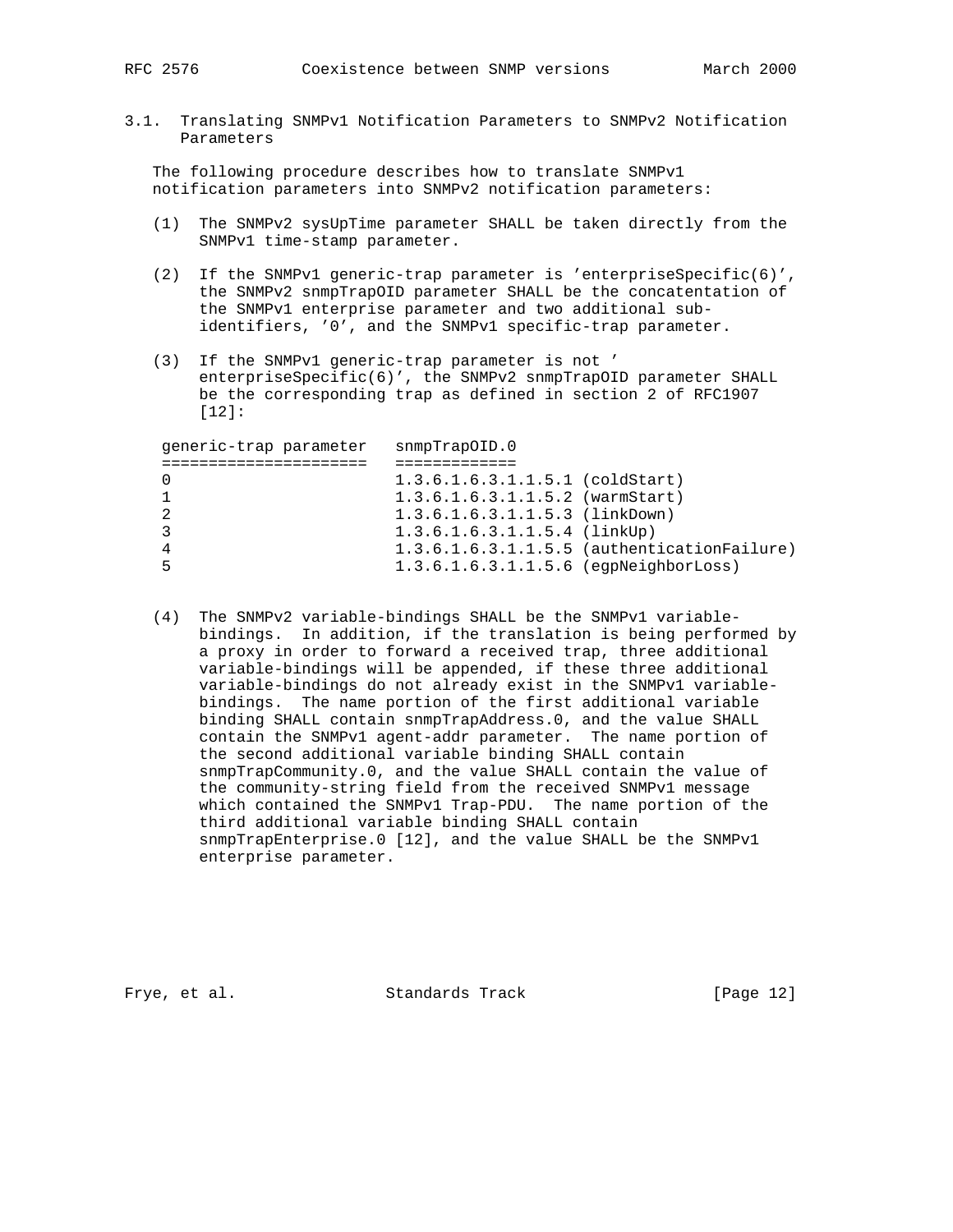3.2. Translating SNMPv2 Notification Parameters to SNMPv1 Notification Parameters

 The following procedure describes how to translate SNMPv2 notification parameters into SNMPv1 notification parameters:

- (1) The SNMPv1 enterprise parameter SHALL be determined as follows:
	- If the SNMPv2 snmpTrapOID parameter is one of the standard traps as defined in RFC1907 [12], then the SNMPv1 enterprise parameter SHALL be set to the value of the variable-binding in the SNMPv2 variable-bindings whose name is snmpTrapEnterprise.0 if that variable-binding exists. If it does not exist, the SNMPv1 enterprise parameter SHALL be set to the value ' snmpTraps' as defined in RFC1907 [12].
	- If the SNMPv2 snmpTrapOID parameter is not one of the standard traps as defined in RFC1907 [12], then the SNMPv1 enterprise parameter SHALL be determined from the SNMPv2 snmpTrapOID parameter as follows:
		- If the next-to-last sub-identifier of the snmpTrapOID is zero, then the SNMPv1 enterprise SHALL be the SNMPv2 snmpTrapOID with the last 2 sub-identifiers removed, otherwise
		- If the next-to-last sub-identifier of the snmpTrapOID is non-zero, then the SNMPv1 enterprise SHALL be the SNMPv2 snmpTrapOID with the last sub-identifier removed.
- (2) The SNMPv1 agent-addr parameter SHALL be determined based on the situation in which the translation occurs.
	- If the translation occurs within a notification originator application, and the notification is to be sent over IP, the SNMPv1 agent-addr parameter SHALL be set to the IP address of the SNMP entity in which the notification originator resides. If the notification is to be sent over some other transport, the SNMPv1 agent-addr parameter SHALL be set to 0.0.0.0.
	- If the translation occurs within a proxy application, the proxy must attempt to extract the original source of the notification from the variable-bindings. If the SNMPv2 variable-bindings contains a variable binding whose name is snmpTrapAddress.0, the agent-addr parameter SHALL be set to the value of that variable binding. Otherwise, the SNMPv1 agent-addr parameter SHALL be set to 0.0.0.0.

Frye, et al. Standards Track [Page 13]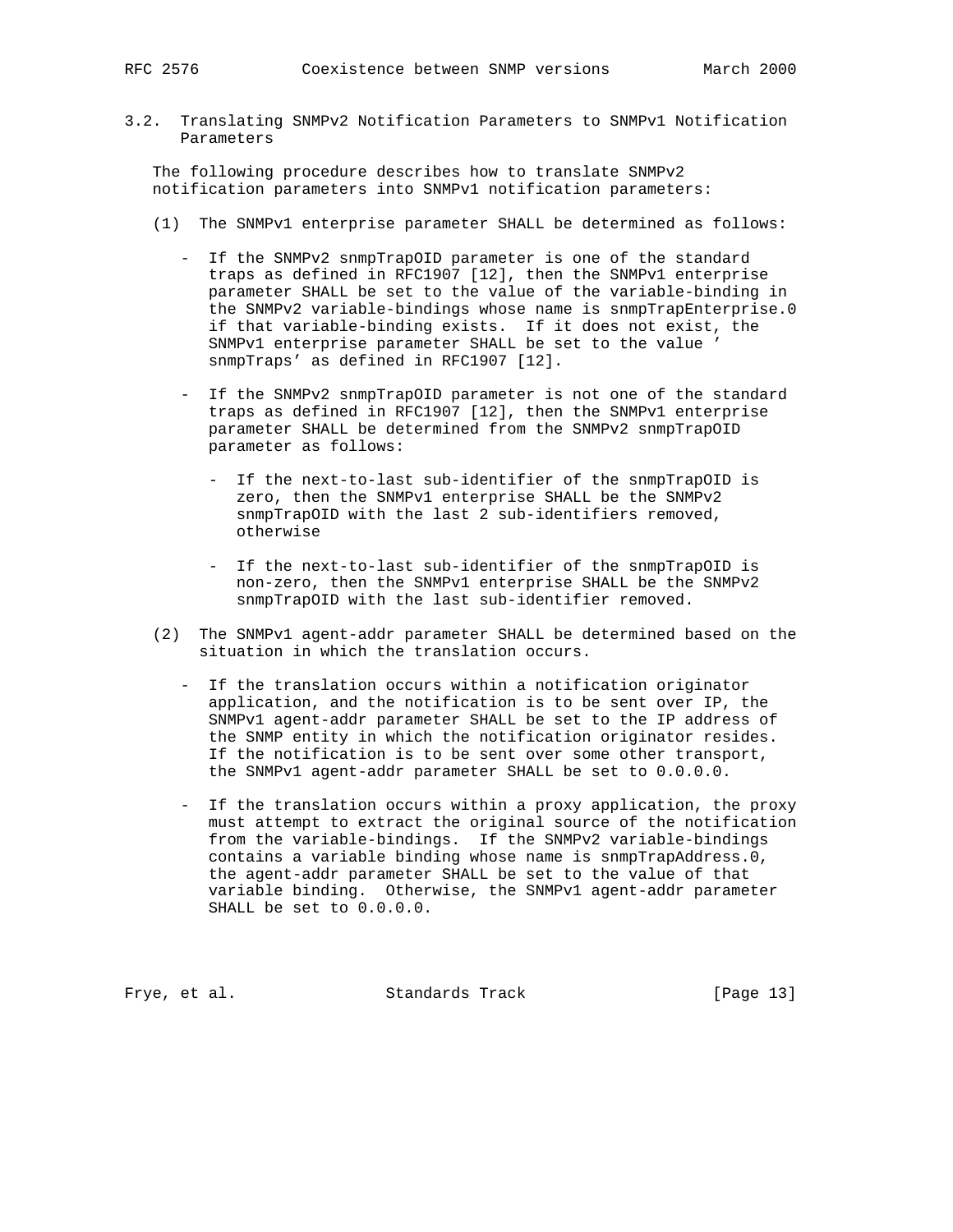(3) If the SNMPv2 snmpTrapOID parameter is one of the standard traps as defined in RFC1907 [12], the SNMPv1 generic-trap parameter SHALL be set as follows:

| snmpTrapOID.0 parameter      |                                             | qeneric-trap |
|------------------------------|---------------------------------------------|--------------|
|                              |                                             |              |
|                              | $1.3.6.1.6.3.1.1.5.1$ (coldStart)           |              |
|                              | $1.3.6.1.6.3.1.1.5.2$ (warmStart)           |              |
|                              | 1.3.6.1.6.3.1.1.5.3 (linkDown)              | 2.           |
| 1.3.6.1.6.3.1.1.5.4 (linkUp) |                                             | 3            |
|                              | 1.3.6.1.6.3.1.1.5.5 (authenticationFailure) | 4            |
|                              | 1.3.6.1.6.3.1.1.5.6 (egpNeighborLoss)       | 5            |

Otherwise, the SNMPv1 generic-trap parameter SHALL be set to 6.

- (4) If the SNMPv2 snmpTrapOID parameter is one of the standard traps as defined in RFC1907 [12], the SNMPv1 specific-trap parameter SHALL be set to zero. Otherwise, the SNMPv1 specific-trap parameter SHALL be set to the last sub-identifier of the SNMPv2 snmpTrapOID parameter.
- (5) The SNMPv1 time-stamp parameter SHALL be taken directly from the SNMPv2 sysUpTime parameter.
- (6) The SNMPv1 variable-bindings SHALL be the SNMPv2 variable bindings. Note, however, that if the SNMPv2 variable-bindings contain any objects whose type is Counter64, the translation to SNMPv1 notification parameters cannot be performed. In this case, the notification cannot be encoded in an SNMPv1 packet (and so the notification cannot be sent using SNMPv1, see section 4.1.3 and section 4.2).
- 4. Approaches to Coexistence in a Multi-lingual Network

 There are two basic approaches to coexistence in a multi-lingual network, multi-lingual implementations and proxy implementations. Multi-lingual implementations allow elements in a network to communicate with each other using an SNMP version which both elements support. This allows a multi-lingual implementation to communicate with any mono-lingual implementation, regardless of the SNMP version supported by the mono-lingual implementation.

 Proxy implementations provide a mechanism for translating between SNMP versions using a third party network element. This allows network elements which support only a single, but different, SNMP version to communicate with each other. Proxy implementations are also useful for securing communications over an insecure link between two locally secure networks.

Frye, et al. Standards Track [Page 14]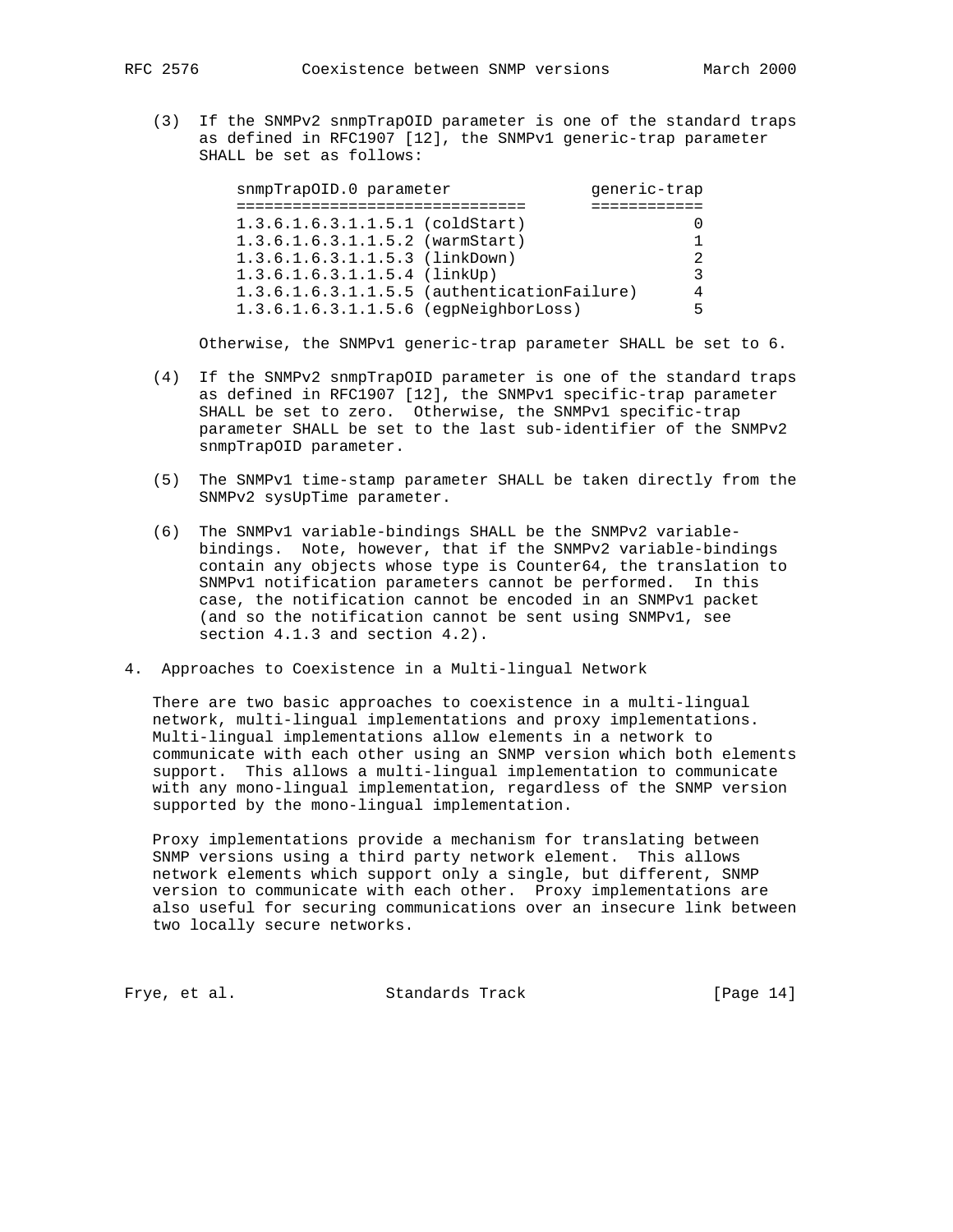## 4.1. Multi-lingual implementations

 This approach requires an entity to support multiple SNMP message versions. Typically this means supporting SNMPv1, SNMPv2c, and SNMPv3 message versions. The behaviour of various types of SNMP applications which support multiple message versions is described in the following sections. This approach allows entities which support multiple SNMP message versions to coexist with and communicate with entities which support only a single SNMP message version.

## 4.1.1. Command Generator

 A command generator must select an appropriate message version when sending requests to another entity. One way to achieve this is to consult a local database to select the appropriate message version.

 In addition, a command generator MUST 'downgrade' GetBulk requests to GetNext requests when selecting SNMPv1 as the message version for an outgoing request. This is done by simply changing the operation type to GetNext, ignoring any non-repeaters and max-repetitions values, and setting error-status and error-index to zero.

### 4.1.2. Command Responder

 A command responder must be able to deal with both SNMPv1 and SNMPv2 access to MIB data. There are three aspects to dealing with this. A command responder must:

- Deal correctly with SNMPv2 access to MIB data that returns a Counter64 value while processing an SNMPv1 message,
- Deal correctly with SNMPv2 access to MIB data that returns one of the three exception values while processing an SNMPv1 message, and
- Map SNMPv2 error codes returned from SNMPv2 access to MIB data into SNMPv1 error codes when processing an SNMPv1 message.

 Note that SNMPv1 error codes SHOULD NOT be used without any change when processing SNMPv2c or SNMPv3 messages, except in the case of proxy forwarding. In the case of proxy forwarding, for backwards compatibility, SNMPv1 error codes may be used without any change in a forwarded SNMPv2c or SNMPv3 message.

 The following sections describe the behaviour of a command responder application which supports multiple SNMP message versions, and which uses some combination of SNMPv1 and SNMPv2 access to MIB data.

Frye, et al. Standards Track [Page 15]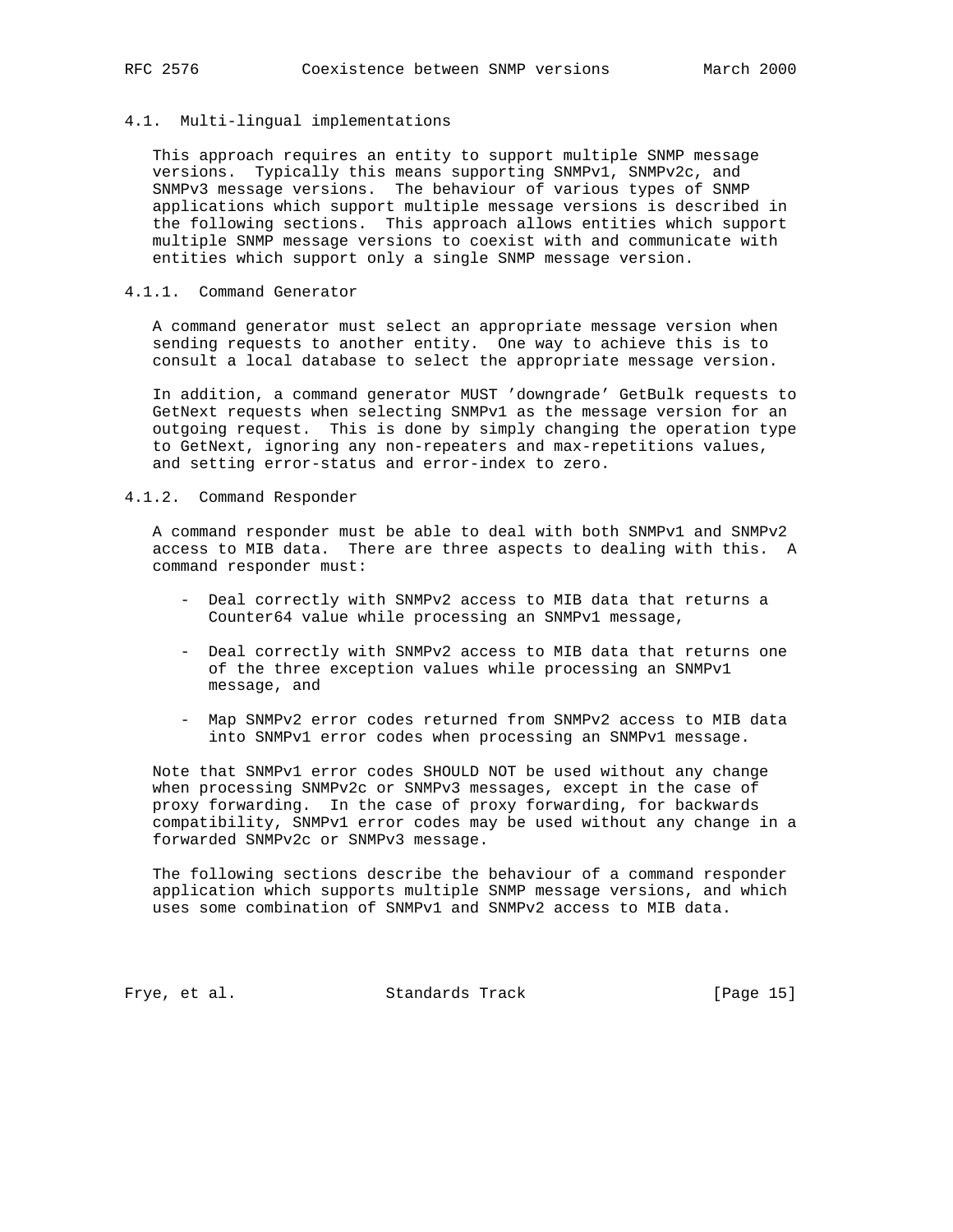## 4.1.2.1. Handling Counter64

 The SMIv2 [7] defines one new syntax that is incompatible with SMIv1. This syntax is Counter64. All other syntaxes defined by SMIv2 are compatible with SMIv1.

 The impact on multi-lingual command responders is that they MUST NOT ever return a variable binding containing a Counter64 value in a response to a request that was received using the SNMPv1 message version.

 Multi-lingual command responders SHALL take the approach that object instances whose type is Counter64 are implicitly excluded from view when processing an SNMPv1 message. So:

- On receipt of an SNMPv1 GetRequest-PDU containing a variable binding whose name field points to an object instance of type Counter64, a GetResponsePDU SHALL be returned, with an error status of noSuchName and the error-index set to the variable binding that caused this error.
- On an SNMPv1 GetNextRequest-PDU, any object instance which contains a syntax of Counter64 SHALL be skipped, and the next accessible object instance that does not have the syntax of Counter64 SHALL be retrieved. If no such object instance exists, then an error-status of noSuchName SHALL be returned, and the error-index SHALL be set to the variable binding that caused this error.
- Any SNMPv1 request which contains a variable binding with a Counter64 value is ill-formed, so the foregoing rules do not apply. If that error is detected, a response SHALL NOT be returned, since it would contain a copy of the ill-formed variable binding. Instead, the offending PDU SHALL be discarded and the counter snmpInASNParseErrs SHALL be incremented.

#### 4.1.2.2. Mapping SNMPv2 Exceptions

 SNMPv2 provides a feature called exceptions, which allow an SNMPv2 Response PDU to return as much management information as possible, even when an error occurs. However, SNMPv1 does not support exceptions, and so an SNMPv1 Response PDU cannot return any management information, and can only return an error-status and error-index value.

Frye, et al. Standards Track [Page 16]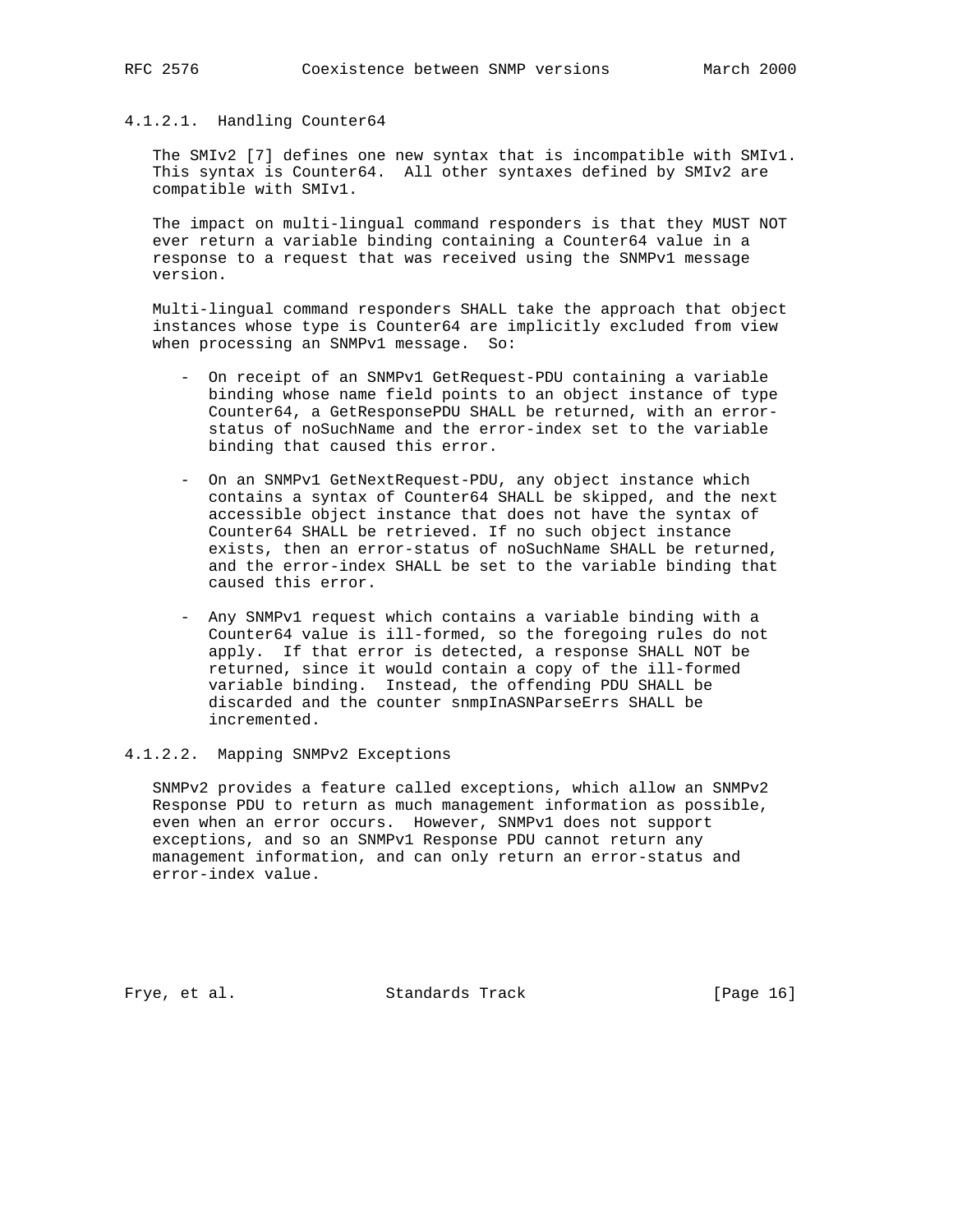When an SNMPv1 request is received, a command responder MUST check any variable bindings returned using SNMPv2 access to MIB data for exception values, and convert these exception values into SNMPv1 error codes.

 The type of exception that can be returned when accessing MIB data and the action taken depends on the type of SNMP request.

- For a GetRequest, a noSuchObject or noSuchInstance exception may be returned.
- For a GetNextRequest, an endOfMibView exception may be returned.
- No exceptions will be returned for a SetRequest, and a GetBulkRequest should only be received in an SNMPv2c or SNMPv3 message, so these request types may be ignored when mapping exceptions.

 Note that when a response contains multiple exceptions, it is an implementation choice as to which variable binding the error-index should reference.

4.1.2.2.1. Mapping noSuchObject and noSuchInstance

 A noSuchObject or noSuchInstance exception generated by an SNMPv2 access to MIB data indicates that the requested object instance can not be returned. The SNMPv1 error code for this condition is noSuchName, and so the error-status field of the response PDU SHALL be set to noSuchName. Also, the error-index field SHALL be set to the index of the variable binding for which an exception occurred (there may be more than one and it is an implementation decision as to which is used), and the variable binding list from the original request SHALL be returned with the response PDU.

4.1.2.2.2. Mapping endOfMibView

 When an SNMPv2 access to MIB data returns a variable binding containing an endOfMibView exception, it indicates that there are no object instances available which lexicographically follow the object in the request. In an SNMPv1 agent, this condition normally results in a noSuchName error, and so the error-status field of the response PDU SHALL be set to noSuchName. Also, the error-index field SHALL be set to the index of the variable binding for which an exception occurred (there may be more than one and it is an implementation decision as to which is used), and the variable binding list from the original request SHALL be returned with the response PDU.

Frye, et al. Standards Track [Page 17]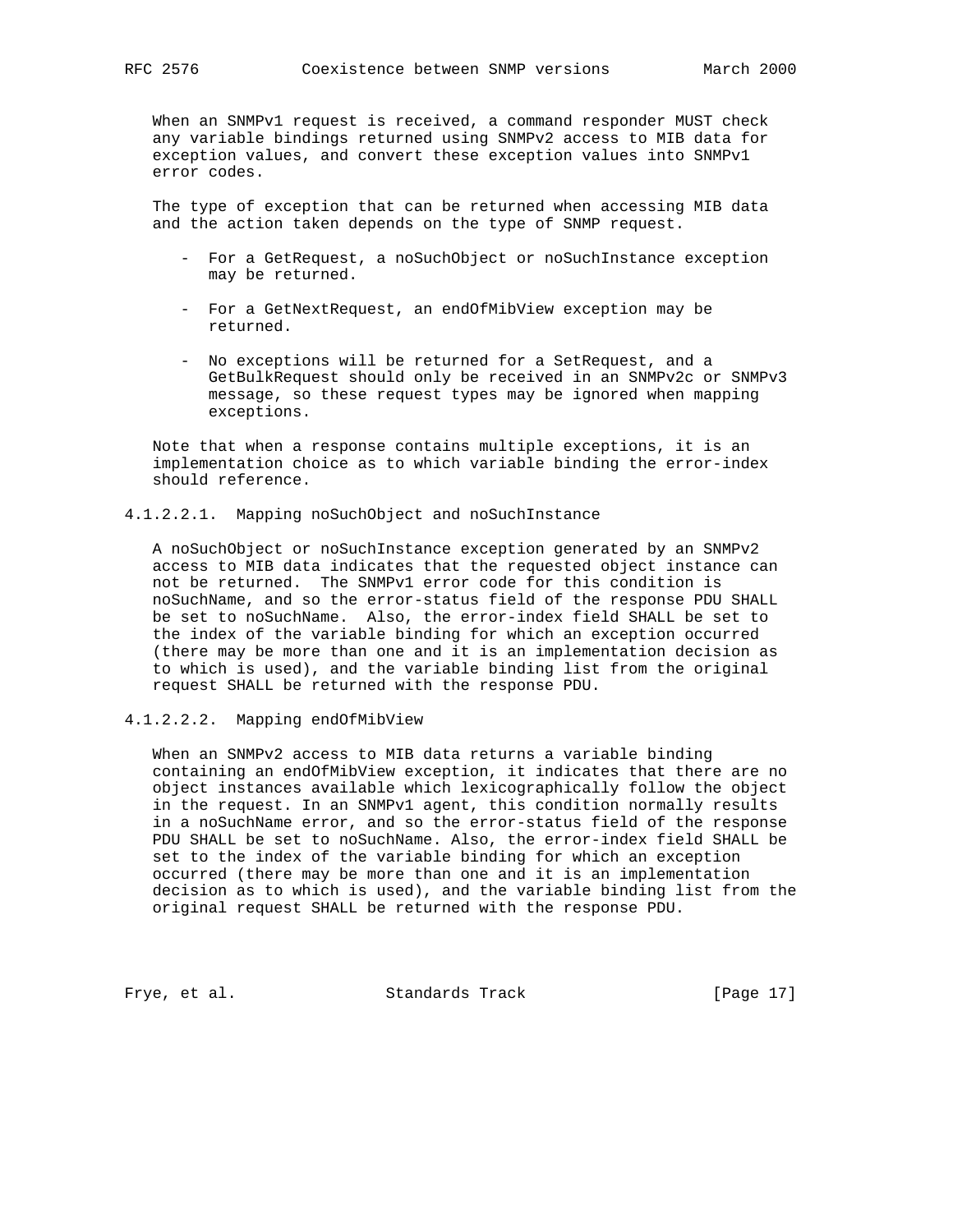#### 4.1.2.3. Processing An SNMPv1 GetRequest

 When processing an SNMPv1 GetRequest, the following procedures MUST be followed when using an SNMPv2 access to MIB data.

 When such an access to MIB data returns response data using SNMPv2 syntax and error-status values, then:

- (1) If the error-status is anything other than noError,
	- The error status SHALL be translated to an SNMPv1 error-status using the table in section 4.3, "Error Status Mappings".
	- The error-index SHALL be set to the position (in the original request) of the variable binding that caused the error-status.
	- The variable binding list of the response PDU SHALL be made exactly the same as the variable binding list that was received in the original request.
- (2) If the error-status is noError, the variable bindings SHALL be checked for any SNMPv2 exception (noSuchObject or noSuchInstance) or an SNMPv2 syntax that is unknown to SNMPv1 (Counter64). If there are any such variable bindings, one of those variable bindings SHALL be selected (it is an implementation choice as to which is selected), and:
	- The error-status SHALL be set to noSuchName,
	- The error-index SHALL be set to the position (in the variable binding list of the original request) of the selected variable binding, and
	- The variable binding list of the response PDU SHALL be exactly the same as the variable binding list that was received in the original request.
- (3) If there are no such variable bindings, then:
	- The error-status SHALL be set to noError,
	- The error-index SHALL be set to zero, and
	- The variable binding list of the response SHALL be composed from the data as it is returned by the access to MIB data.

Frye, et al. Standards Track [Page 18]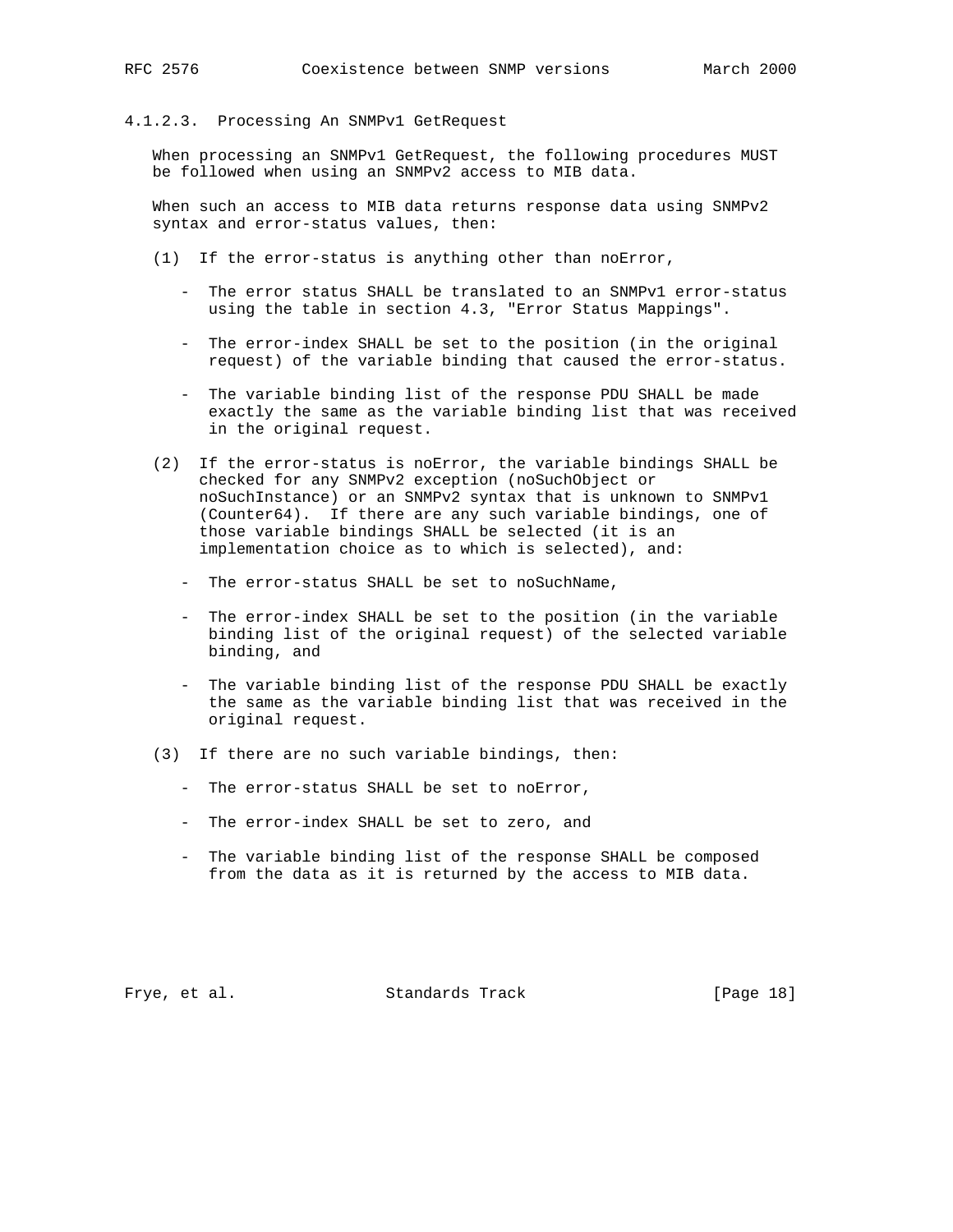#### 4.1.2.4. Processing An SNMPv1 GetNextRequest

 When processing an SNMPv1 GetNextRequest, the following procedures MUST be followed when an SNMPv2 access to MIB data is called as part of processing the request. There may be repetitive accesses to MIB data to try to find the first object which lexicographically follows each of the objects in the request. This is implementation specific. These procedures are followed only for data returned when using SNMPv2 access to MIB data. Data returned using SNMPv1 access to MIB data may be treated in the normal manner for an SNMPv1 request.

 First, if the access to MIB data returns an error-status of anything other than noError:

- (1) The error status SHALL be translated to an SNMPv1 error-status using the table in section 4.3, "Error Status Mappings".
- (2) The error-index SHALL be set to the position (in the original request) of the variable binding that caused the error-status.
- (3) The variable binding list of the response PDU SHALL be exactly the same as the variable binding list that was received in the original request.

 Otherwise, if the access to MIB data returns an error-status of noError:

- (1) Any variable bindings containing an SNMPv2 syntax of Counter64 SHALL be considered to be not in view, and MIB data SHALL be accessed as many times as is required until either a value other than Counter64 is returned, or an error occurs.
- (2) If there is any variable binding that contains an SNMPv2 exception endOfMibView (there may be more than one, it is an implementation decision as to which is chosen):
	- The error-status SHALL be set to noSuchName,
	- The error-index SHALL be set to the position (in the variable binding list of the original request) of the variable binding that returned such an SNMPv2 exception, and
	- The variable binding list of the response PDU SHALL be exactly the same as the variable binding list that was received in the original request.
- (3) If there are no such variable bindings, then:

Frye, et al. Standards Track [Page 19]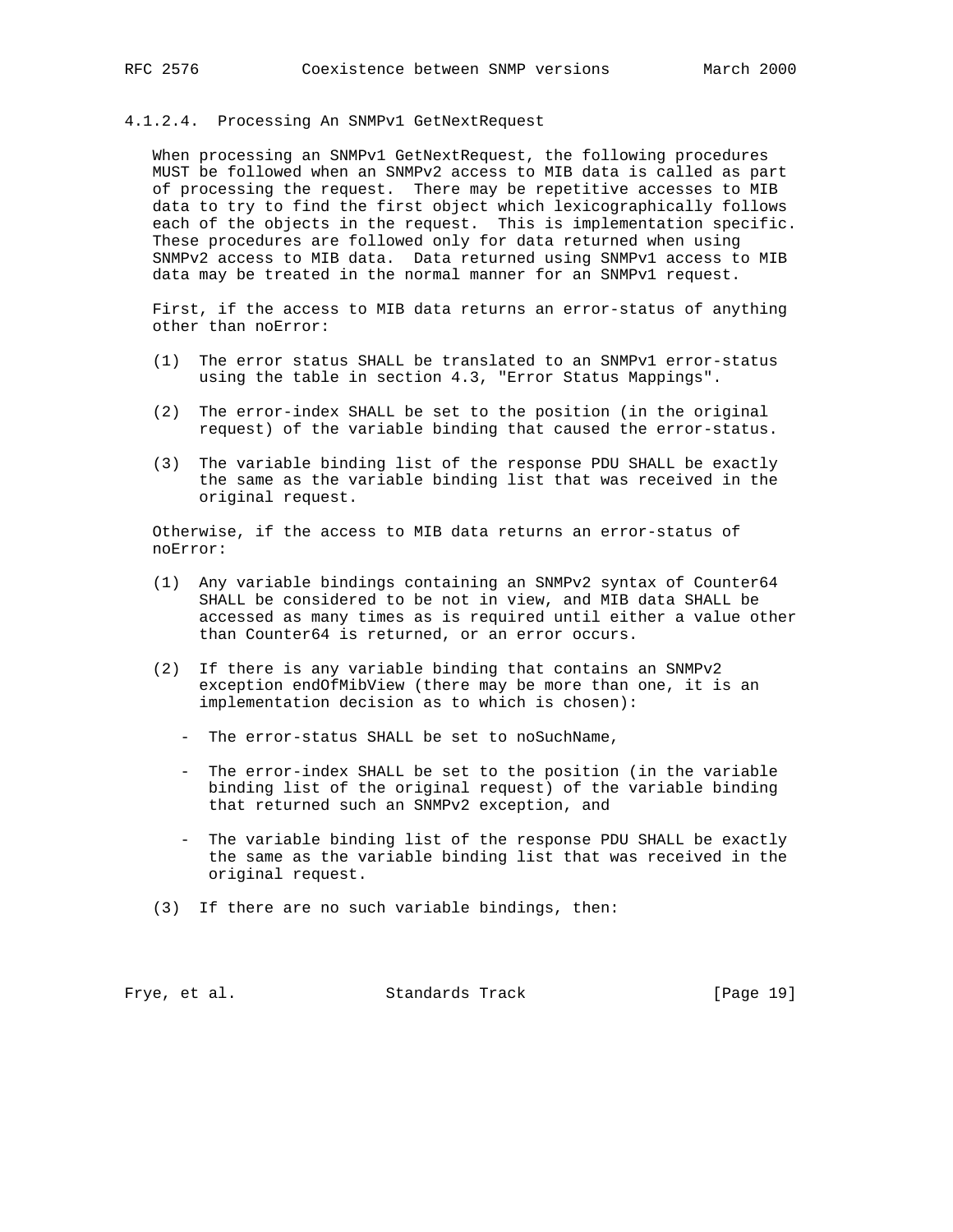- The error-status SHALL be set to noError,
- The error-index SHALL be set to zero, and
- The variable binding list of the response SHALL be composed from the data as it is returned by the access to MIB data.

#### 4.1.2.5. Processing An SNMPv1 SetRequest

 When processing an SNMPv1 SetRequest, the following procedures MUST be followed when calling SNMPv2 MIB access routines.

 When such MIB access routines return response data using SNMPv2 syntax and error-status values, and the error-status is anything other than noError, then:

- The error status SHALL be translated to an SNMPv1 error-status using the table in section 4.3, "Error Status Mappings".
- The error-index SHALL be set to the position (in the original request) of the variable binding that caused the error-status.
- The variable binding list of the response PDU SHALL be made exactly the same as the variable binding list that was received in the original request.

### 4.1.3. Notification Originator

 A notification originator must be able to translate between SNMPv1 notifications parameters and SNMPv2 notification parameters in order to send a notification using a particular SNMP message version. If a notification is generated using SNMPv1 notification parameters, and configuration information specifies that notifications be sent using SNMPv2c or SNMPv3, the notification parameters must be translated to SNMPv2 notification parameters. Likewise, if a notification is generated using SNMPv2 notification parameters, and configuration information specifies that notifications be sent using SNMPv1, the notification parameters must be translated to SNMPv1 notification parameters. In this case, if the notification cannot be translated (due to the presence of a Counter64 type), it will not be sent using SNMPv1.

 When a notification originator generates a notification, using parameters obtained from the SNMP-TARGET-MIB and SNMP-NOTIFICATION- MIB, if the SNMP version used to generate the notification is SNMPv1, the PDU type used will always be a TrapPDU, regardless of whether the value of snmpNotifyType is trap(1) or inform(2).

Frye, et al. Standards Track [Page 20]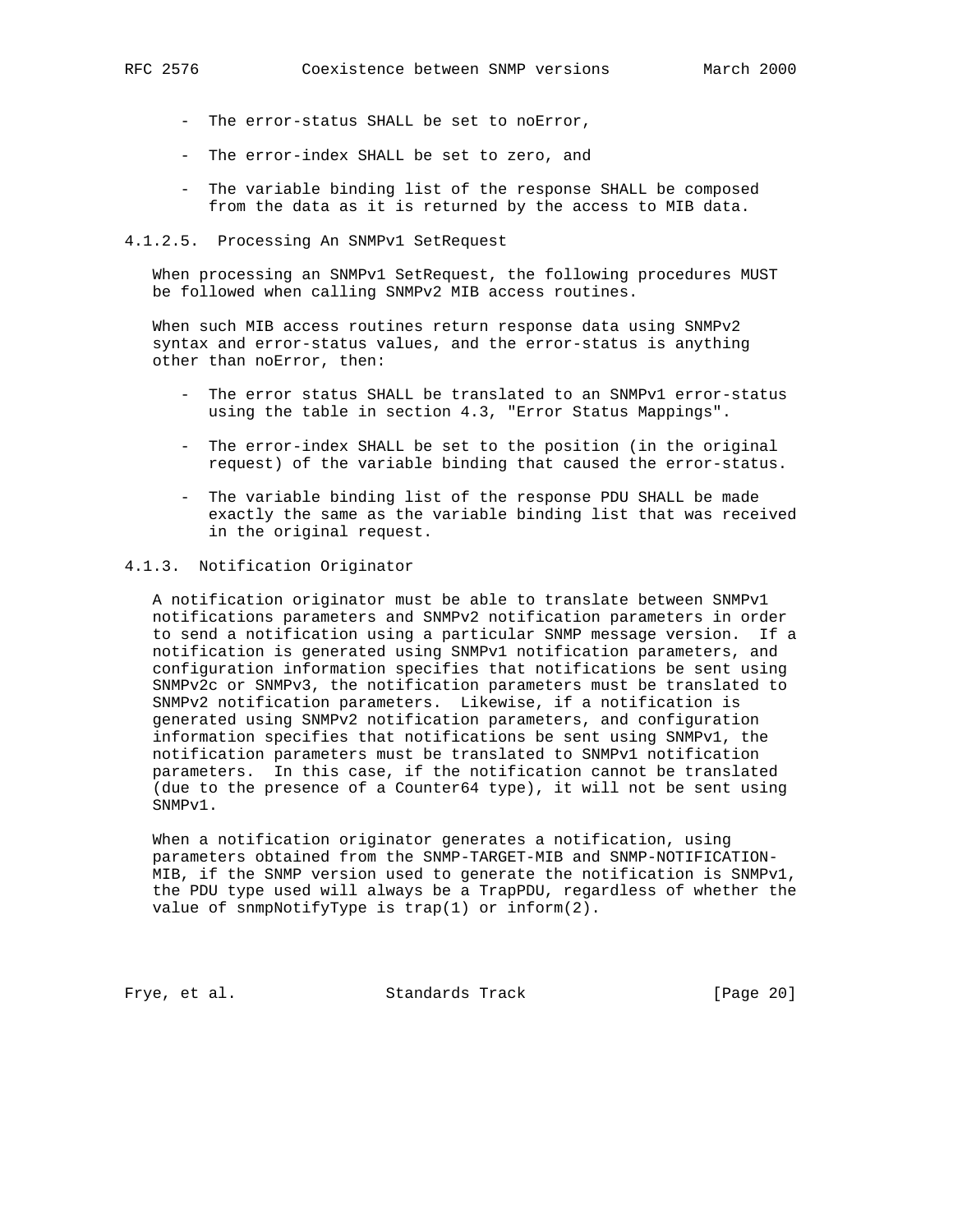Note also that access control and notification filtering are performed in the usual manner for notifications, regardless of the SNMP message version to be used when sending a notification. The parameters for performing access control are found in the usual manner (i.e., from inspecting the SNMP-TARGET-MIB and SNMP- NOTIFICATION-MIB). In particular, when generating an SNMPv1 Trap, in order to perform the access check specified in [18], section 3.3, bullet (3), the notification originator may need to generate a value for snmpTrapOID.0 as described in section 3.1, bullets (2) and (3) of this document. If the SNMPv1 notification parameters being used were previously translated from a set of SNMPv2 notification parameters, this value may already be known, in which case it need not be generated.

## 4.1.4. Notification Receiver

 There are no special requirements of a notification receiver. However, an implementation may find it useful to allow a higher level application to request whether notifications should be delivered to a higher level application using SNMPv1 notification parameter or SNMPv2 notification parameters. The notification receiver would then translate notification parameters when required in order to present a notification using the desired set of parameters.

4.2. Proxy Implementations

 A proxy implementation may be used to enable communication between entities which support different SNMP message versions. This is accomplished in a proxy forwarder application by performing translations on PDUs. These translations depend on the PDU type, the SNMP version of the packet containing a received PDU, and the SNMP version to be used to forward a received PDU. The following sections describe these translations. In all cases other than those described below, the proxy SHALL forward a received PDU without change, subject to size constraints as defined in section 5.3 (Community MIB) of this document. Note that in the following sections, the 'Upstream Version' refers to the version used between the command generator and the proxy, and the 'Downstream Version' refers to the version used between the proxy and the command responder, regardless of the PDU type or direction.

4.2.1. Upstream Version Greater Than Downstream Version

 - If a GetBulkRequest-PDU is received and must be forwarded using the SNMPv1 message version, the proxy forwarder SHALL set the non-repeaters and max-repetitions fields to 0, and SHALL set the tag of the PDU to GetNextRequest-PDU.

Frye, et al. Standards Track [Page 21]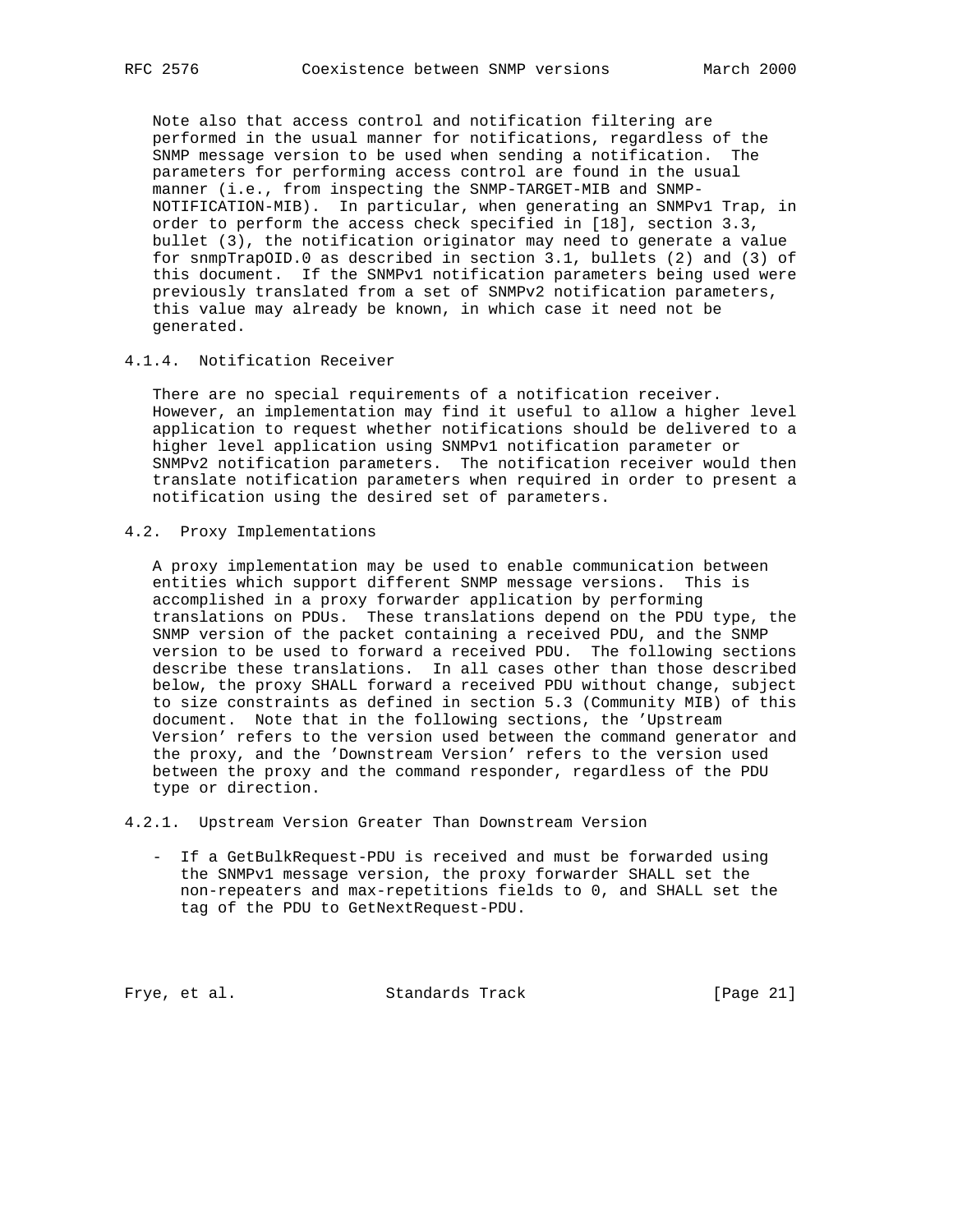- If a GetResponse-PDU is received whose error-status field has a value of 'tooBig', the message will be forwarded using the SNMPv2c or SNMPv3 message version, and the original request received by the proxy was not a GetBulkRequest-PDU, the proxy forwarder SHALL remove the contents of the variable-bindings field before forwarding the response.
- If a GetResponse-PDU is received whose error-status field has a value of 'tooBig,' and the message will be forwarded using the SNMPv2c or SNMPv3 message version, and the original request received by the proxy was a GetBulkRequest-PDU, the proxy forwarder SHALL re-send the forwarded request (which would have been altered to be a GetNextRequest-PDU) with all but the first variable-binding removed. The proxy forwarder SHALL only re-send such a request a single time. If the resulting GetResponse-PDU also contains an error-status field with a value of 'tooBig,' then the proxy forwarder SHALL remove the contents of the variable bindings field, and change the error-status field to 'noError' before forwarding the response. Note that if the original request only contained a single variable-binding, the proxy may skip re sending the request and simply remove the variable-bindings and change the error-status to 'noError.'
- If a Trap-PDU is received, and will be forwarded using the SNMPv2c or SNMPv3 message version, the proxy SHALL apply the translation rules described in section 3, and SHALL forward the notification as an SNMPv2-Trap-PDU.

 Note that when an SNMPv1 agent generates a message containing a Trap-PDU which is subsequently forwarded by one or more proxy forwarders using SNMP versions other than SNMPv1, the community string and agent-addr fields from the original message generated by the SNMPv1 agent will be preserved through the use of the snmpTrapAddress and snmpTrapCommunity nobjects.

- 4.2.2. Upstream Version Less Than Downstream Version
	- If a GetResponse-PDU is received in response to a GetRequest-PDU (previously generated by the proxy) which contains variable bindings of type Counter64 or which contain an SNMPv2 exception code, and the message would be forwarded using the SNMPv1 message version, the proxy MUST generate an alternate response PDU consisting of the request-id and variable bindings from the original SNMPv1 request, containing a noSuchName error-status value, and containing an error-index value indicating the position of the variable-binding containing the Counter64 type or exception code.

Frye, et al. Standards Track [Page 22]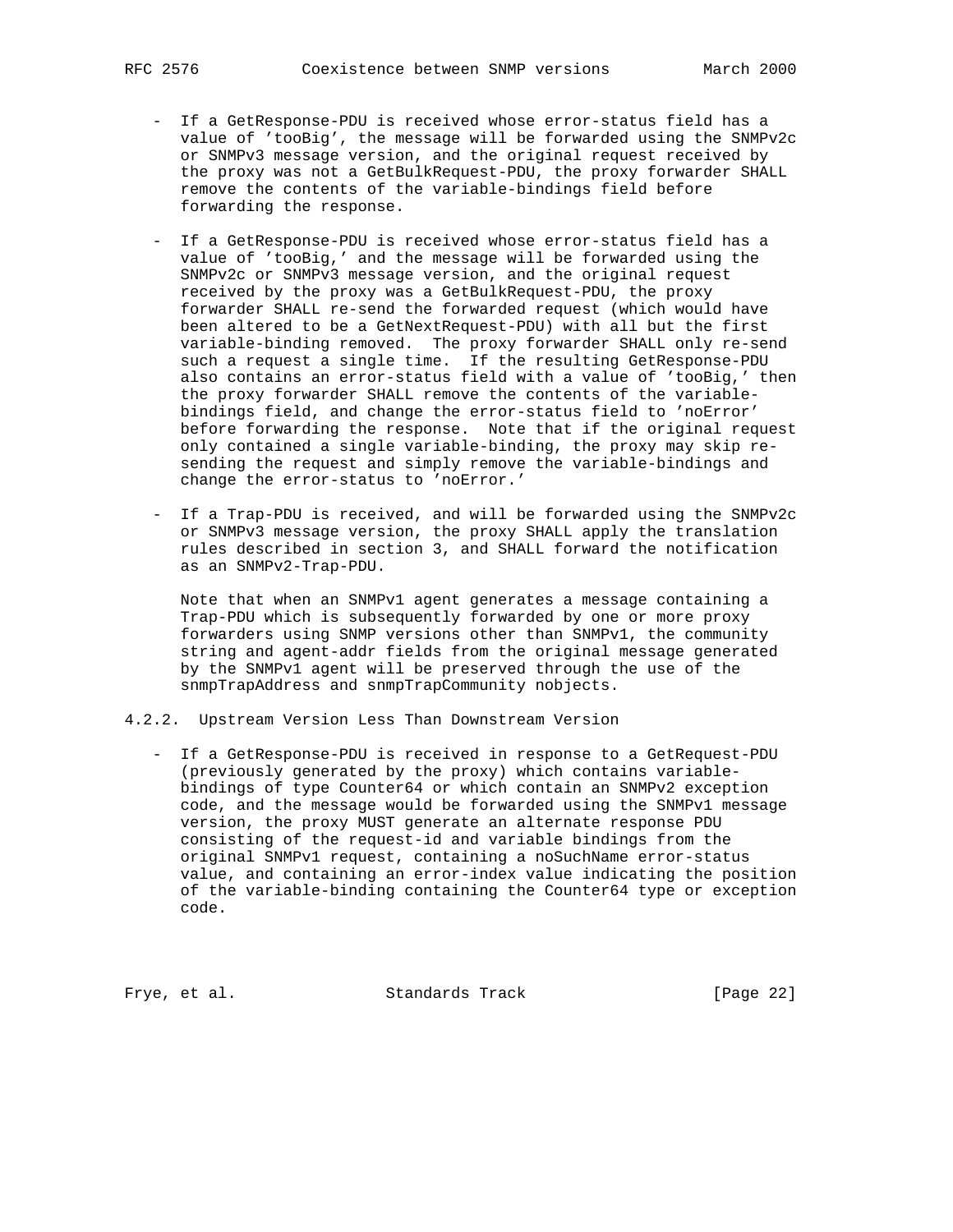- If a GetResponse-PDU is received in response to a GetNextRequest- PDU (previously generated by the proxy) which contains variable bindings that contain an SNMPv2 exception code, and the message would be forwarded using the SNMPv1 message version, the proxy MUST generate an alternate response PDU consisting of the request-id and variable bindings from the original SNMPv1 request, containing a noSuchName error-status value, and containing an error-index value indicating the position of the variable-binding containing the exception code.
- If a GetResponse-PDU is received in response to a GetNextRequest- PDU (previously generated by the proxy) which contains variable bindings of type Counter64, the proxy MUST re-send the entire GetNextRequest-PDU, with the following modifications. For any variable bindings in the received GetResponse which contained Counter64 types, the proxy substitutes the object names of these variable bindings for the corresponding object names in the previously-sent GetNextRequest. The proxy MUST repeat this process until no Counter64 objects are returned. Note that an implementation may attempt to optimize this process of skipping Counter64 objects. One approach to such an optimization would be to replace the last sub-identifier of the object names of varbinds containing a Counter64 type with 65535 if that sub-identifier is less than 65535, or with 4294967295 if that sub-identifier is greater than 65535. This approach should skip multiple instances of the same Counter64 object, while maintaining compatibility with some broken agent implementations (which only use 16-bit integers for sub-identifiers).

 Deployment Hint: The process of repeated GetNext requests used by a proxy when Counter64 types are returned can be expensive. When deploying a proxy, this can be avoided by configuring the target agents to which the proxy forwards requests in a manner such that any objects of type Counter64 are in fact not-in-view for the principal that the proxy is using when communicating with these agents.

- If a GetResponse-PDU is received which contains an SNMPv2 error status value of wrongValue, wrongEncoding, wrongType, wrongLength, inconsistentValue, noAccess, notWritable, noCreation, inconsistentName, resourceUnavailable, commitFailed, undoFailed, or authorizationError, the error-status value is modified using the mappings in section 4.3.
- If an SNMPv2-Trap-PDU is received, and will be forwarded using the SNMPv1 message version, the proxy SHALL apply the translation rules described in section 3, and SHALL forward the notification

Frye, et al. Standards Track [Page 23]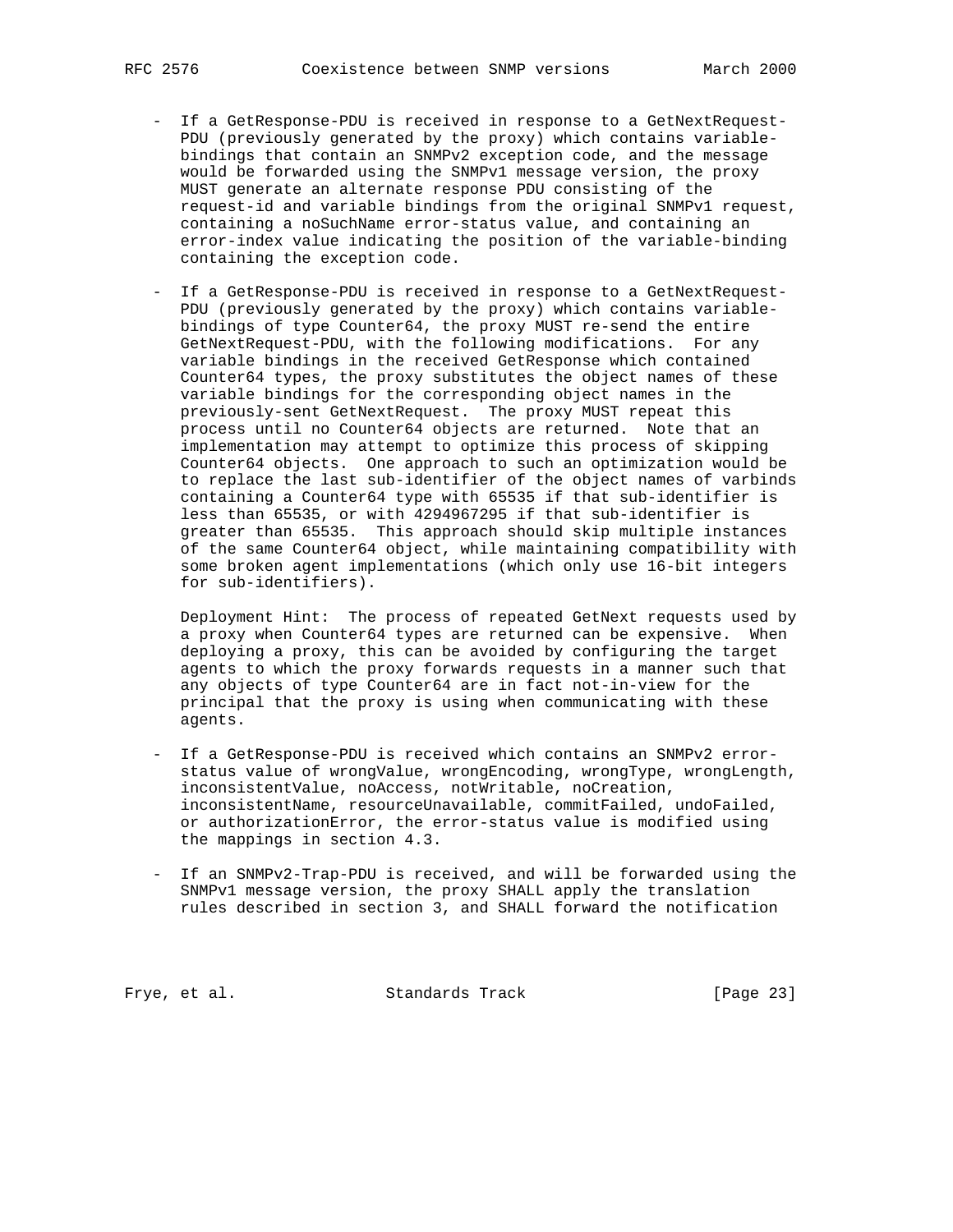as a Trap-PDU. Note that if the translation fails due to the existence of a Counter64 data-type in the received SNMPv2-Trap- PDU, the trap cannot be forwarded using SNMPv1.

 - If an InformRequest-PDU is received, any configuration information indicating that it would be forwarded using the SNMPv1 message version SHALL be ignored. An InformRequest-PDU can only be forwarded using the SNMPv2c or SNMPv3 message version. The InformRequest-PDU may still be forwarded if there is other configuration information indicating that it should be forwarded using SNMPv2c or SNMPv3.

## 4.3. Error Status Mappings

 The following tables shows the mappings of SNMPv1 error-status values into SNMPv2 error-status values, and the mappings of SNMPv2 error status values into SNMPv1 error-status values.

| SNMPv1 error-status | SNMPv2 error-status |
|---------------------|---------------------|
|                     |                     |
| noError             | noError             |
| tooBig              | tooBig              |
| noSuchName          | noSuchName          |
| badValue            | badValue            |
| genErr              | genErr              |
|                     |                     |
|                     |                     |
| SNMPv2 error-status | SNMPv1 error-status |
|                     |                     |
| noError             | noError             |
| tooBig              | tooBig              |
| genErr              | qenErr              |
| wrongValue          | badValue            |
|                     |                     |

 wrongType badValue wrongLength badValue inconsistentValue badValue noAccess noSuchName notWritable noSuchName noCreation moSuchName inconsistentName noSuchName resourceUnavailable genErr commitFailed genErr undoFailed genErr authorizationError noSuchName

Frye, et al. Standards Track [Page 24]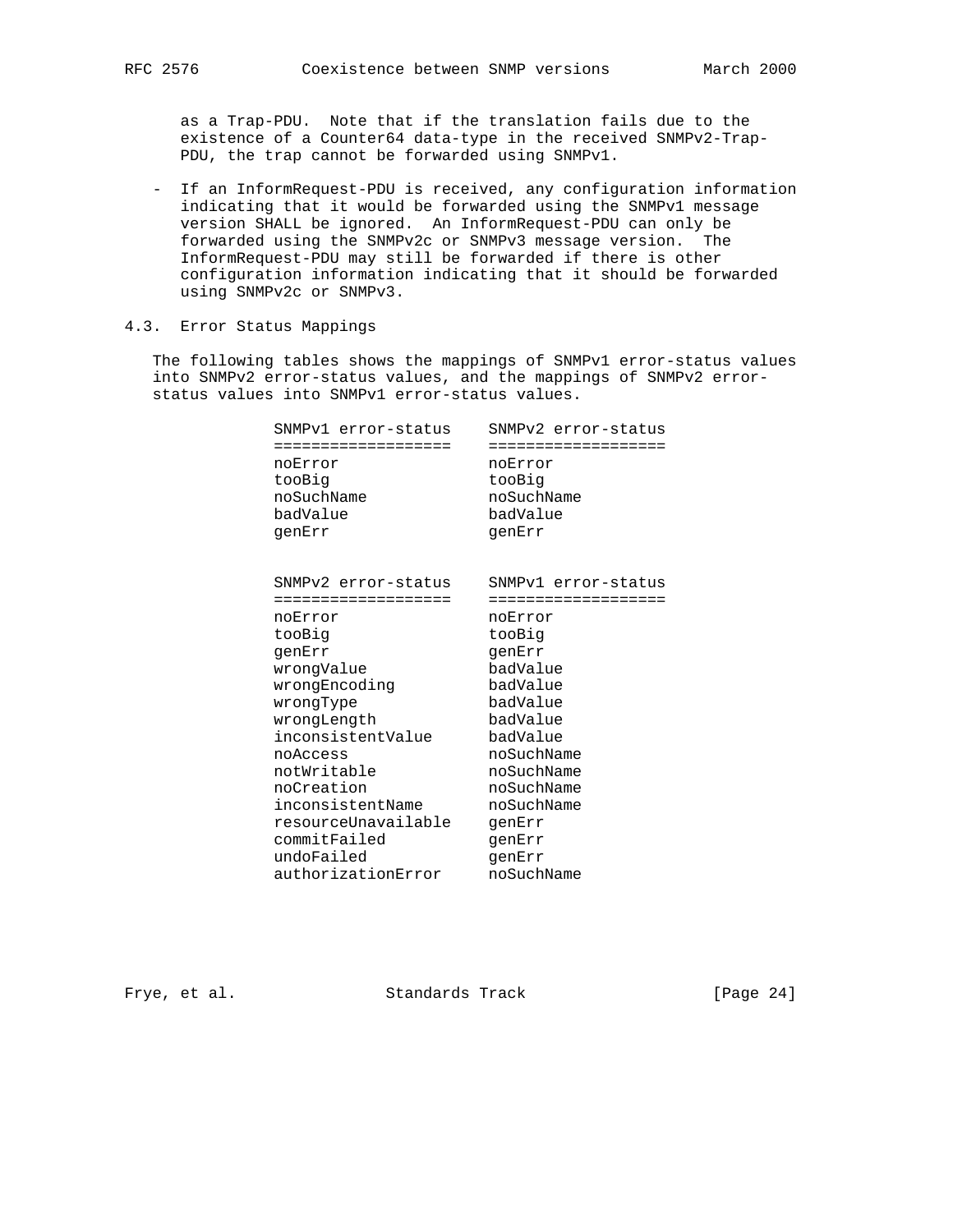Whenever the SNMPv2 error-status value of authorizationError is translated to an SNMPv1 error-status value of noSuchName, the value of snmpInBadCommunityUses MUST be incremented.

5. Message Processing Models and Security Models

 In order to adapt SNMPv1 (and SNMPv2c) into the SNMP architecture, the following models are defined in this document:

- The SNMPv1 Message Processing Model
- The SNMPv1 Community-Based Security Model

The following models are also described in this document:

- The SNMPv2c Message Processing Model
- The SNMPv2c Community-Based Security Model

 In most respects, the SNMPv1 Message Processing Model and the SNMPv2c Message Processing Model are identical, and so these are not discussed independently in this document. Differences between the two models are described as required.

 Similarly, the SNMPv1 Community-Based Security Model and the SNMPv2c Community-Based Security Model are nearly identical, and so are not discussed independently. Differences between these two models are also described as required.

## 5.1. Mappings

 The SNMPv1 (and SNMPv2c) Message Processing Model and Security Model require mappings between parameters used in SNMPv1 (and SNMPv2c) messages, and the version independent parameters used in the SNMP architecture [16]. The parameters which MUST be mapped consist of the SNMPv1 (and SNMPv2c) community name, and the SNMP securityName and contextEngineID/contextName pair. A MIB module (the SNMP- COMMUNITY-MIB) is provided in this document in order to perform these mappings. This MIB provides mappings in both directions, that is, a community name may be mapped to a securityName, contextEngineID, and contextName, or the combination of securityName, contextEngineID, and contextName may be mapped to a community name.

Frye, et al. Standards Track [Page 25]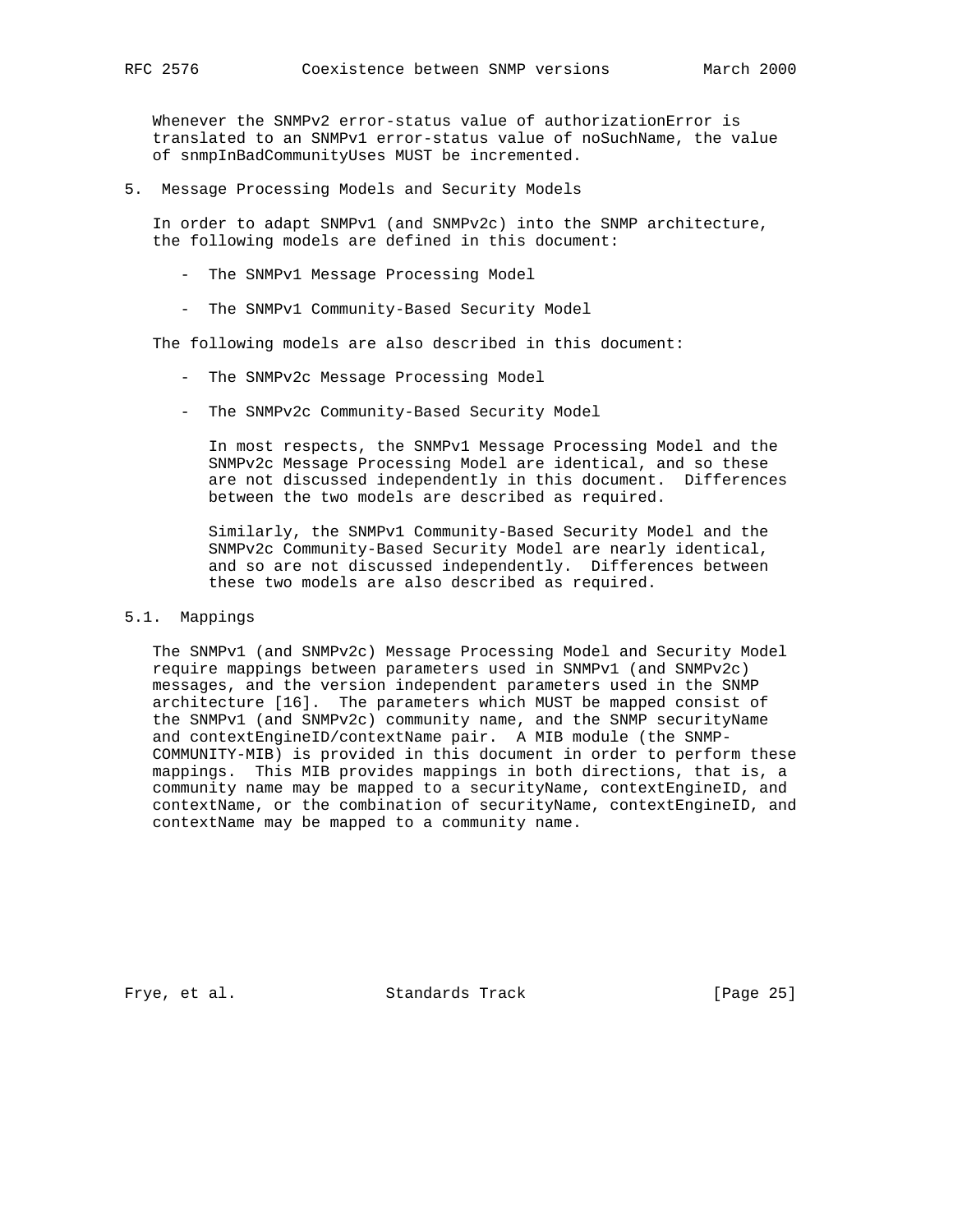5.2. The SNMPv1 MP Model and SNMPv1 Community-based Security Model

 The SNMPv1 Message Processing Model handles processing of SNMPv1 messages. The processing of messages is handled generally in the same manner as described in RFC1157 [2], with differences and clarifications as described in the following sections. The SnmpMessageProcessingModel value for SNMPv1 is 0 (the value for SNMPv2c is 1).

## 5.2.1. Processing An Incoming Request

 In RFC1157 [2], section 4.1, item (3) for an entity which receives a message, states that various parameters are passed to the 'desired authentication scheme.' The desired authentication scheme in this case is the SNMPv1 Community-Based Security Model, which will be called using the processIncomingMsg ASI. The parameters passed to this ASI are:

- The messageProcessingModel, which will be 0 (or 1 for SNMPv2c).
- The maxMessageSize, which should be the maximum size of a message that the receiving entity can generate (since there is no such value in the received message).
- The securityParameters, which consist of the community string and the message's source and destination transport domains and addresses.
- The securityModel, which will be 1 (or 2 for SNMPv2c).
- The securityLevel, which will be noAuthNoPriv.
- The wholeMsg and wholeMsgLength.

 The Community-Based Security Model will attempt to select a row in the snmpCommunityTable. This is done by performing a search through the snmpCommunityTable in lexicographic order. The first entry for which the following matching criteria are satisfied will be selected:

- The community string is equal to the snmpCommunityName value.

 - If the snmpCommunityTransportTag is an empty string, it is ignored for the purpose of matching. If the snmpCommunityTransportTag is not an empty string, the transportDomain and transportAddress from which the message was received must match one of the entries in the snmpTargetAddrTable selected by the snmpCommunityTransportTag

Frye, et al. Standards Track [Page 26]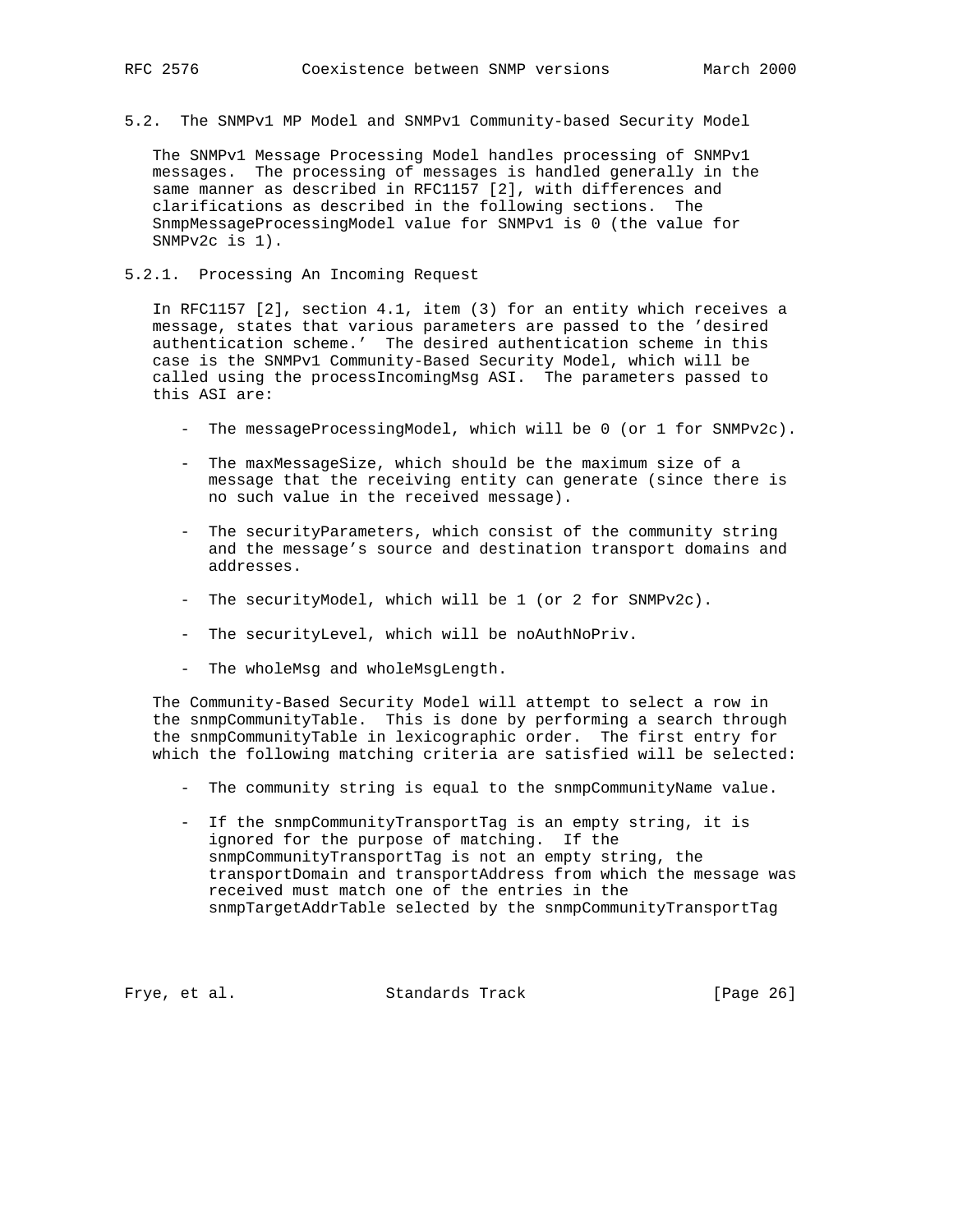value. The snmpTargetAddrTMask object is used as described in section 5.3 when checking whether the transportDomain and transportAddress matches a entry in the snmpTargetAddrTable.

 If no such entry can be found, an authentication failure occurs as described in RFC1157 [2], and the snmpInBadCommunityNames counter is incremented.

The parameters returned from the Community-Based Security Model are:

- The securityEngineID, which will always be the local value of snmpEngineID.0.
- The securityName.
- The scopedPDU. Note that this parameter will actually consist of three values, the contextSnmpEngineID, the contextName, and the PDU. These must be separate values, since the first two do not actually appear in the message.
- The maxSizeResponseScopedPDU.
- The securityStateReference.

 The appropriate SNMP application will then be called (depending on the value of the contextEngineID and the request type in the PDU) using the processPdu ASI. The parameters passed to this ASI are:

- The messageProcessingModel, which will be 0 (or 1 for SNMPv2c).
- The securityModel, which will be 1 (or 2 for SNMPv2c).
- The securityName, which was returned from the call to processIncomingMsg.
- The securityLevel, which is noAuthNoPriv.
- The contextEngineID, which was returned as part of the ScopedPDU from the call to processIncomingMsg.
- The contextName, which was returned as part of the ScopedPDU from the call to processIncomingMsg.
- The pduVersion, which should indicate an SNMPv1 version PDU (if the message version was SNMPv2c, this would be an SNMPv2 version PDU).

Frye, et al. Standards Track [Page 27]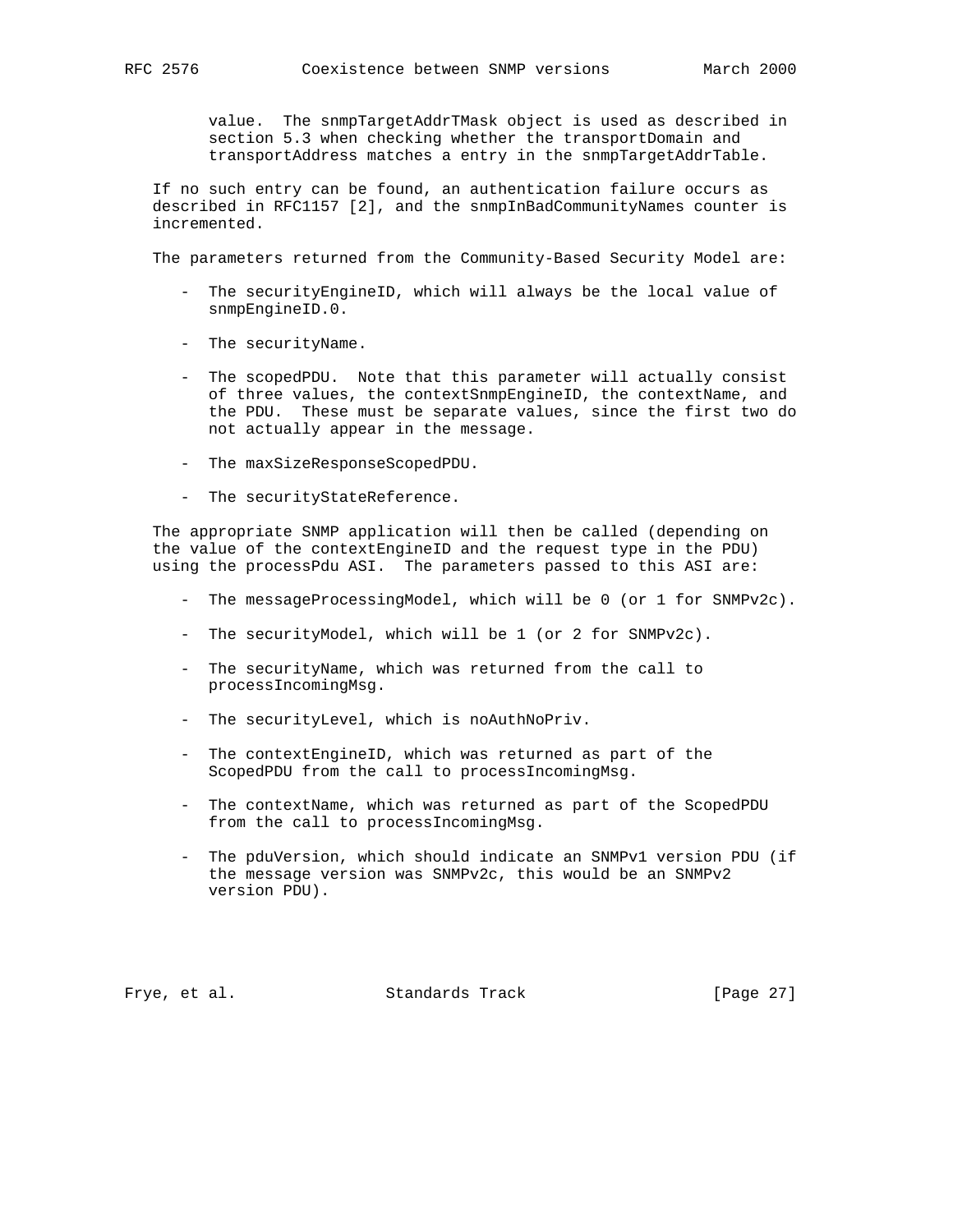- The PDU, which was returned as part of the ScopedPDU from the call to processIncomingMsg.
- The maxSizeResponseScopedPDU which was returned from the call to processIncomingMsg.
- The stateReference which was returned from the call to processIncomingMsg.

 The SNMP application should process the request as described previously in this document. Note that access control is applied by an SNMPv3 command responder application as usual. The parameters as passed to the processPdu ASI will be used in calls to the isAccessAllowed ASI.

5.2.2. Generating An Outgoing Response

 There is no special processing required for generating an outgoing response. However, the community string used in an outgoing response must be the same as the community string from the original request. The original community string MUST be present in the stateReference information of the original request.

5.2.3. Generating An Outgoing Notification

 In a multi-lingual SNMP entity, the parameters used for generating notifications will be obtained by examining the SNMP-TARGET-MIB and SNMP-NOTIFICATION-MIB. These parameters will be passed to the SNMPv1 Message Processing Model using the sendPdu ASI. The SNMPv1 Message Processing Model will attempt to locate an appropriate community string in the snmpCommunityTable based on the parameters passed to the sendPdu ASI. This is done by performing a search through the snmpCommunityTable in lexicographic order. The first entry for which the following matching criteria are satisfied will be selected:

- The securityName must be equal to the snmpCommunitySecurityName value.
- The contextEngineID must be equal to the snmpCommunityContextEngineID value.
- The contextName must be equal to the snmpCommunityContextName value.
- If the snmpCommunityTransportTag is an empty string, it is ignored for the purpose of matching. If the snmpCommunityTransportTag is not an empty string, the

Frye, et al. Standards Track [Page 28]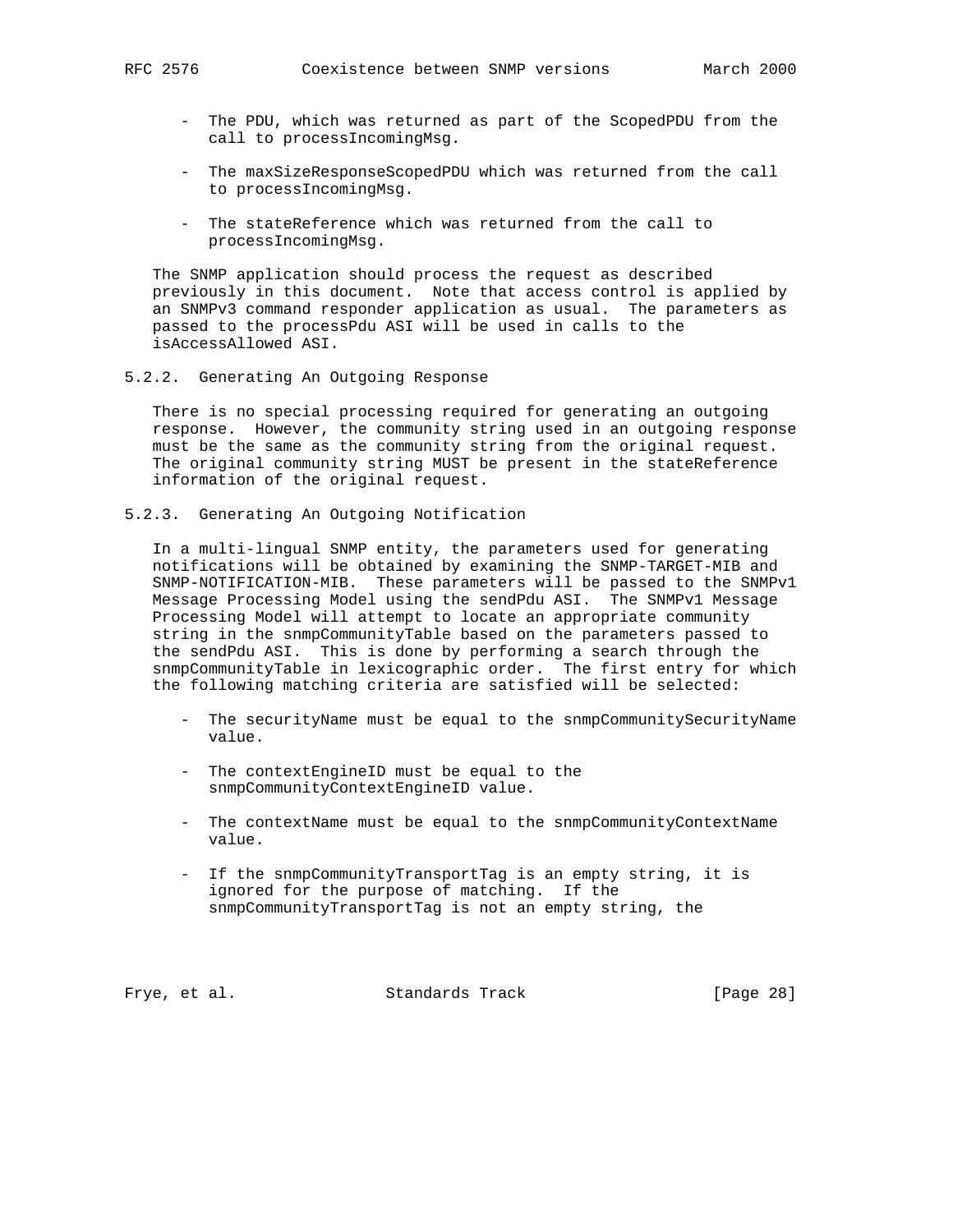transportDomain and transportAddress must match one of the entries in the snmpTargetAddrTable selected by the snmpCommunityTransportTag value.

 If no such entry can be found, the notification is not sent. Otherwise, the community string used in the outgoing notification will be the value of the snmpCommunityName column of the selected row.

## 5.3. The SNMP Community MIB Module

 The SNMP-COMMUNITY-MIB contains objects for mapping between community strings and version-independent SNMP message parameters. In addition, this MIB provides a mechanism for performing source address validation on incoming requests, and for selecting community strings based on target addresses for outgoing notifications. These two features are accomplished by providing a tag in the snmpCommunityTable which selects sets of entries in the snmpTargetAddrTable [18]. In addition, the SNMP-COMMUNITY-MIB augments the snmpTargetAddrTable with a transport address mask value and a maximum message size value. These values are used only where explicitly stated. In cases where the snmpTargetAddrTable is used without mention of these augmenting values, the augmenting values should be ignored.

 The mask value, snmpTargetAddrTMask, allows selected entries in the snmpTargetAddrTable to specify multiple addresses (rather than just a single address per entry). This would typically be used to specify a subnet in an snmpTargetAddrTable rather than just a single address. The mask value is used to select which bits of a transport address must match bits of the corresponding instance of snmpTargetAddrTAddress, in order for the transport address to match a particular entry in the snmpTargetAddrTable. The value of an instance of snmpTargetAddrTMask must always be an OCTET STRING whose length is either zero or the same as that of the corresponding instance of snmpTargetAddrTAddress.

 Note that the snmpTargetAddrTMask object is only used where explicitly stated. In particular, it is not used when generating notifications (i.e., when generating notifications, entries in the snmpTargetAddrTable only specify individual addresses).

 When checking whether a transport address matches an entry in the snmpTargetAddrTable, if the value of snmpTargetAddrTMask is a zero length OCTET STRING, the mask value is ignored, and the value of snmpTargetAddrTAddress must exactly match a transport address. Otherwise, each bit of each octet in the snmpTargetAddrTMask value corresponds to the same bit of the same octet in the

Frye, et al. Standards Track [Page 29]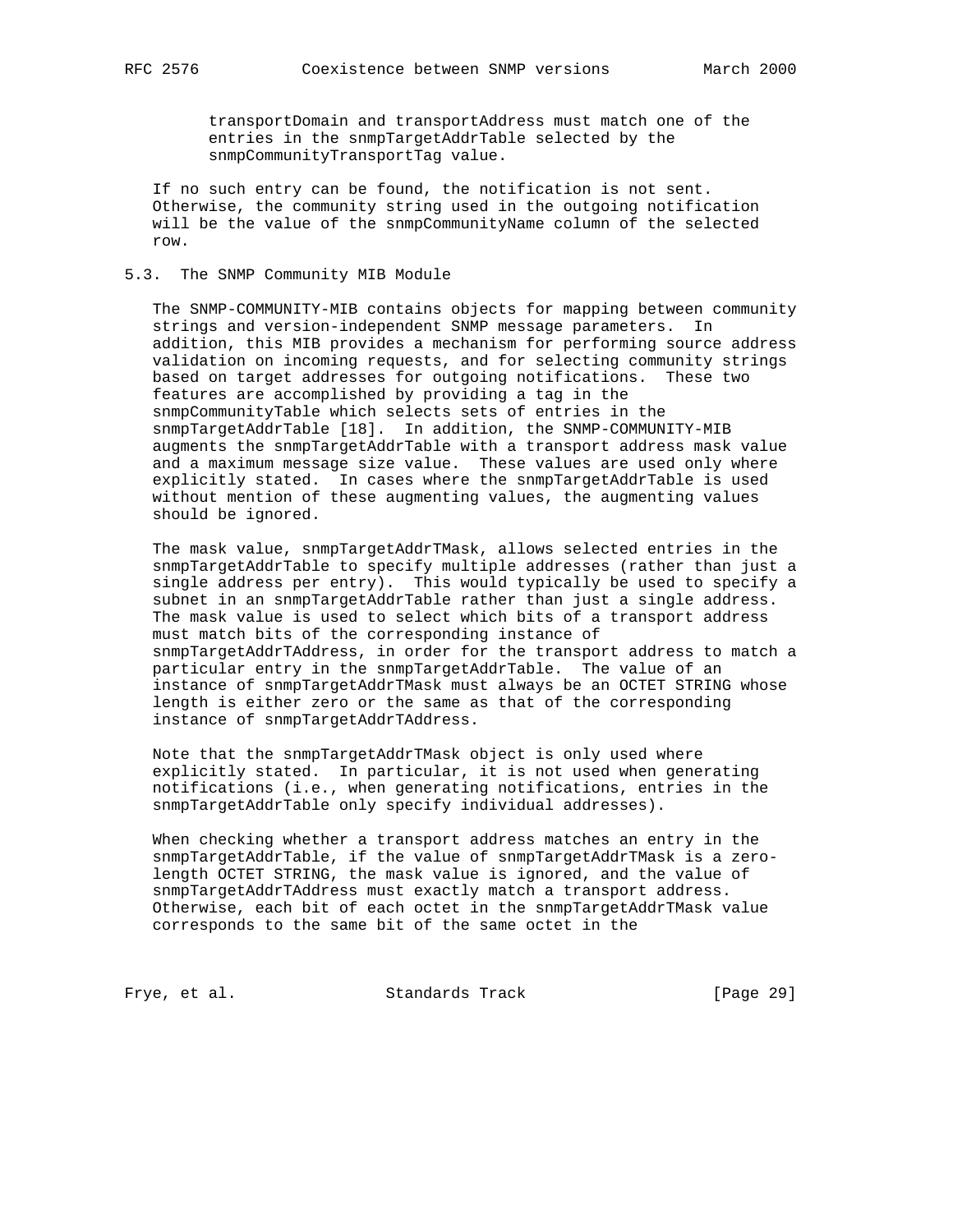snmpTargetAddrTAddress value. For bits that are set in the snmpTargetAddrTMask value (i.e., bits equal to 1), the corresponding bits in the snmpTargetAddrTAddress value must match the bits in a transport address. If all such bits match, the transport address is matched by that snmpTargetAddrTable entry. Otherwise, the transport address is not matched.

 The maximum message size value, snmpTargetAddrMMS, is used to determine the maximum message size acceptable to another SNMP entity when the value cannot be determined from the protocol.

SNMP-COMMUNITY-MIB DEFINITIONS ::= BEGIN

IMPORTS IpAddress, MODULE-IDENTITY, OBJECT-TYPE, Integer32, snmpModules FROM SNMPv2-SMI RowStatus, StorageType FROM SNMPv2-TC SnmpAdminString, SnmpEngineID FROM SNMP-FRAMEWORK-MIB SnmpTagValue, snmpTargetAddrEntry FROM SNMP-TARGET-MIB MODULE-COMPLIANCE, OBJECT-GROUP FROM SNMPv2-CONF; snmpCommunityMIB MODULE-IDENTITY LAST-UPDATED "200003060000Z" -- 6 Mar 2000, midnight ORGANIZATION "SNMPv3 Working Group" CONTACT-INFO "WG-email: snmpv3@lists.tislabs.com Subscribe: majordomo@lists.tislabs.com In msg body: subscribe snmpv3 Chair: Russ Mundy TIS Labs at Network Associates<br>Postal: 3060 Washington Rd 3060 Washington Rd Glenwood MD 21738 USA Email: mundy@tislabs.com Phone: +1-301-854-6889

Frye, et al. Standards Track [Page 30]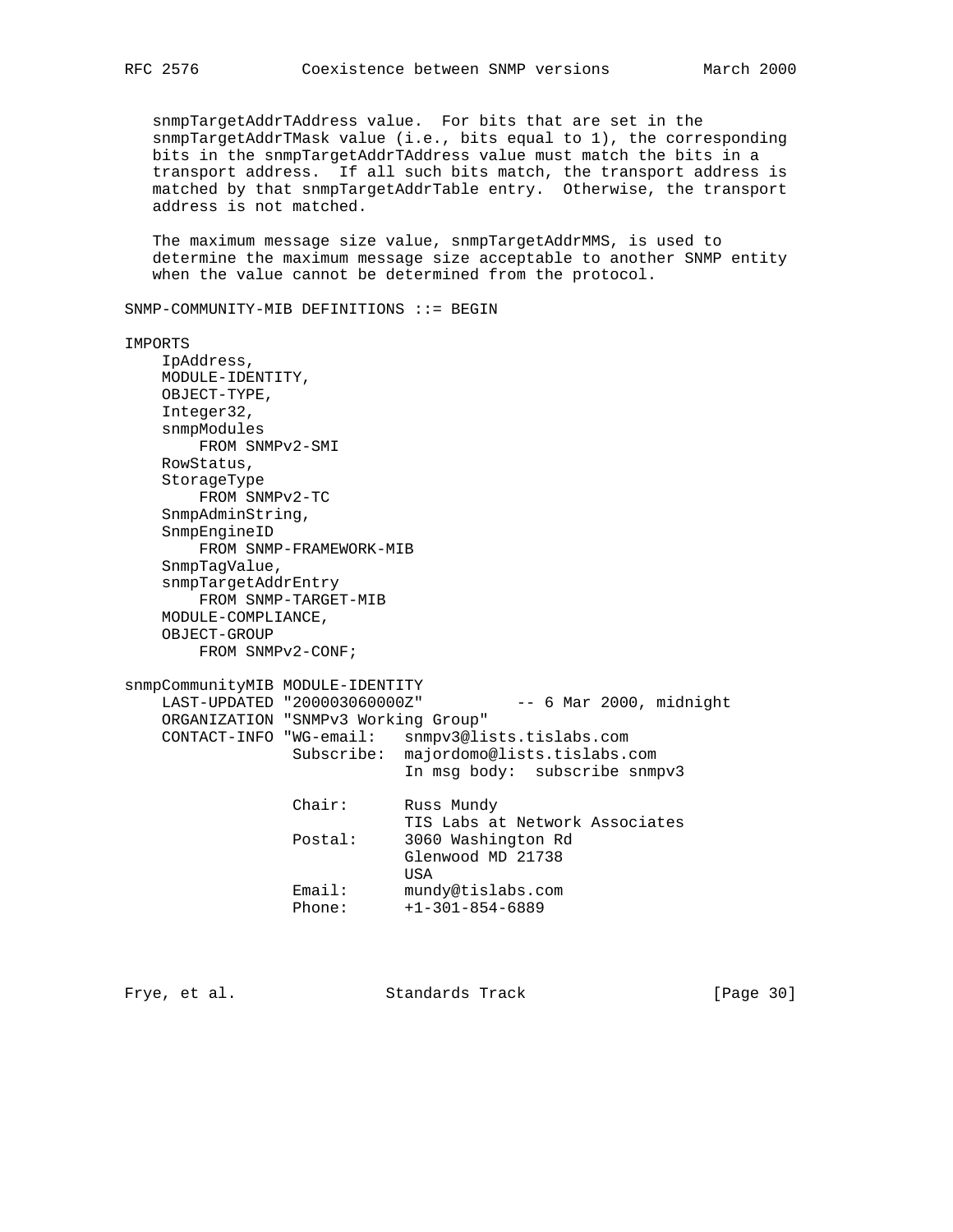Co-editor: Rob Frye

CoSine Communications

| Postal:                                                                                                                                                            | 1200 Bridge Parkway<br>Redwood City, CA 94065<br>USA                                                                                                       |
|--------------------------------------------------------------------------------------------------------------------------------------------------------------------|------------------------------------------------------------------------------------------------------------------------------------------------------------|
| E-mail:<br>Phone:                                                                                                                                                  | rfrye@cosinecom.com<br>+1 703 725 1130                                                                                                                     |
|                                                                                                                                                                    | Co-editor: David B. Levi<br>Nortel Networks                                                                                                                |
| Postal:                                                                                                                                                            | 3505 Kesterwood Drive<br>Knoxville, TN 37918                                                                                                               |
| E-mail:<br>Phone:                                                                                                                                                  | dlevi@nortelnetworks.com<br>+1 423 686 0432                                                                                                                |
| Co-editor:                                                                                                                                                         | Shawn A. Routhier<br>Integrated Systems Inc.                                                                                                               |
| Postal:                                                                                                                                                            | 333 North Ave 4th Floor<br>Wakefield, MA 01880                                                                                                             |
| $E$ -mail:<br>Phone:                                                                                                                                               | sar@epilogue.com<br>+1 781 245 0804                                                                                                                        |
| Co-editor:                                                                                                                                                         | Bert Wijnen<br>Lucent Technologies                                                                                                                         |
| Postal:                                                                                                                                                            | Schagen 33<br>3461 GL Linschoten<br>Netherlands                                                                                                            |
| Email:<br>Phone:<br>П.                                                                                                                                             | bwijnen@lucent.com<br>$+31-348-407-775$                                                                                                                    |
| DESCRIPTION<br>REVISION "200003060000Z" -- 6 Mar 2000<br>REVISION "199905130000Z" -- 13 May 1999<br>DESCRIPTION "The Initial Revision"<br>$::=$ { snmpModules 18 } | "This MIB module defines objects to help support coexistence<br>between SNMPv1, SNMPv2c, and SNMPv3."<br>DESCRIPTION "This version published as RFC 2576." |
|                                                                                                                                                                    |                                                                                                                                                            |
| snmpCommunityMIBObjects                                                                                                                                            | OBJECT IDENTIFIER ::= { snmpCommunityMIB 1 }<br>snmpCommunityMIBConformance OBJECT IDENTIFIER ::= $\{$ snmpCommunityMIB 2 $\}$                             |
|                                                                                                                                                                    | -- The snmpCommunityTable contains a database of community strings.<br>-- This table provides mappings between community strings, and the                  |

Frye, et al. Standards Track [Page 31]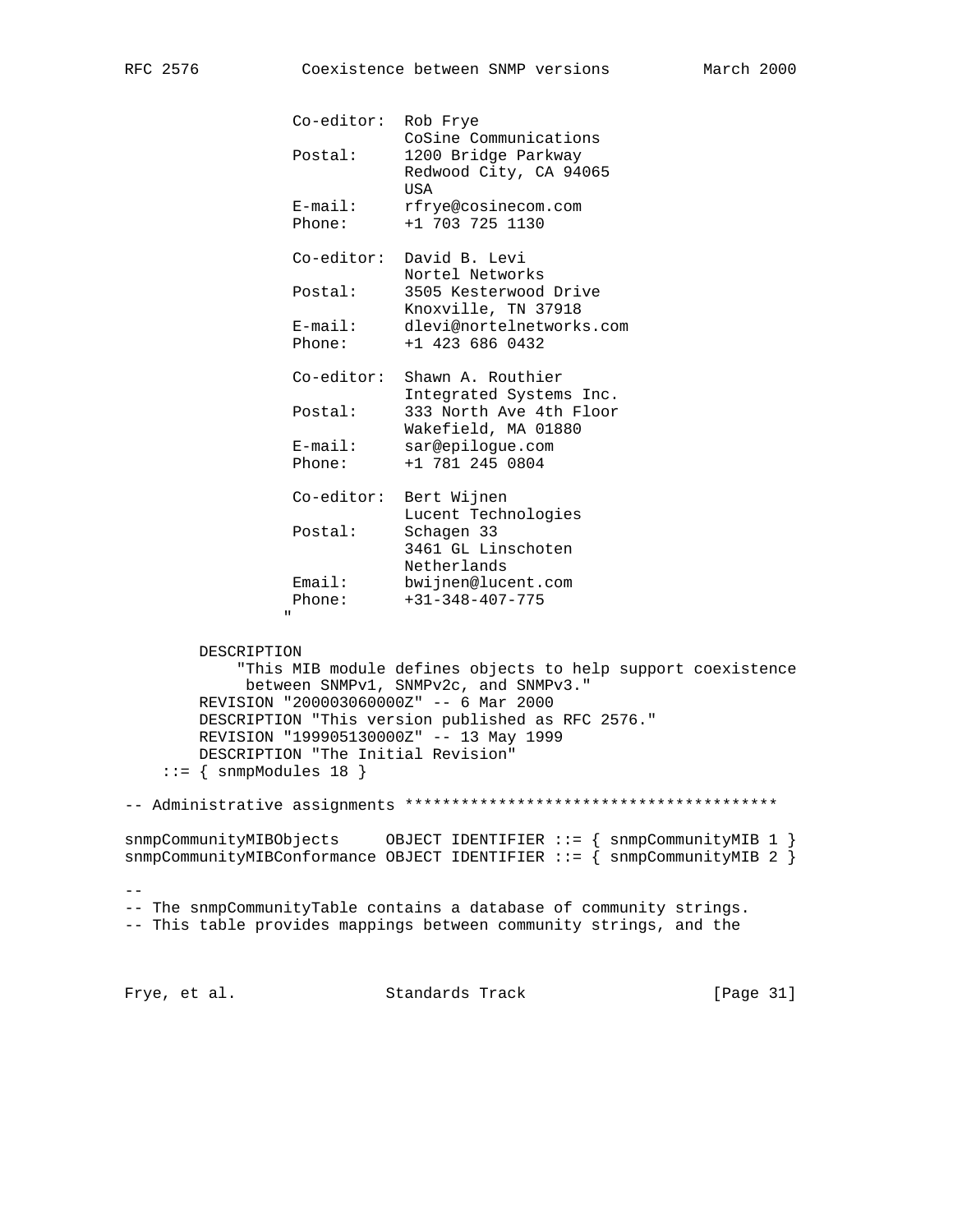```
-- parameters required for View-based Access Control.
-snmpCommunityTable OBJECT-TYPE
    SYNTAX SEQUENCE OF SnmpCommunityEntry
    MAX-ACCESS not-accessible
    STATUS current
    DESCRIPTION
        "The table of community strings configured in the SNMP
         engine's Local Configuration Datastore (LCD)."
    ::= { snmpCommunityMIBObjects 1 }
snmpCommunityEntry OBJECT-TYPE
    SYNTAX SnmpCommunityEntry
   MAX-ACCESS not-accessible<br>STATUS current
   STATUS
    DESCRIPTION
        "Information about a particular community string."
    INDEX { IMPLIED snmpCommunityIndex }
    ::= { snmpCommunityTable 1 }
SnmpCommunityEntry ::= SEQUENCE {
   snmpCommunityIndex SnmpAdminString,
snmpCommunityName OCTET STRING,
snmpCommunitySecurityName SnmpAdminString,
snmpCommunityContextEngineID SnmpEngineID,
snmpCommunityContextName SnmpAdminString,
snmpCommunityTransportTag SnmpTagValue,
snmpCommunityStorageType StorageType,
snmpCommunityStatus RowStatus
}
snmpCommunityIndex OBJECT-TYPE
   SYNTAX SnmpAdminString (SIZE(1..32))
    MAX-ACCESS not-accessible
    STATUS current
    DESCRIPTION
        "The unique index value of a row in this table."
    ::= { snmpCommunityEntry 1 }
snmpCommunityName OBJECT-TYPE
    SYNTAX OCTET STRING
    MAX-ACCESS read-create
    STATUS current
    DESCRIPTION
        "The community string for which a row in this table
         represents a configuration."
    ::= { snmpCommunityEntry 2 }
```
Frye, et al. Standards Track [Page 32]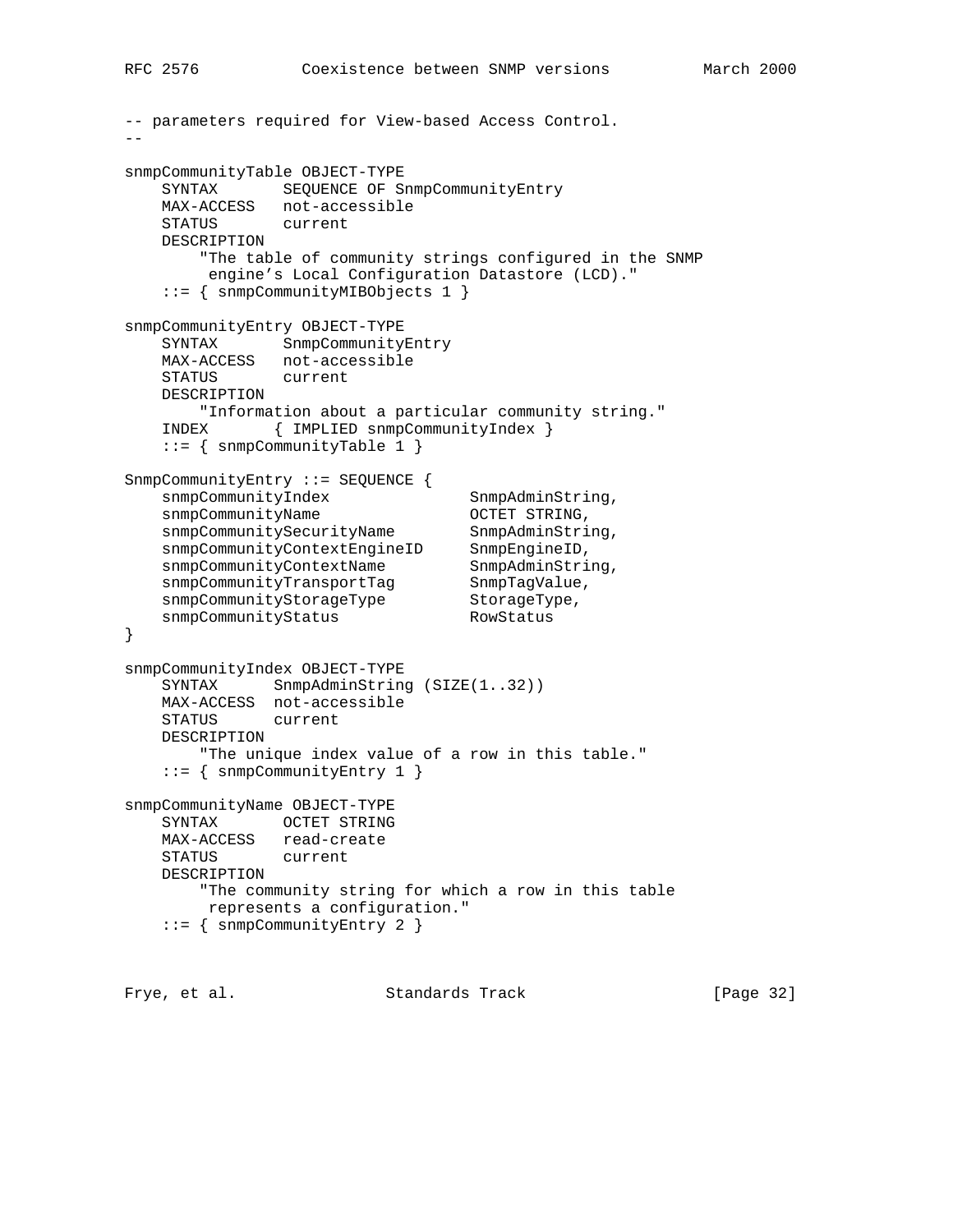```
snmpCommunitySecurityName OBJECT-TYPE
   SYNTAX SnmpAdminString (SIZE(1..32))
    MAX-ACCESS read-create
    STATUS current
    DESCRIPTION
         "A human readable string representing the corresponding
         value of snmpCommunityName in a Security Model
         independent format."
     ::= { snmpCommunityEntry 3 }
snmpCommunityContextEngineID OBJECT-TYPE
    SYNTAX SnmpEngineID
    MAX-ACCESS read-create
    STATUS current
    DESCRIPTION
        "The contextEngineID indicating the location of the
         context in which management information is accessed
         when using the community string specified by the
         corresponding instance of snmpCommunityName.
         The default value is the snmpEngineID of the entity in
         which this object is instantiated."
     ::= { snmpCommunityEntry 4 }
snmpCommunityContextName OBJECT-TYPE
   SYNTAX SnmpAdminString (SIZE(0..32))
    MAX-ACCESS read-create
    STATUS current
    DESCRIPTION
        "The context in which management information is accessed
         when using the community string specified by the corresponding
         instance of snmpCommunityName."
   DEFVAL \{ 'H \} -- the empty string
     ::= { snmpCommunityEntry 5 }
snmpCommunityTransportTag OBJECT-TYPE
    SYNTAX SnmpTagValue
    MAX-ACCESS read-create
    STATUS current
    DESCRIPTION
        "This object specifies a set of transport endpoints
         from which a command responder application will accept
         management requests. If a management request containing
         this community is received on a transport endpoint other
         than the transport endpoints identified by this object,
         the request is deemed unauthentic.
         The transports identified by this object are specified
Frye, et al. Standards Track [Page 33]
```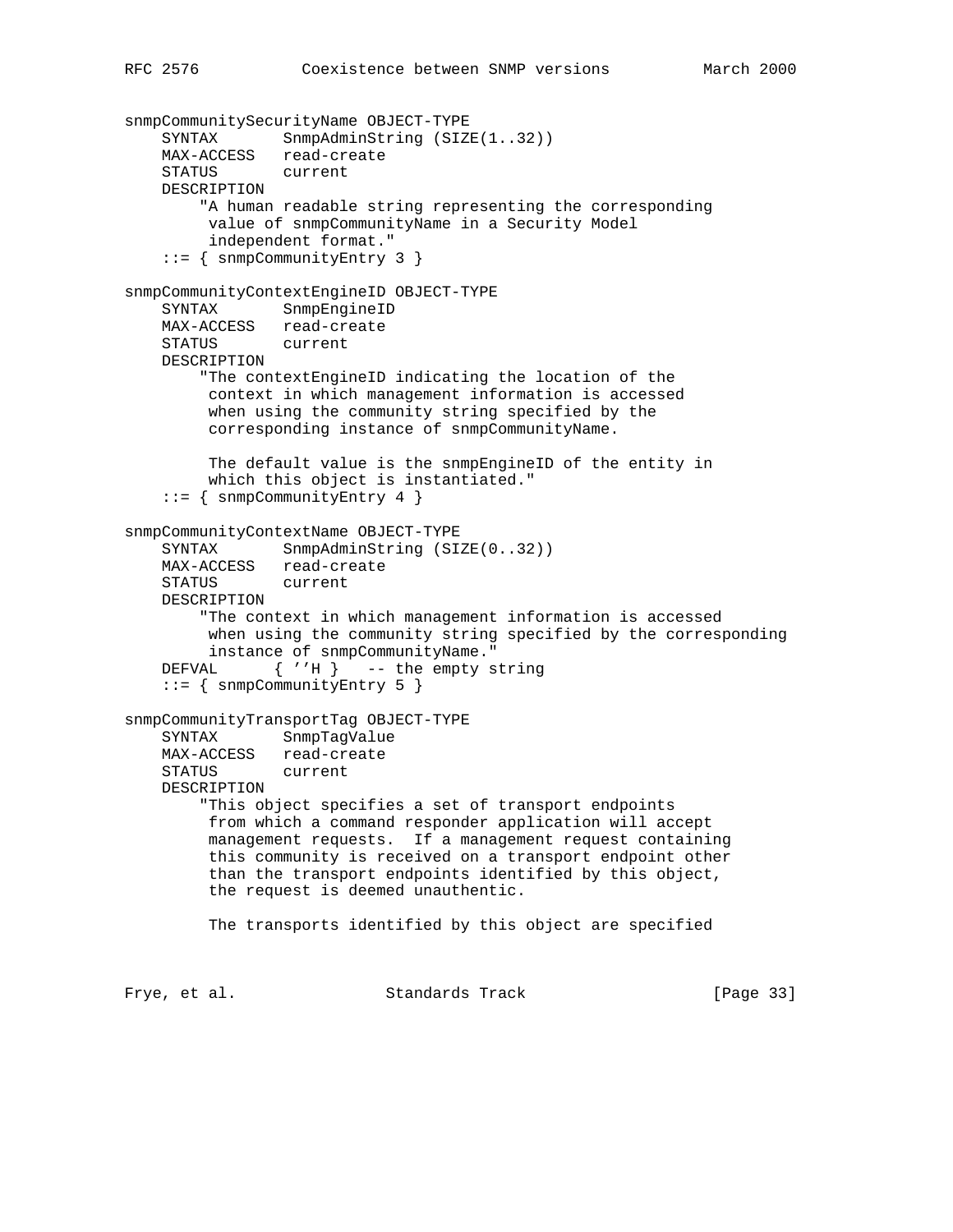```
 in the snmpTargetAddrTable. Entries in that table
         whose snmpTargetAddrTagList contains this tag value
         are identified.
         If the value of this object has zero-length, transport
         endpoints are not checked when authenticating messages
         containing this community string."
   DEFVAL \{ 'H \} -- the empty string
     ::= { snmpCommunityEntry 6 }
snmpCommunityStorageType OBJECT-TYPE
    SYNTAX StorageType
    MAX-ACCESS read-create
    STATUS current
    DESCRIPTION
        "The storage type for this conceptual row in the
         snmpCommunityTable. Conceptual rows having the value
         'permanent' need not allow write-access to any
         columnar object in the row."
     ::= { snmpCommunityEntry 7 }
snmpCommunityStatus OBJECT-TYPE
    SYNTAX RowStatus
    MAX-ACCESS read-create
    STATUS current
    DESCRIPTION
         "The status of this conceptual row in the snmpCommunityTable.
         An entry in this table is not qualified for activation
         until instances of all corresponding columns have been
         initialized, either through default values, or through
         Set operations. The snmpCommunityName and
         snmpCommunitySecurityName objects must be explicitly set.
         There is no restriction on setting columns in this table
        when the value of snmpCommunityStatus is active(1)."
     ::= { snmpCommunityEntry 8 }
--
-- The snmpTargetAddrExtTable
- -snmpTargetAddrExtTable OBJECT-TYPE
    SYNTAX SEQUENCE OF SnmpTargetAddrExtEntry
    MAX-ACCESS not-accessible
    STATUS current
    DESCRIPTION
         "The table of mask and mms values associated with the
Frye, et al. Standards Track [Page 34]
```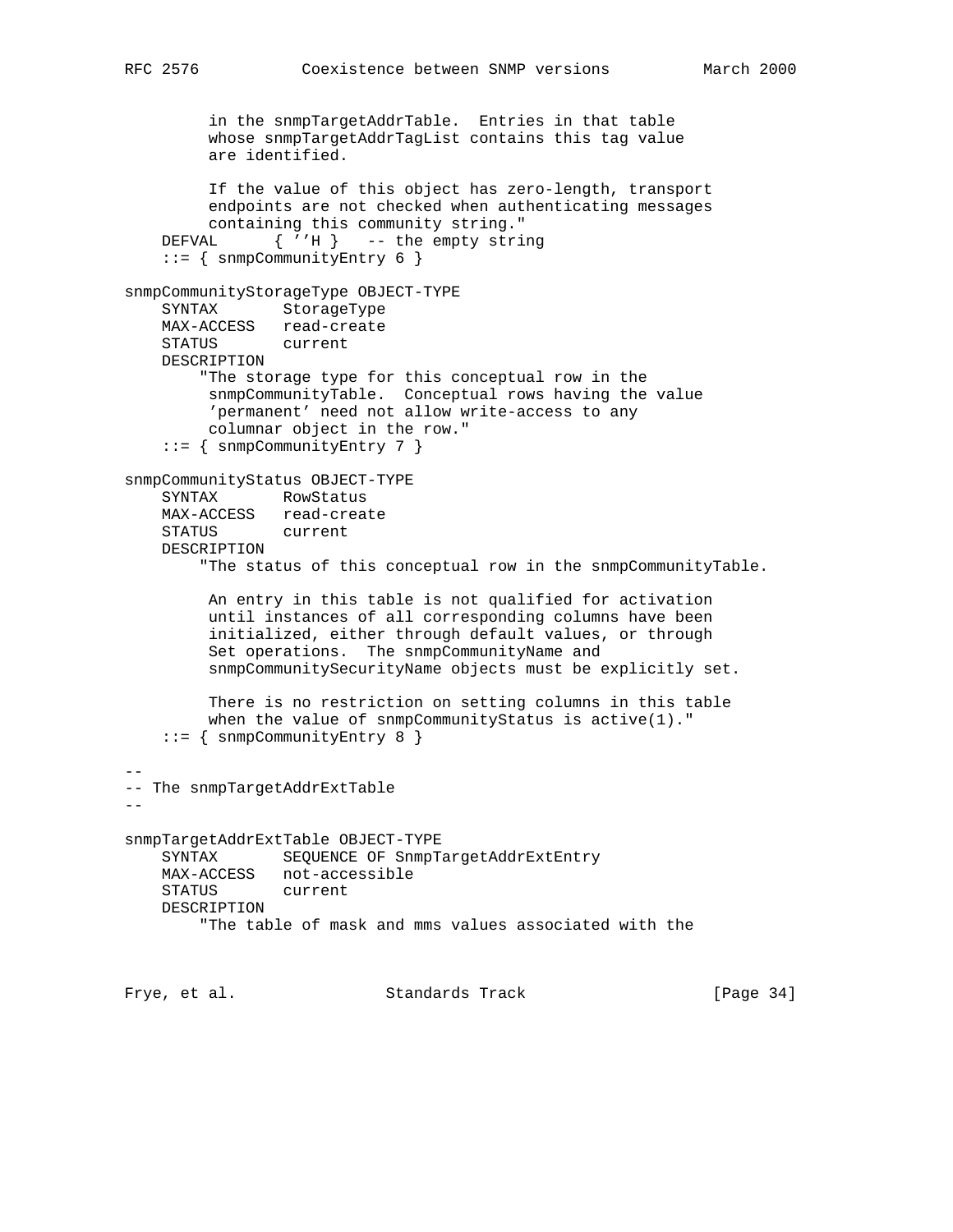```
 snmpTargetAddrTable.
```

```
 The snmpTargetAddrExtTable augments the
         snmpTargetAddrTable with a transport address mask value
         and a maximum message size value. The transport address
         mask allows entries in the snmpTargetAddrTable to define
         a set of addresses instead of just a single address.
         The maximum message size value allows the maximum
         message size of another SNMP entity to be configured for
         use in SNMPv1 (and SNMPv2c) transactions, where the
         message format does not specify a maximum message size."
     ::= { snmpCommunityMIBObjects 2 }
snmpTargetAddrExtEntry OBJECT-TYPE
    SYNTAX SnmpTargetAddrExtEntry
    MAX-ACCESS not-accessible
    STATUS current
    DESCRIPTION
        "Information about a particular mask and mms value."
    AUGMENTS { snmpTargetAddrEntry }
    ::= { snmpTargetAddrExtTable 1 }
SnmpTargetAddrExtEntry ::= SEQUENCE {
    snmpTargetAddrTMask OCTET STRING,
   snmpTargetAddrMMS 1nteger32
}
snmpTargetAddrTMask OBJECT-TYPE
   SYNTAX OCTET STRING (SIZE (0..255))
    MAX-ACCESS read-create
    STATUS current
    DESCRIPTION
         "The mask value associated with an entry in the
         snmpTargetAddrTable. The value of this object must
         have the same length as the corresponding instance of
         snmpTargetAddrTAddress, or must have length 0. An
         attempt to set it to any other value will result in
         an inconsistentValue error.
         The value of this object allows an entry in the
         snmpTargetAddrTable to specify multiple addresses.
         The mask value is used to select which bits of
         a transport address must match bits of the corresponding
         instance of snmpTargetAddrTAddress, in order for the
         transport address to match a particular entry in the
         snmpTargetAddrTable. Bits which are 1 in the mask
         value indicate bits in the transport address which
         must match bits in the snmpTargetAddrTAddress value.
```
Frye, et al. Standards Track [Page 35]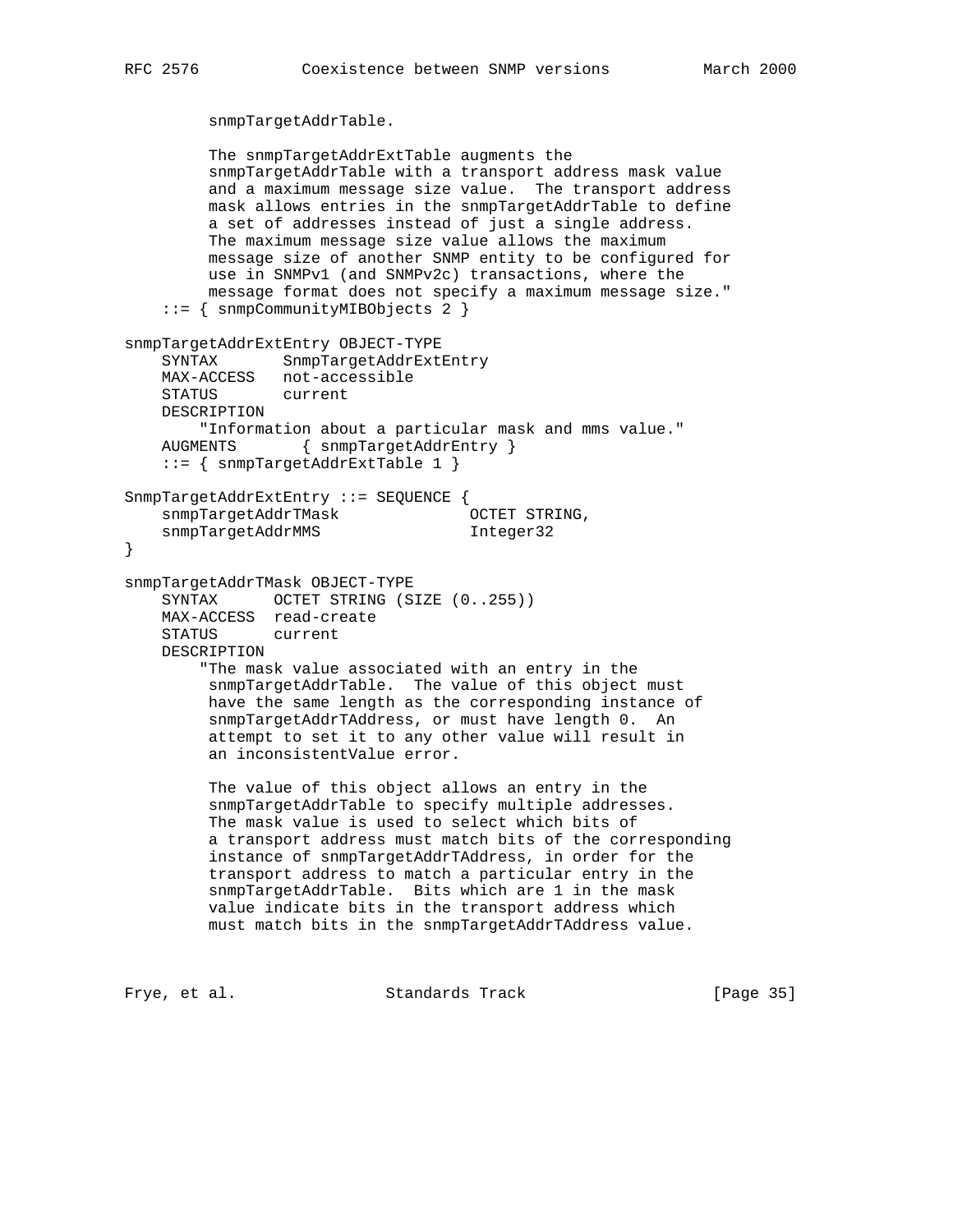```
 Bits which are 0 in the mask indicate bits in the
```
 transport address which need not match. If the length of the mask is 0, the mask should be treated as if all its bits were 1 and its length were equal to the length of the corresponding value of snmpTargetAddrTable. This object may not be modified while the value of the corresponding instance of snmpTargetAddrRowStatus is active(1). An attempt to set this object in this case will result in an inconsistentValue error." DEFVAL { ''H } ::= { snmpTargetAddrExtEntry 1 } snmpTargetAddrMMS OBJECT-TYPE SYNTAX Integer32 (0|484..2147483647) MAX-ACCESS read-create<br>STATUS current STATUS DESCRIPTION "The maximum message size value associated with an entry in the snmpTargetAddrTable." DEFVAL { 484 } ::= { snmpTargetAddrExtEntry 2 }  $-$ -- The snmpTrapAddress and snmpTrapCommunity objects are included -- in notifications that are forwarded by a proxy, which were -- originally received as SNMPv1 Trap messages.  $$ snmpTrapAddress OBJECT-TYPE SYNTAX IpAddress MAX-ACCESS accessible-for-notify STATUS current DESCRIPTION "The value of the agent-addr field of a Trap PDU which is forwarded by a proxy forwarder application using an SNMP version other than SNMPv1. The value of this object SHOULD contain the value of the agent-addr field from the original Trap PDU as generated by an SNMPv1 agent." ::= { snmpCommunityMIBObjects 3 } snmpTrapCommunity OBJECT-TYPE SYNTAX OCTET STRING MAX-ACCESS accessible-for-notify STATUS current DESCRIPTION

Frye, et al. Standards Track [Page 36]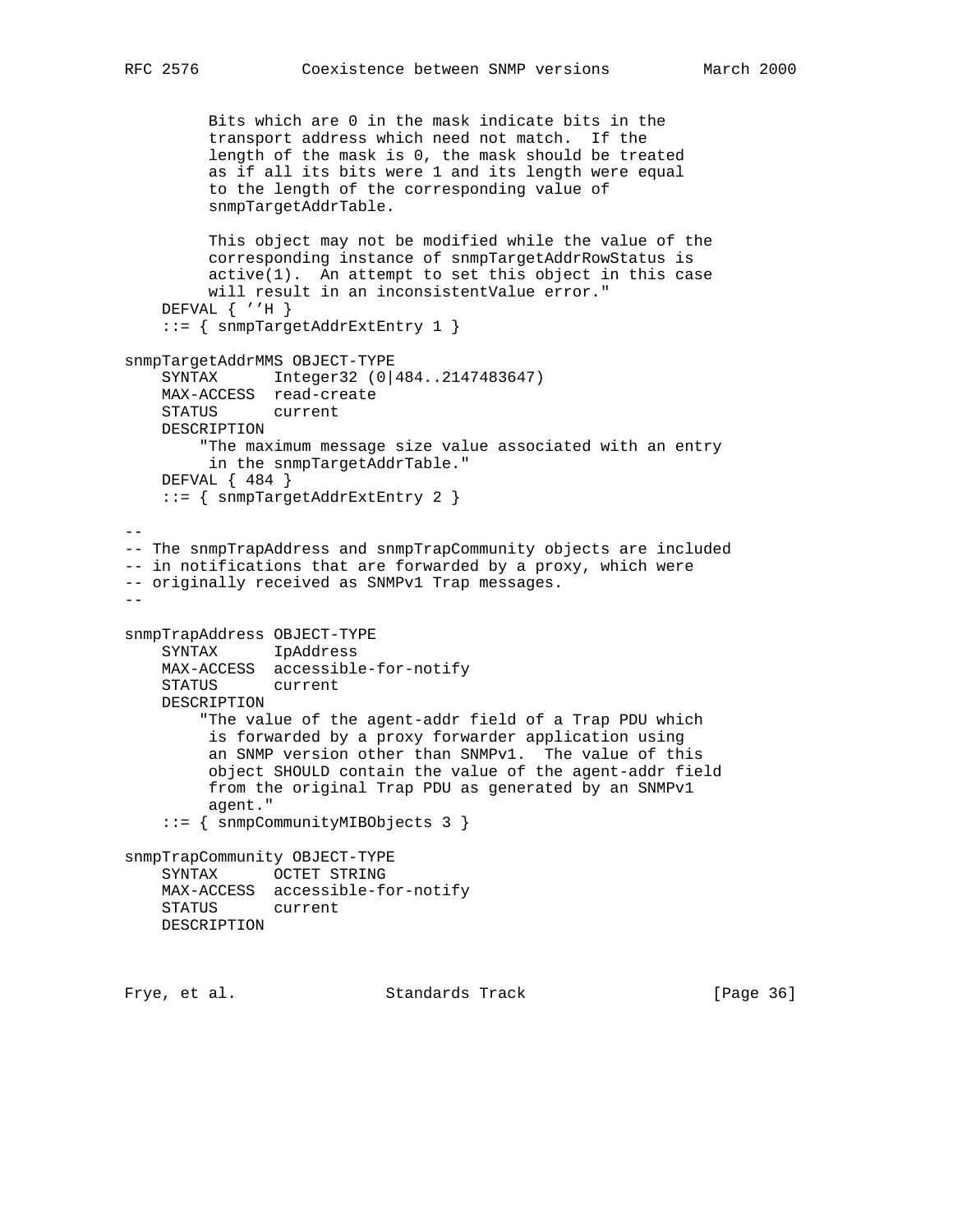"The value of the community string field of an SNMPv1 message containing a Trap PDU which is forwarded by a a proxy forwarder application using an SNMP version other than SNMPv1. The value of this object SHOULD contain the value of the community string field from the original SNMPv1 message containing a Trap PDU as generated by an SNMPv1 agent." ::= { snmpCommunityMIBObjects 4 } -- Conformance Information \*\*\*\*\*\*\*\*\*\*\*\*\*\*\*\*\*\*\*\*\*\*\*\*\*\*\*\*\*\*\*\*\*\*\*\*\*\*\*\*\*\*\* snmpCommunityMIBCompliances OBJECT IDENTIFIER ::= { snmpCommunityMIBConformance 1 } snmpCommunityMIBGroups OBJECT IDENTIFIER ::= { snmpCommunityMIBConformance 2 } -- Compliance statements snmpCommunityMIBCompliance MODULE-COMPLIANCE STATUS current DESCRIPTION "The compliance statement for SNMP engines which implement the SNMP-COMMUNITY-MIB." MODULE -- this module MANDATORY-GROUPS { snmpCommunityGroup } OBJECT snmpCommunityName MIN-ACCESS read-only DESCRIPTION "Write access is not required." OBJECT snmpCommunitySecurityName MIN-ACCESS read-only DESCRIPTION "Write access is not required." OBJECT snmpCommunityContextEngineID<br>MIN-ACCESS read-only MIN-ACCESS<br>DESCRIPTION "Write access is not required." OBJECT snmpCommunityContextName<br>
MIN-ACCESS read-only<br>
noncertic read-only MIN-ACCESS read-only DESCRIPTION "Write access is not required." OBJECT snmpCommunityTransportTag MIN-ACCESS read-only DESCRIPTION "Write access is not required." OBJECT snmpCommunityStorageType Frye, et al. Standards Track [Page 37]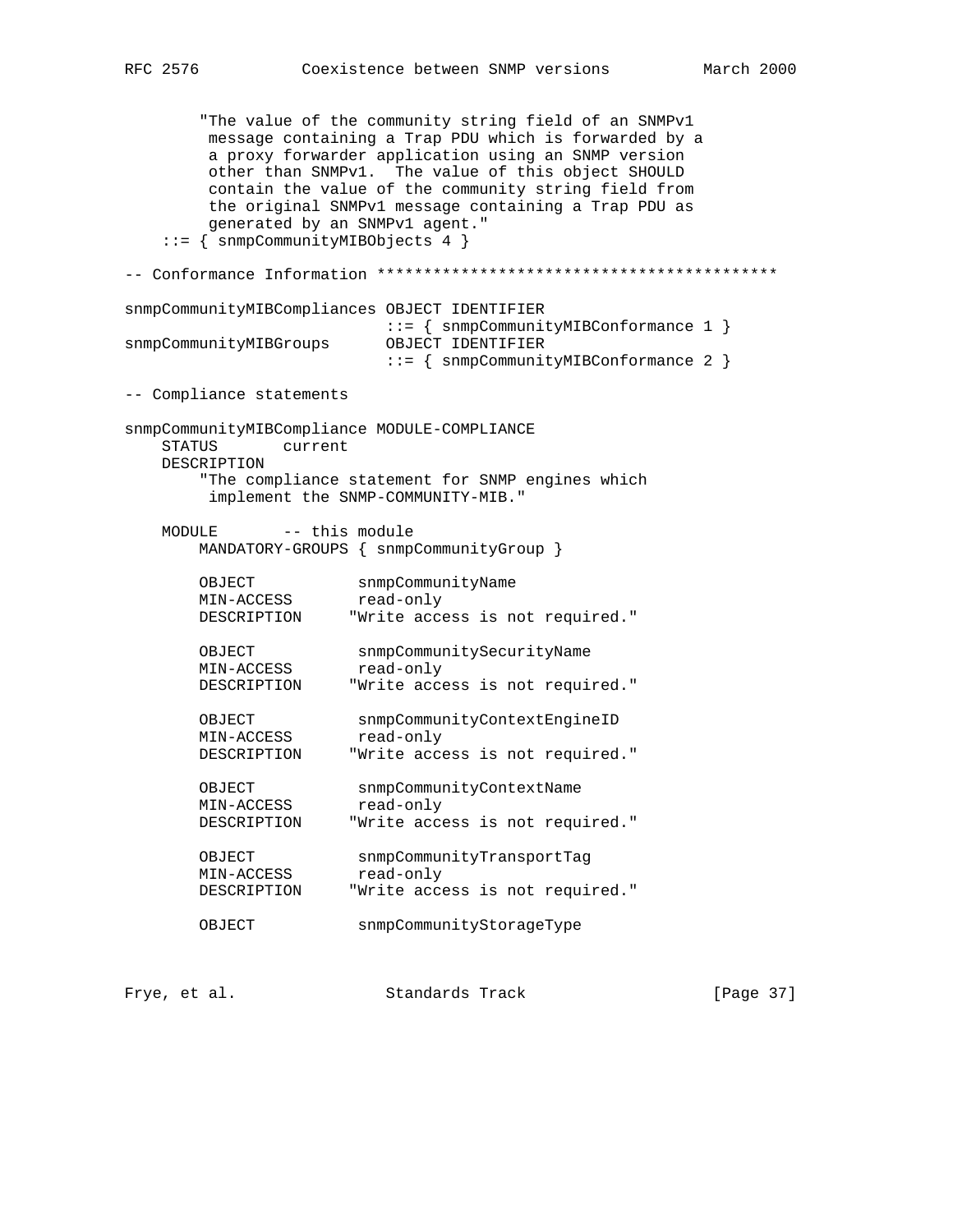```
MIN-ACCESS read-only
 DESCRIPTION "Write access is not required."
        OBJECT snmpCommunityStatus<br>MIN-ACCESS read-only
       MIN-ACCESS<br>DESCRIPTION
                        "Write access is not required."
     ::= { snmpCommunityMIBCompliances 1 }
snmpProxyTrapForwardCompliance MODULE-COMPLIANCE
     STATUS current
    DESCRIPTION
         "The compliance statement for SNMP engines which
          contain a proxy forwarding application which is
          capable of forwarding SNMPv1 traps using SNMPv2c
         or SNMPv3."
   MODULE -- this module
        MANDATORY-GROUPS { snmpProxyTrapForwardGroup }
     ::= { snmpCommunityMIBCompliances 2 }
snmpCommunityGroup OBJECT-GROUP
     OBJECTS {
         snmpCommunityName,
        snmpCommunitySecurityName,
         snmpCommunityContextEngineID,
         snmpCommunityContextName,
         snmpCommunityTransportTag,
         snmpCommunityStorageType,
         snmpCommunityStatus,
         snmpTargetAddrTMask,
         snmpTargetAddrMMS
     }
     STATUS current
    DESCRIPTION
         "A collection of objects providing for configuration
         of community strings for SNMPv1 (and SNMPv2c) usage."
     ::= { snmpCommunityMIBGroups 1 }
snmpProxyTrapForwardGroup OBJECT-GROUP
     OBJECTS {
        snmpTrapAddress,
         snmpTrapCommunity
 }
     STATUS current
    DESCRIPTION
         "Objects which are used by proxy forwarding applications
         when translating traps between SNMP versions. These are
         used to preserve SNMPv1-specific information when
```
Frye, et al. Standards Track [Page 38]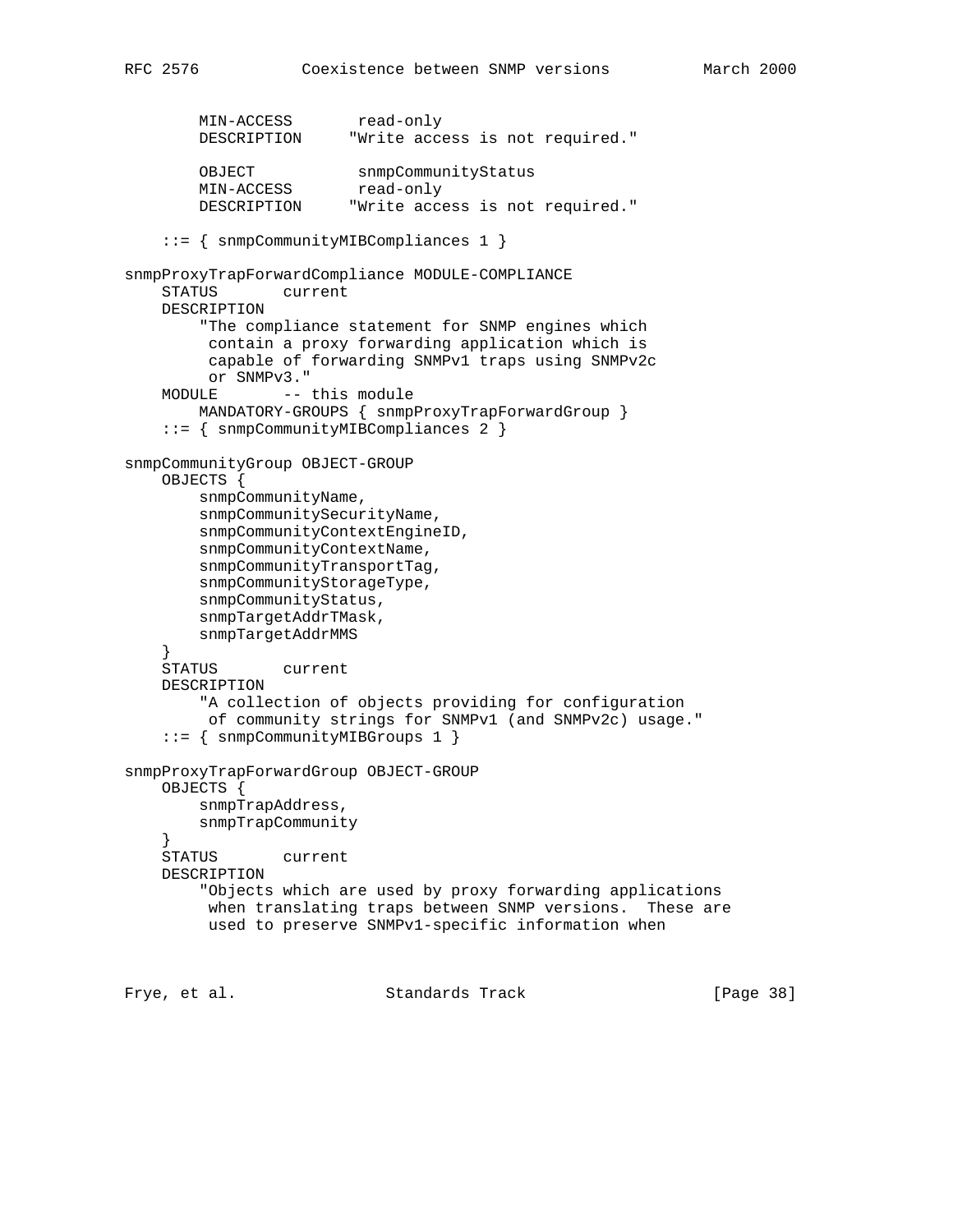```
 translating to SNMPv2c or SNMPv3."
 ::= { snmpCommunityMIBGroups 3 }
```
END

6. Intellectual Property

The IETF takes no position regarding the validity or scope of any intellectual property or other rights that might be claimed to pertain to the implementation or use of the technology described in this document or the extent to which any license under such rights might or might not be available; neither does it represent that it has made any effort to identify any such rights. Information on the IETF's procedures with respect to rights in standards-track and standardsrelated documentation can be found in BCP-11. Copies of claims of rights made available for publication and any assurances of licenses to be made available, or the result of an attempt made to obtain a general license or permission for the use of such proprietary rights by implementors or users of this specification can be obtained from the IETF Secretariat.

The IETF invites any interested party to bring to its attention any copyrights, patents or patent applications, or other proprietary rights which may cover technology that may be required to practice this standard. Please address the information to the IETF Executive Director.

### 7. Acknowledgments

This document is the result of the efforts of the SNMPv3 Working Group. The design of the SNMP-COMMUNITY-MIB incorporates work done by the authors of SNMPv2\*:

 Jeff Case (SNMP Research, Inc.) David Harrington (Cabletron Systems Inc.) David Levi (SNMP Research, Inc.) Brian O'Keefe (Hewlett Packard) Jon Saperia (IronBridge Networks, Inc.) Steve Waldbusser (International Network Services)

Frye, et al. Standards Track [Page 39]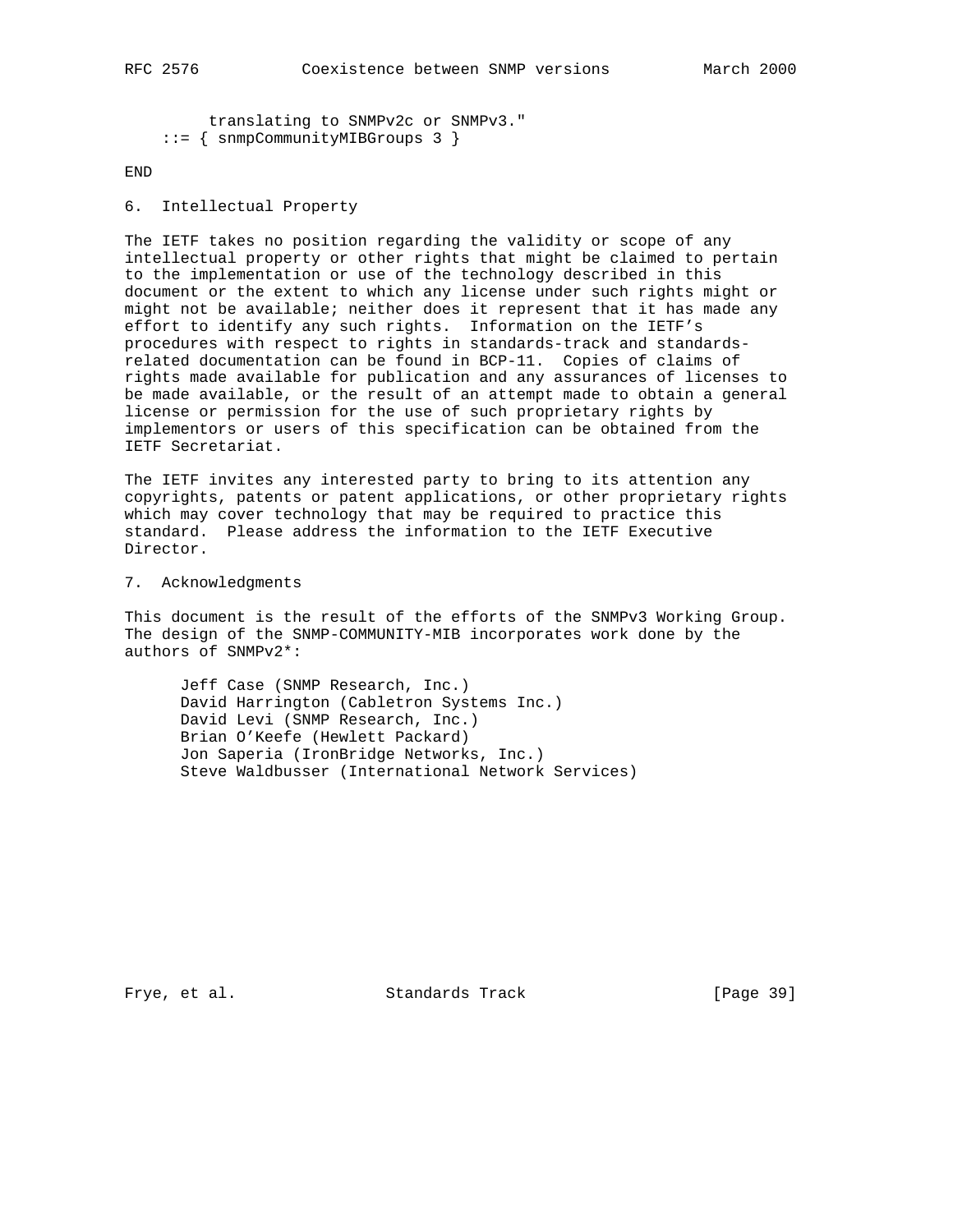### 8. Security Considerations

 Although SNMPv1 and SNMPv2 do not provide any security, allowing community names to be mapped into securityName/contextName provides the ability to use view-based access control to limit the access of unsecured SNMPv1 and SNMPv2 operations. In fact, it is important for network administrators to make use of this capability in order to avoid unauthorized access to MIB data that would otherwise be secure.

 Further, the SNMP-COMMUNITY-MIB has the potential to expose community strings which provide access to more information than that which is available using the usual 'public' community string. For this reason, a security administrator may wish to limit accessibility to the SNMP-COMMUNITY-MIB, and in particular, to make it inaccessible when using the 'public' community string.

 When a proxy implementation translates messages between SNMPv1 (or SNMPv2c) and SNMPv3, there may be a loss of security. For example, an SNMPv3 message received using authentication and privacy which is subsequently forwarded using SNMPv1 will lose the security benefits of using authentication and privacy. Careful configuration of proxies is required to address such situations. One approach to deal with such situations might be to use an encrypted tunnel.

## 9. References

- [1] Rose, M. and K. McCloghrie, "Structure and Identification of Management Information for TCP/IP-based internets", STD 16, RFC 1155, May 1990.
- [2] Case, J., Fedor, M., Schoffstall, M. and J. Davin, "Simple Network Management Protocol", STD 15, RFC 1157, May 1990.
- [3] McCloghrie, K. and M. Rose, Editors, "Concise MIB Definitions", STD 16, RFC 1212, March 1991.
- [4] Rose, M., "A Convention for Defining Traps for use with the SNMP", RFC 1215, March 1991.
- [5] McCloghrie, K. and M. Rose, "A Convention for Describing SNMP based Agents", RFC 1303, February 1992.
- [6] Case, J., McCloghrie, K., Rose, M. and S.Waldbusser, "Introduction to Community-based SNMPv2", RFC 1901, January 1996.

Frye, et al. Standards Track [Page 40]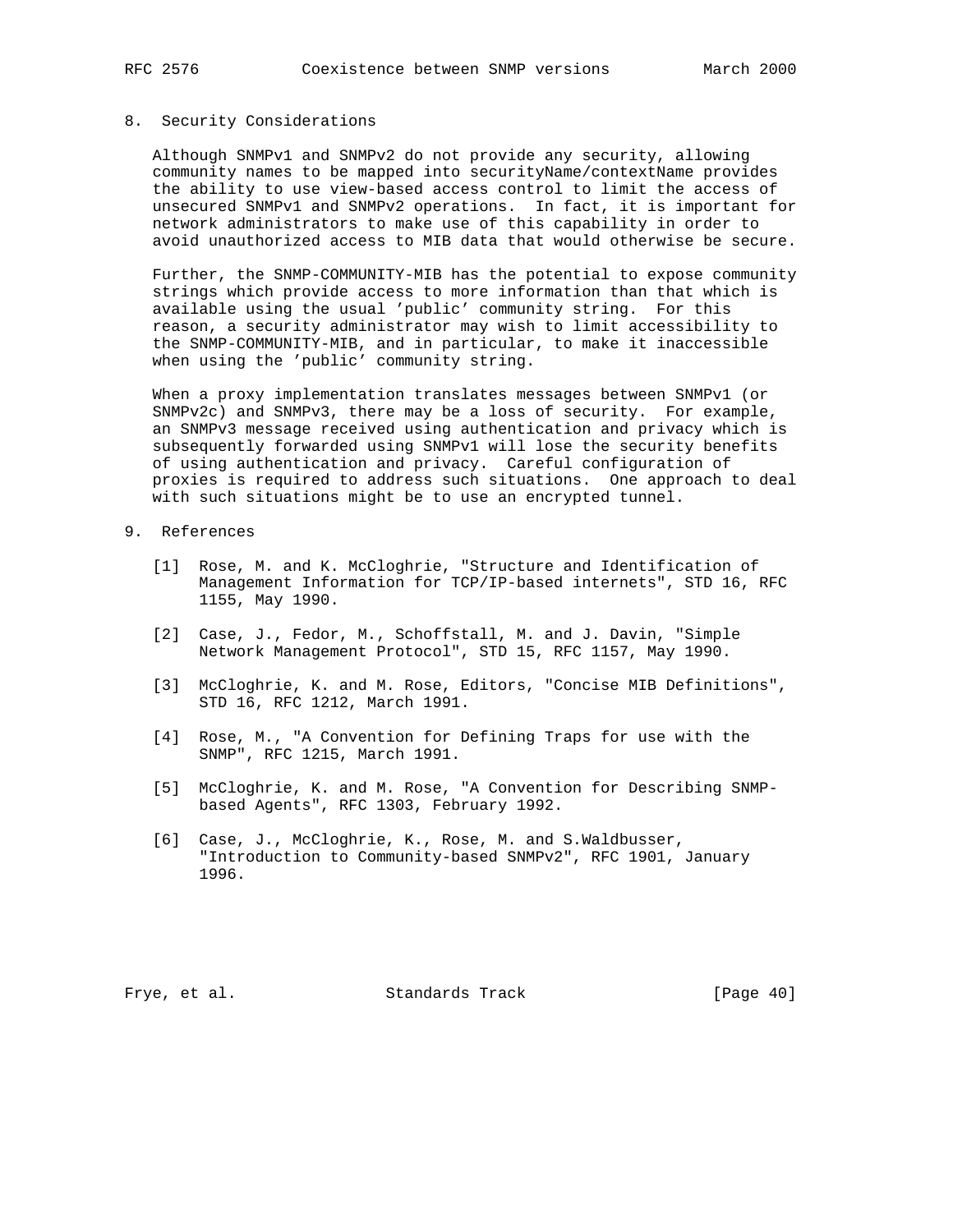- [7] McCloghrie, K., Perkins, D., Schoenwaelder, J., Case, J., Rose, M. and S. Waldbusser, "Structure of Management Information Version 2 (SMIv2)", STD 58, RFC 2578, April 1999.
- [8] McCloghrie, K., Perkins, D., Schoenwaelder, J., Case, J., Rose, M. and S. Waldbusser, "Textual Conventions for SMIv2", STD 58, RFC 2579, April 1999.
- [9] McCloghrie, K., Perkins, D., Schoenwaelder, J., Case, J., Rose, M. and S. Waldbusser, "Conformance Statements for SMIv2", STD 58, RFC 2580, April 1999.
- [10] Case, J., McCloghrie, K., Rose, M. and S.Waldbusser, "Protocol Operations for Version 2 of the Simple Network Management Protocol (SNMPv2)", RFC 1905, January 1996.
- [11] Case, J., McCloghrie, K., Rose, M. and S. Waldbusser, "Transport Mappings for Version 2 of the Simple Network Management Protocol (SNMPv2)", RFC 1906, January 1996.
- [12] Case, J., McCloghrie, K., Rose, M. and S. Waldbusser, "Management Information Base for Version 2 of the Simple Network Management Protocol (SNMPv2)", RFC 1907, January 1996.
- [13] Case, J., McCloghrie, K., Rose, M. and S. Waldbusser, "Coexistence between Version 1 and Version 2 of the Internet standard Network Management Framework", RFC 1908, January 1996.
- [14] Levi, D. and B. Wijnen, "Mapping SNMPv2 onto SNMPv1 within a bi-lingual SNMP agent", RFC 2089, January 1997.
- [15] Bradner, S., "Key words for use in RFCs to Indicate Requirement Levels", BCP 14, RFC 2119, March 1997.
- [16] Harrington, D. and B. Wijnen, "An Architecture for Describing SNMP Management Frameworks", RFC 2571, May 1999.
- [17] Case, J., Harrington, D. and B. Wijnen, "Message Processing and Dispatching for the Simple Network Management Protocol (SNMP)", RFC 2572, May 1999.
- [18] Levi, D., Meyer, P. and B. Stewart, "SNMP Applications", RFC 2573, May 1999.
- [19] Blumenthal, U. and Wijnen, B., "The User-Based Security Model for Version 3 of the Simple Network Management Protocol (SNMP)", RFC 2574, May 1999.

Frye, et al. Standards Track [Page 41]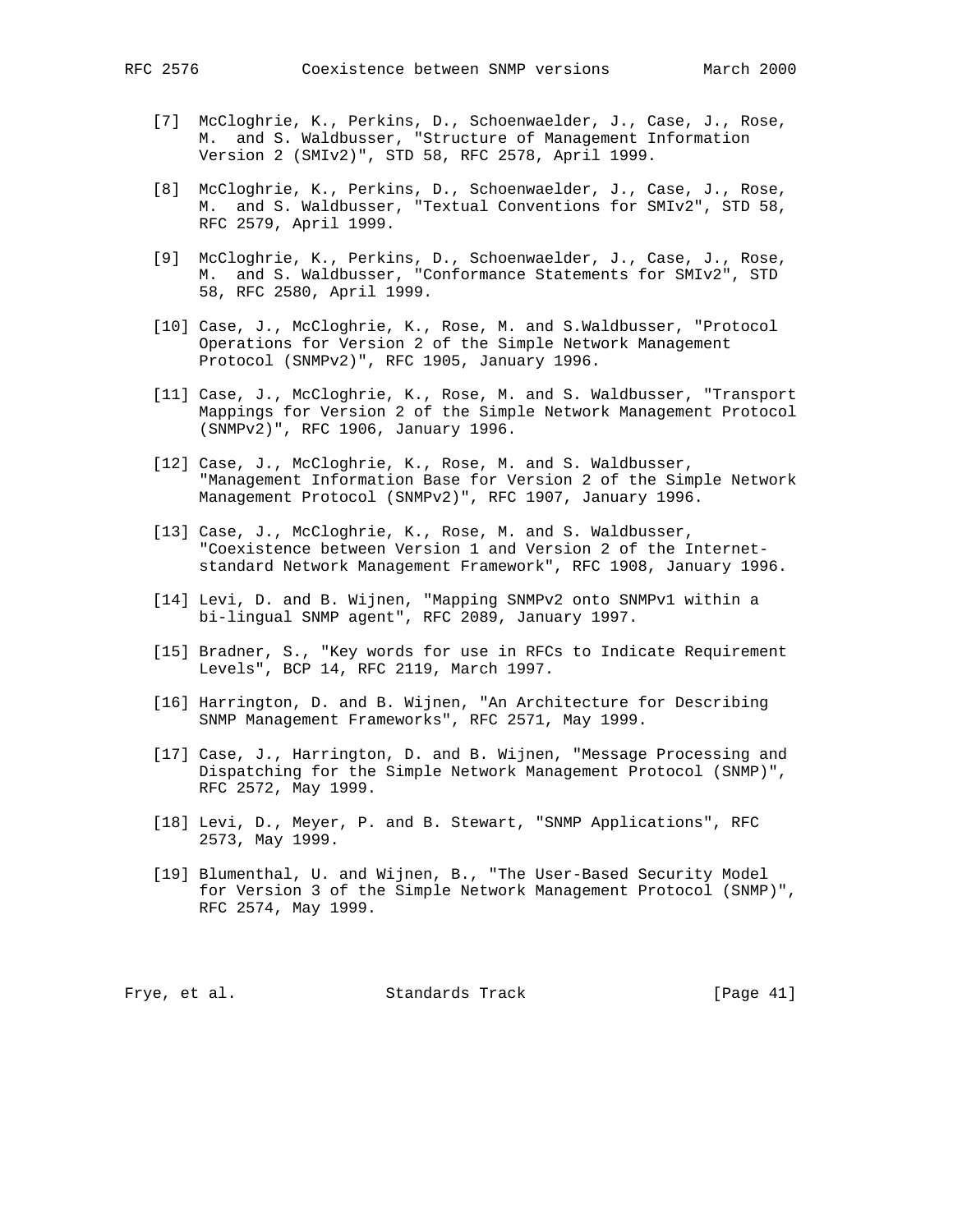- [20] Wijnen, B., Presuhn, R. and K. McCloghrie, "View-based Access Control Model for the Simple Network Management Protocol (SNMP)", RFC 2575, May 1999.
- 10. Editor's Addresses

 Rob Frye CoSine Communications 1200 Bridge Parkway Redwood City, CA 94065 U.S.A.

 Phone: +1 703 725 1130 EMail: rfrye@cosinecom.com

 David B. Levi Nortel Networks 3505 Kesterwood Drive Knoxville, TN 37918 U.S.A.

 Phone: +1 423 686 0432 EMail: dlevi@nortelnetworks.com

 Shawn A. Routhier Integrated Systems Inc. 333 North Ave 4th Floor Wakefield MA 01880 U.S.A.

 Phone: + 1 781 245 0804 EMail: sar@epilogue.com

 Bert Wijnen Lucent Technologies Schagen 33 3461 GL Linschoten Netherlands

 Phone: +31 348 407-775 EMail: wijnen@lucent.com

Frye, et al. Standards Track [Page 42]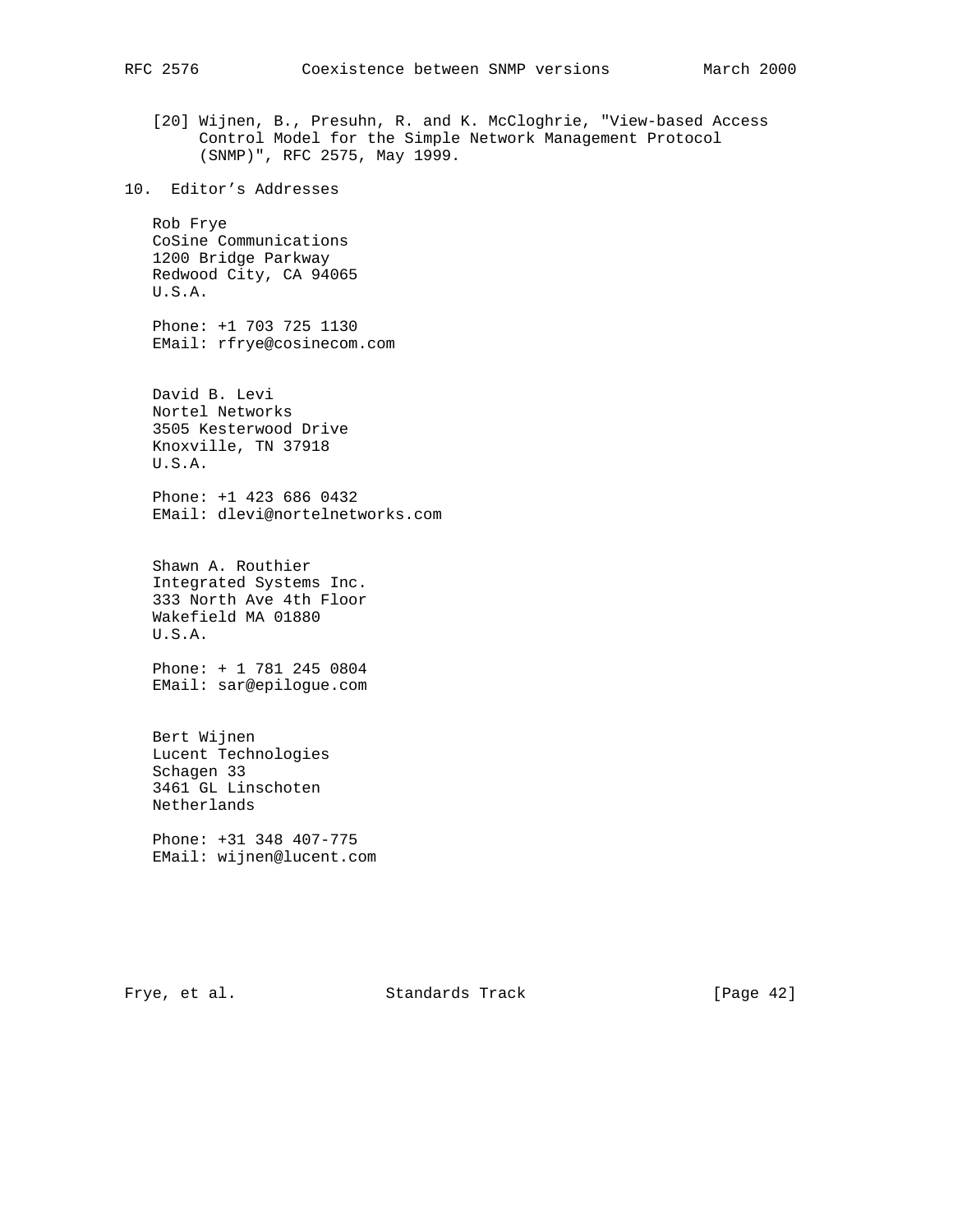- A. Changes From RFC1908
	- Editorial changes to comply with current RFC requirements.
	- Added/updated copyright statements.
	- Added Intellectual Property section.
	- Replaced old introduction with complete new introduction/overview.
	- Added content for the Security Considerations Section.
	- Updated References to current documents.
	- Updated text to use current SNMP terminology.
	- Added coexistence for/with SNMPv3.
	- Added description for SNMPv1 and SNMPv2c Message Processing Models and SNMPv1 and SNMPv2c Community-based Security Models.
	- Added snmpCommunityMIB so that SNMPv1 and SNMPv2 community strings can be mapped into the SNMP Version Independent paramaters which can then be used for access control using the standard SNMPv3 View-based Access Control Model and the snmpVacmMIB.
	- Added two MIB objects such that when an SNMPv1 notification (trap) must be converted into an SNMPv2 notification we add those two objects in order to preserve information about the address and community of the originating SNMPv1 agent.
	- Included (and extended) from RFC2089 the SNMPv2 to SNMPv1 mapping within a multi-lingual SNMP Engine.
	- Use keywords from RFC 2119 to describe requirements for compliance.
	- Changed/added some rules for converting a MIB module from SMIv1 to SMIv2.
	- Extended and improved the description of Proxy Forwarder behaviour when multiple SNMP versions are involved.

Frye, et al. Standards Track [Page 43]